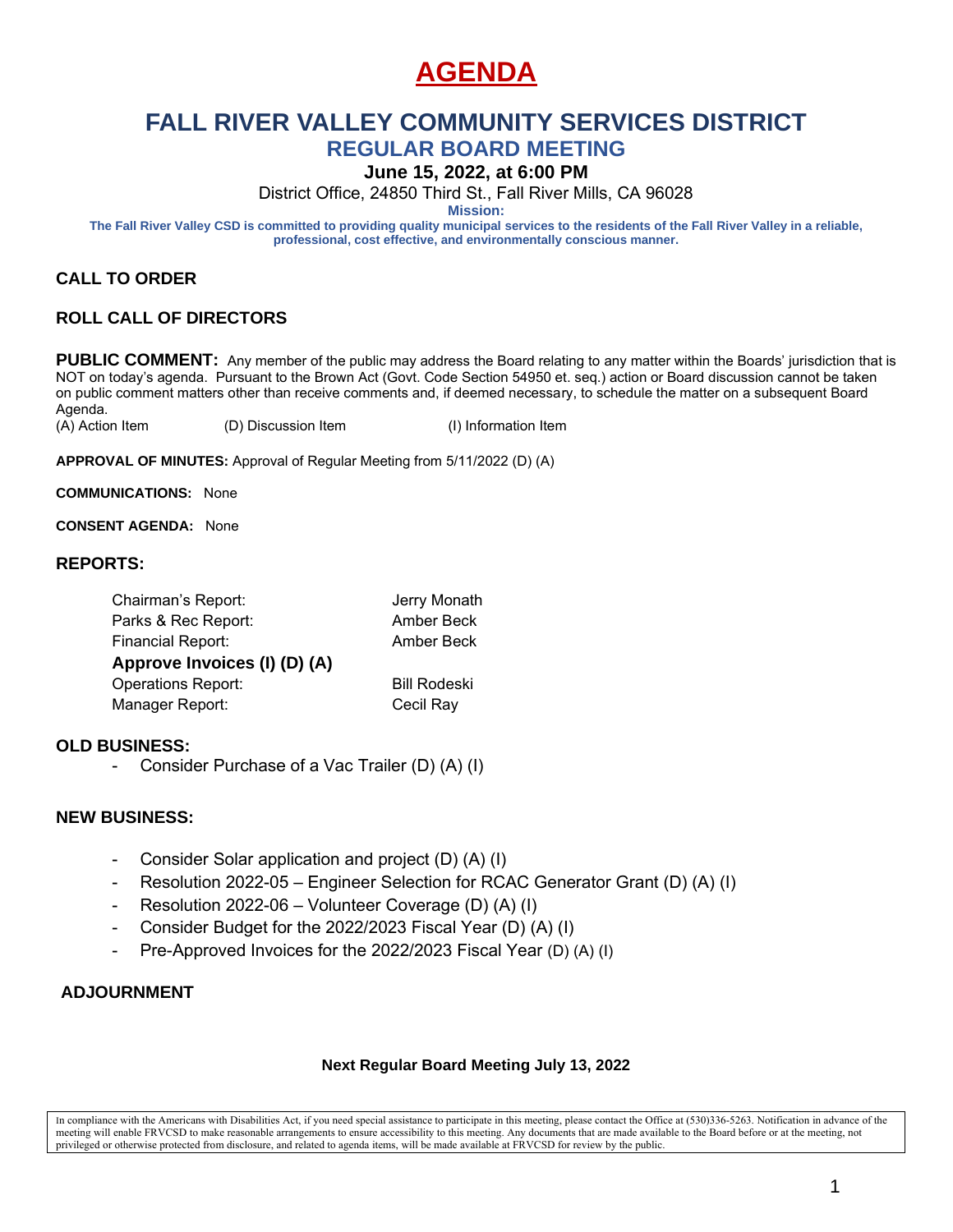

# **REGULAR BOARD MINUTES FALL RIVER VALLEY COMMUNITY SERVICES DISTRICT REGULAR BOARD MEETING**

**May 11, 2022**

### **CALL TO ORDER:**

The Regular Board Meeting was called to Order at 6:03pm by Chairman Monath

### **ROLL CALL OF DIRECTORS:**

Director's present: DeWitt, Hendrix, Monath, Kunkel

**VISITORS:** none

**PUBLIC COMMENT:** none

**APPROVAL OF MINUTES:**

➢ A motion was made by Director DeWitt to approve the Regular Meeting Minutes from 04/13/22. Director Hendrix seconded, and the motion passed unanimously with a vote of 4 ayes *(*DeWitt, Hendrix, Monath, Kunkel)

### **APPROVAL OF EXPENSES:**

➢ Director Hendrix made a motion to Approve and pay the invoices for the month of **April**. Chairman Monath seconded, and the motion was passed unanimously with a vote of 4 ayes *(*DeWitt, Hendrix, Monath, Kunkel)

### **REPORTS:**

- **a. Chairman's Report**  none
- **b. Parks**
- ❖ Two Rivers Park (*Nothing has changed since last month's report*)
	- Green Infrastructure Grant
		- The engineering and design for Two Rivers is being worked on by Nick Riddle at Mt. Shasta Engineering. Nick is also coordinating with McIntire landscaping on the weed abatement plan.
			- o The star thistle, goat head, and other noxious weeds will be dealt with soon.
		- The Engineering and Design documents are due to the state by May 31st
	- OGALS Per Capita Grant (*Nothing has changed since last month's report*)
		- Will start planning this after May
- ❖ Fall River Lake Trail
	- Lomakatsi, the Ajumawi Band representatives, and Issi Wah Eco Restoration have completed the majority of the trail. The final touches, such as plantings and signs, will be installed in the next couple months. A grand opening of the trail will be coordinated with Lomakatsi and the Tribe.
- ❖ Fall River Lions Park
	- Two estimates were received for the removal of the Willow trees. While one is higher, it also is all inclusive (falling the trees and complete removal and cleanup), while the other requires substantial work by the District. The higher estimate is the better choice in this case.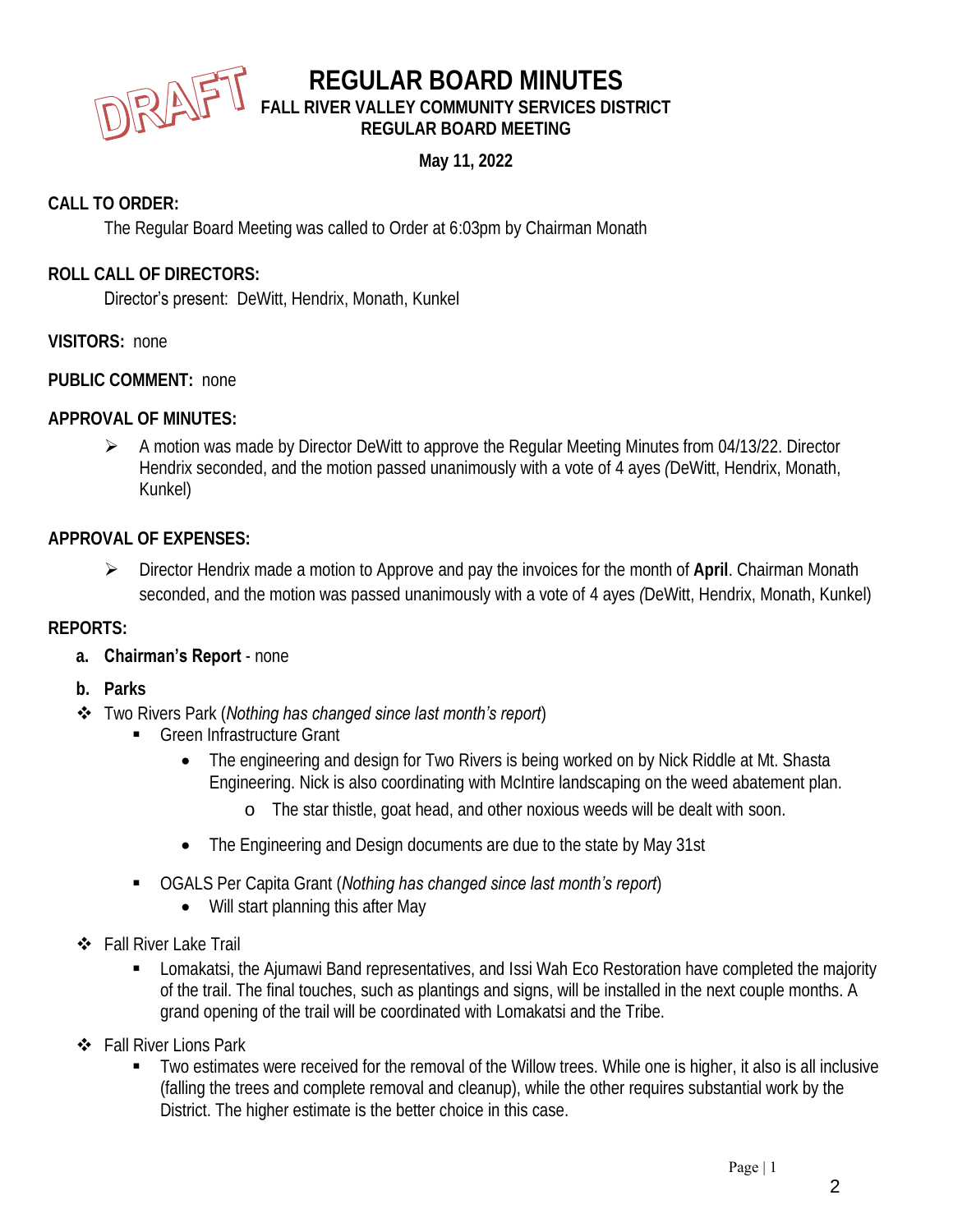- **c. The Financial Report**
	- ❖ Revenue
		- o For March, the Total Revenue was \$54,769, which is at budget for the month. The Miscellaneous income for the month is a payment from Pape for the water connection engineering costs at the new building they have constructed.
	- ❖ *Employee Expenses*
		- o Employee expenses were \$33,356, which is about \$500 over budget for the month.
	- ❖ *Operating Expenses*
		- o The operating expenses were about \$20,000 which is approximately \$3,000 under budget for the month.
	- ❖ Net income for this year is \$128,406
- **d. Operations Report**
	- ❖ **System**
		- Weed eating and cleaning up around the district
		- Operations went Tahoe for the 2022 CRWA water expo and took classes on leadership, generator maintenance and how to handle a PSPS. Valuable connections were made with other water operators and vendors
		- Operations also traveled to Sacramento for demos with vac trailer vendors from Ditch Witch and Vermeer
		- The new Flygt pump has been delivered and fitted with a new pull-out flange and balancing weight. It is currently awaiting install
		- The new Siemens flow meter has been installed at the McArthur well
		- The valve cans that were destroyed by Cal Trans across the street from the library have been excavated and replaced. *Delayed due to Packway's vac trailer needing repair*
		- The gate valve at the Lyon's Park has been replaced
		- Influent at the headworks has been redirected to #1 pond
		- Water loss for the month is 24% (21qpm) This is a 21% increase from last month (3qpm). Due to the installation of the new flow meter, these numbers are estimated
		- Bacti samples for the month were negative
- **e. Manager's Report:**

### **Grants** *Following text copied from Manager's written report*

1. **Airport Test Well Project @ Curve Street**:

Kip Lybarger, Project Consulting Engineer, and Bonnie Lampley, hydrogeologist, are finalizing the well drill package for bidding. The Fall River Joint Unified School District Board has agreed to allow us an easement for our primary drilling site near the FR Elem. School. The second alternate site on 3rd Street will also be available from owner. Our drilling goal is slipping to summer/fall 2022.

2. **Water System Improvement Project:** On Track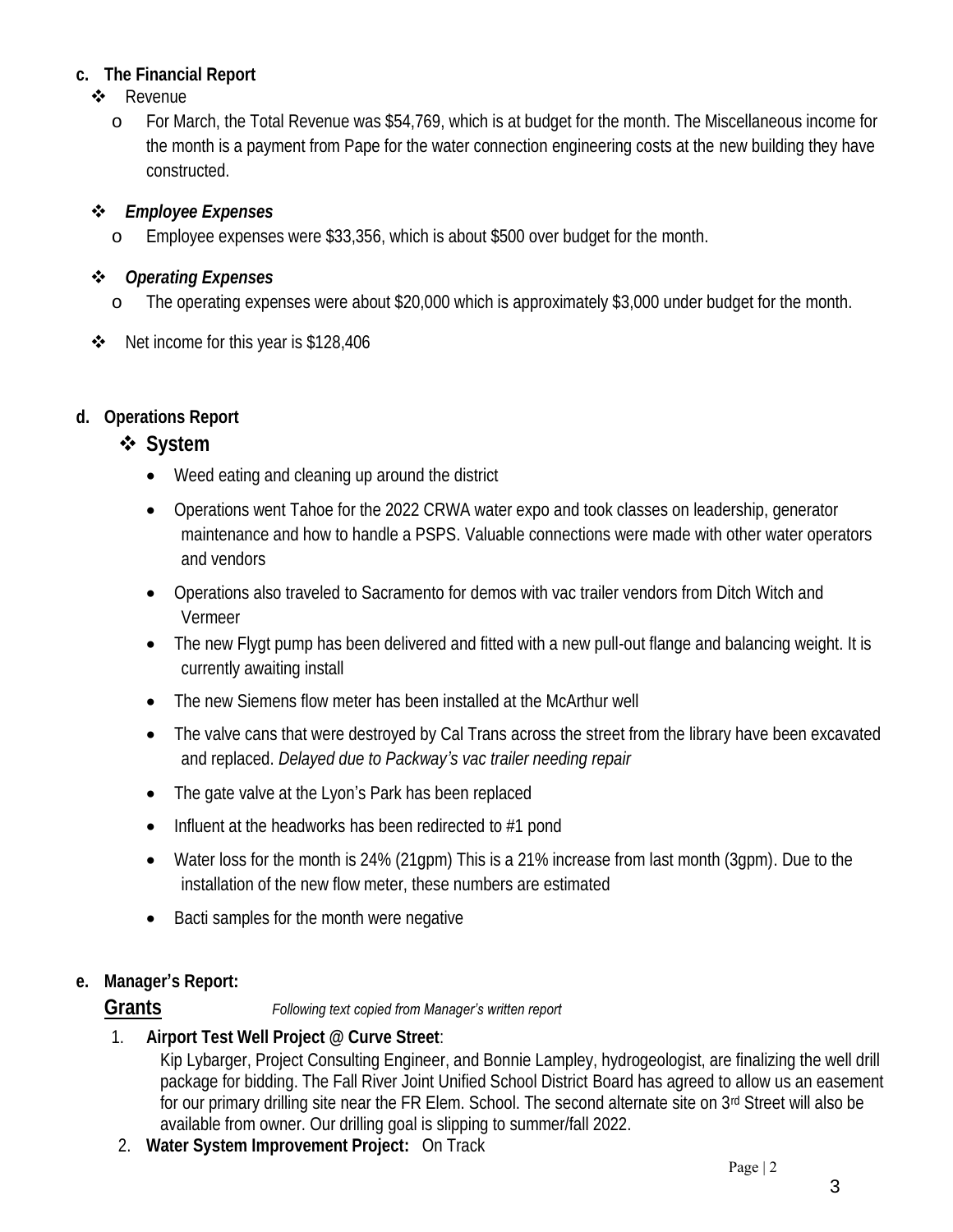- 3. **Water System Improvement Project:** On Track
- 4. **Backup Generator Funding Program:**

Loch Dreizler (RCAC), Randy Vessels (RCAC), Bill Johnson, and I conducted Zoom interviews on 5 May for engineering consulting firms to assist us with this project. Pace Engineering and GHD had submitted proposals. Both firms provided very good presentations. Pace had the advantage with local and historical knowledge of our District. Pace was selected by RCAC. The process will be at least 60 days before Pace is under contract with RCAC. RCAC is acting as contracting facilitator for this project such as Sac State, UEI, is facilitating the Test Well Project.

5. **Technical Assistance – Pine Grove Mobile Home Park:** On Track

### **Projects:**

1. **Solar**/**McArthur Backup Well:**

I have been in communication with Frank Vanskike, Chico Electric, reviewing possibilities in conjunction with Pace as to our current and future power needs, how our proposed array will fit with Rick Maher's desired array, whether both arrays although separate financially can be built at the same time, and what financial options, lease vs. purchase, can be arranged thru Chico Electric or their financing company. Solar Tax Credits which we cannot use are an incentive to attract private funders who would be willing to lease back to us with an option to own at a later date.

2. **McArthur Well Pump Replacement**:

I have had no recent communication on our Upper Pit River IRWM grant application. I remain hopeful we will be able to use this grant for these well improvements.

- 3. **Diamond Mapping**: Continuing as slow pace.
- 4. **Blueprints/Record Plans/Documents**: Staff and I continue to work this effort.
- 5. **Server/Internet/Telephone/Alarm Wiring Relocation/Starlink Connection:** 90% complete. Continuing.
- 6. **Engineering Support:**
	- I. **McArthur Well #1 Water Meter** Bullert Industrial provided and installed with staff support our new 8" Siemens master water meter 15 April. It is fully operational and feeding accurate inputs into SCADA.
	- II. **Lift Station #1** Bullert Industrial installed the Flygt "mini-CAD" pump motor moisture intrusion/seal failure protection unit in the motor controller in preparation for installation of the second Flygt pump in this lift station. This unit is a requirement for pump warranty purposes.
	- III. Mayers Memorial Hospital (Hwy 299) 4" Fire Sprinkler Tap: Installation is complete. Documentation by Pace is the last item which will be completed simultaneously with the PAPE documentation.
	- IV. Pape (Airport Drive) Hydrant/Water Meter and Sewer Lateral Connection: Project is approx. 90% complete. I have assumed all inspection and acceptance duties from Pace. Contractor and Owner continue to be challenging in their approach to completing requirements.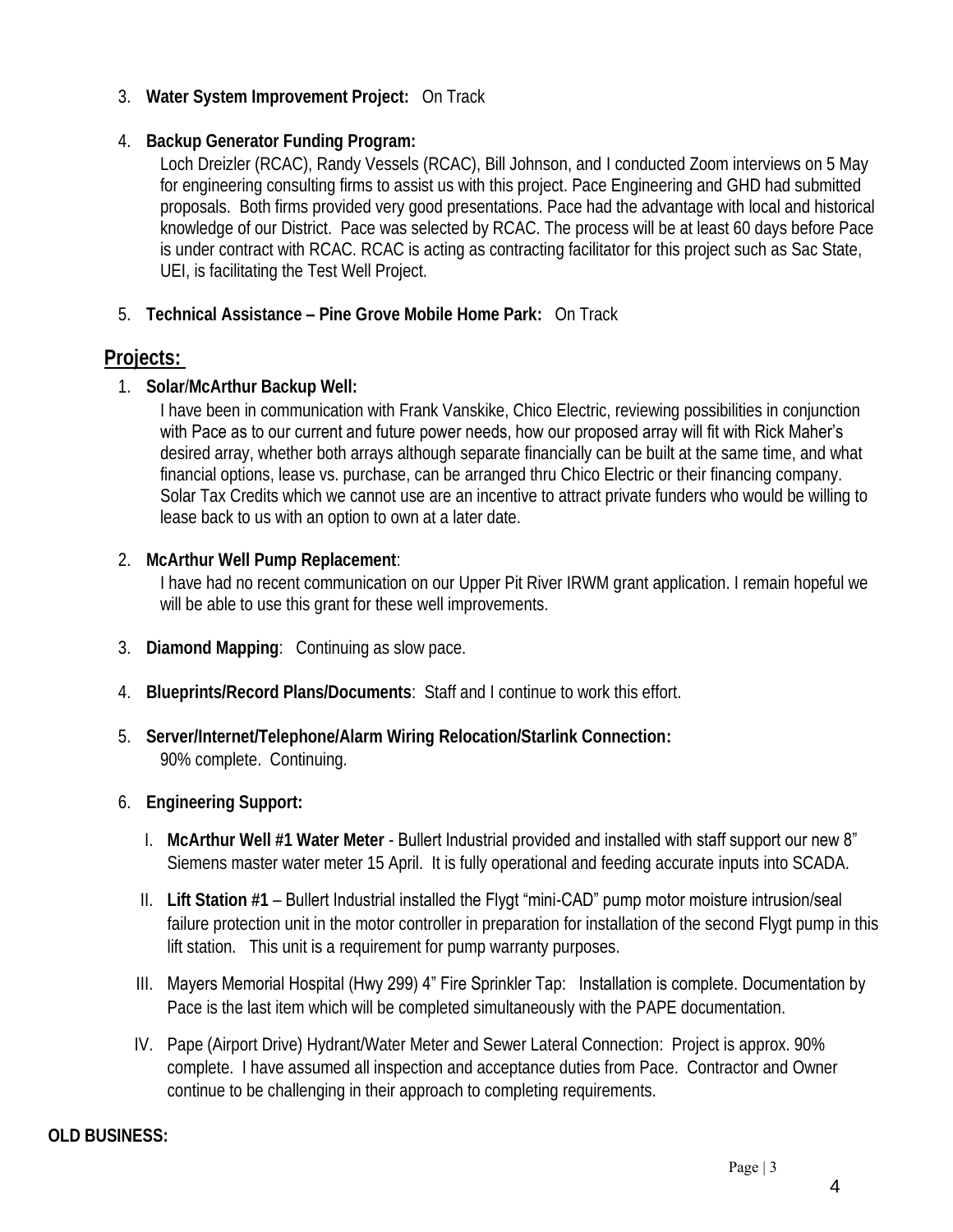- **Consider purchase of Vac Trailer** (D) (A) (I) Tabled until next month when all comps are received from Vendors

**NEW BUSINESS:**

- **Consider Budget for the 2022/2023 Fiscal Year** (D) (A) (I) Tabled until next month

**Regular Meeting adjourned at 6:45 pm** 

\_\_\_\_\_\_\_\_\_\_\_\_\_\_\_\_\_\_\_\_\_\_\_\_\_\_\_\_\_\_\_\_ \_\_\_\_\_\_\_\_\_\_\_\_\_\_\_\_\_\_\_\_\_\_\_\_\_\_\_\_\_ Board Chairman General Manager

Date of Approval: \_\_\_\_\_\_/\_\_\_\_\_\_/\_\_\_\_\_\_\_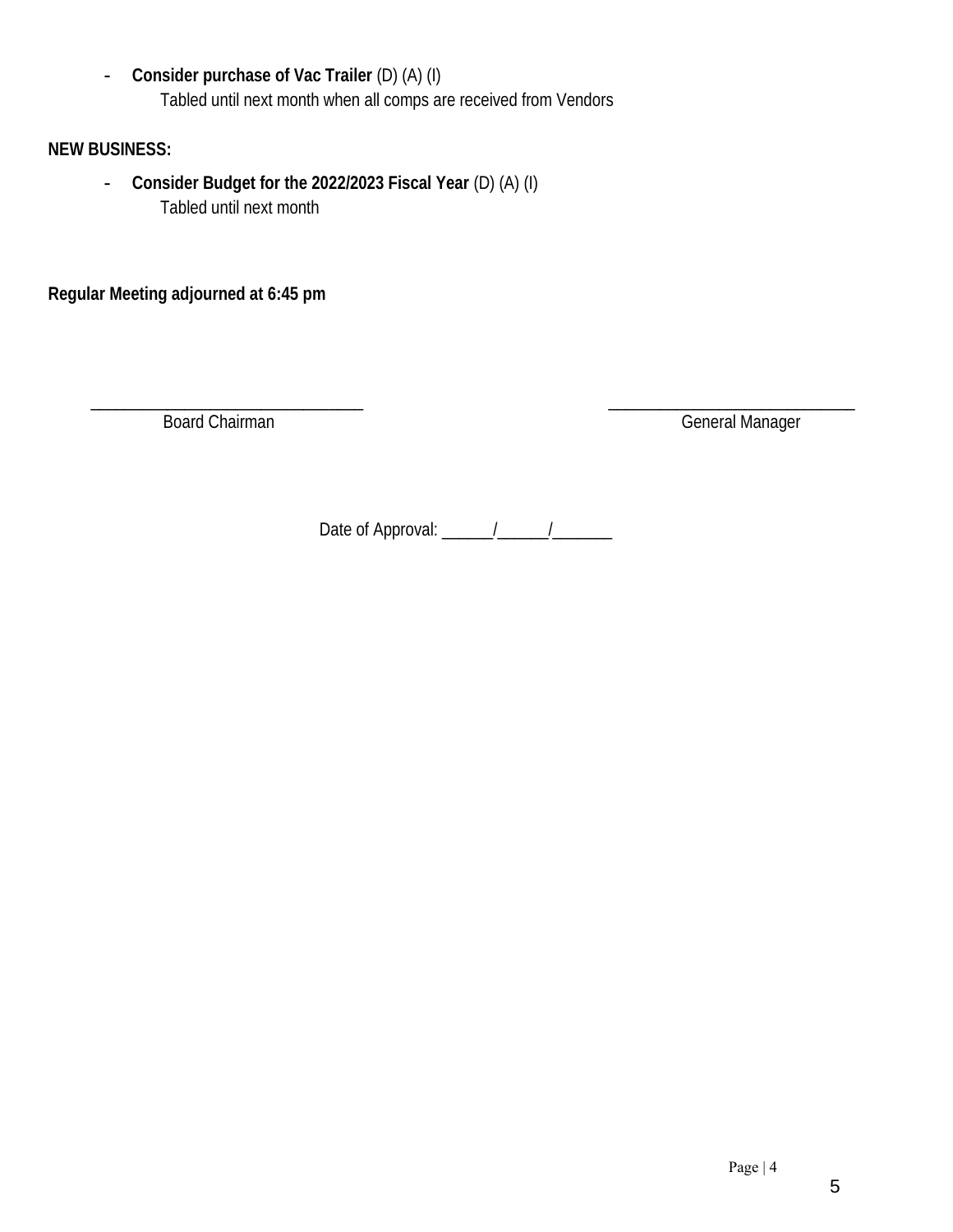# Parks Report June 15, 2022

- ❖ Two Rivers Park
	- o Green Infrastructure Grant
		- The engineering and design for Two Rivers is being worked on by Nick Riddle at Mt. Shasta Engineering. Nick is also coordinating with McEntire landscaping on the weed abatement plan.
			- McEntire Landscaping has begun weed abatement. They are working on hand removal, along with spraying.
			- McEntire has submitted a final Landscape plant palette and conceptual plan. Available upon request.
	- o OGALS Per Capita Grant (Nothing has changed since last month's report)
		- Will start planning this after May
- ❖ Fall River Lake Trail
	- o The trail has been completed. Signs and final touches are being completed. Grand Opening is tentatively scheduled for July 2nd .
- ❖ Fall River Lions Park
	- o The District was awarded a \$6,500 grant from the Burney Regional Community Fund to purchase new playground mulch and picnic tables to go in the gazebo.
		- **•** This work will likely be completed by the next board meeting
	- o The McConnell Fund granted the District \$37,000 for Playground equipment, new mower and ballpark improvements. Details at our website www.frvcsd.org
		- The Lions Club is donating the old mower to the parks department for use where needed.
	- o The Improvements paid for by the Burney/Fall River Rotary are being completed.
		- Painting of the bathrooms and signs to encourage people to keep them clean
		- New door and trim on concession stand
		- Removed the cable blocking entrance to the park. Putting up signs to deter entry by vehicles
		- New sign is being designed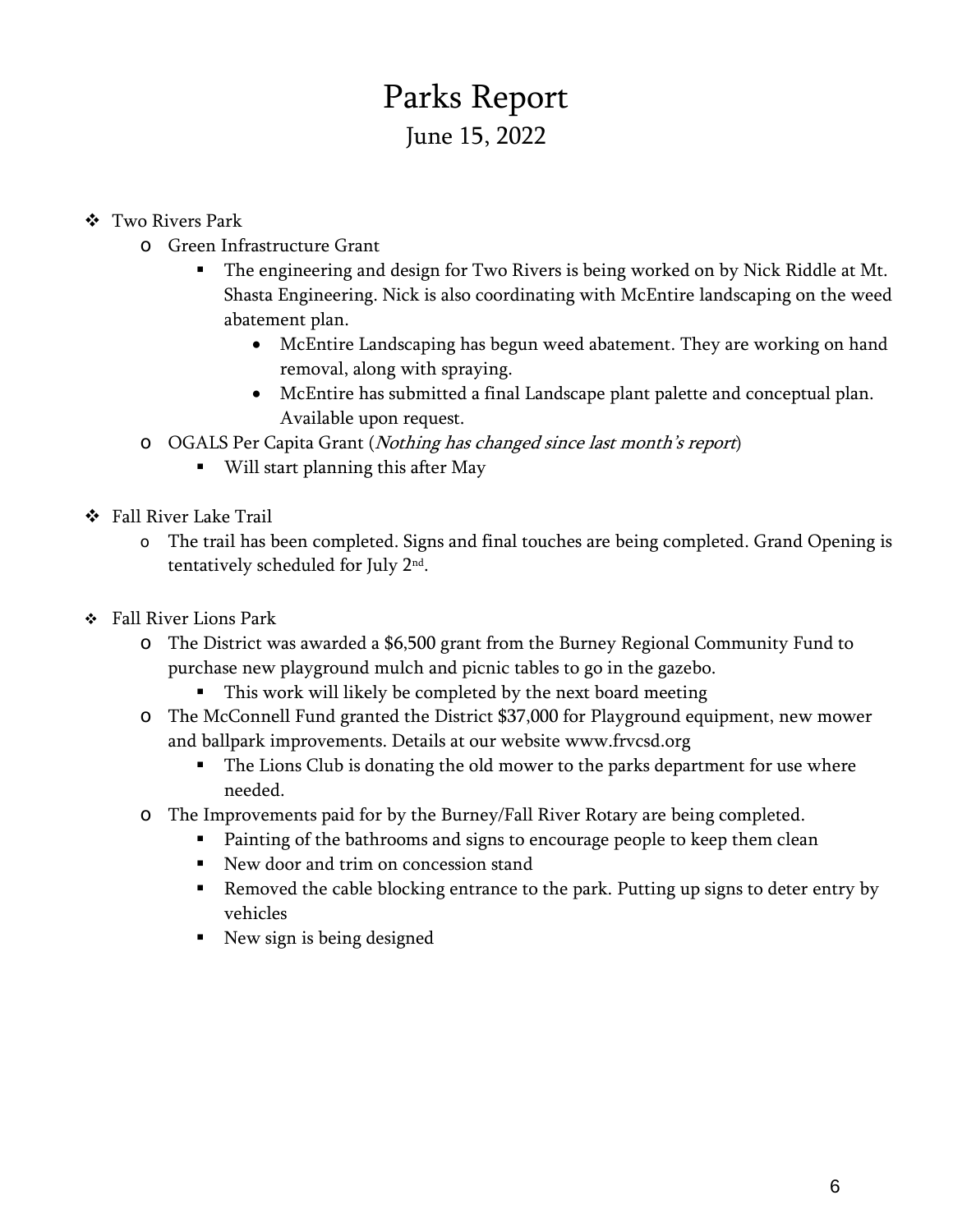# Financial Summary June 15, 2022 Amber Beck

# ❖ *Reports*

- o Reminder: Added The Statement of Revenues and Expenditures CASH EXPENDITURES report. The last column shows "Capital Activities. The report gives an accurate number for the board on what cash has come in and gone out for the year. The amounts in "Capital Activities" will be depreciated next year, or when the project is completed (the amounts in Construction in Progress).
	- o Because of \$42,500 in grants received for the Lions Park, the Net amount spent for the year is in the black for the month.

# ❖ *Revenue*

o For May, the total revenue was about \$88,246, which is more than \$13,000 over budget. This is primarily due to the Outside/Container revenue from Turn-key Construction.

### ❖ *Employee* Expenses

o Employee expenses were almost \$33,000, which is more than \$1,000 under budget for the month.

# ❖ Operating Expenses

o The operating expenses were almost \$13,000 which is nearly \$8,000 under budget for the month.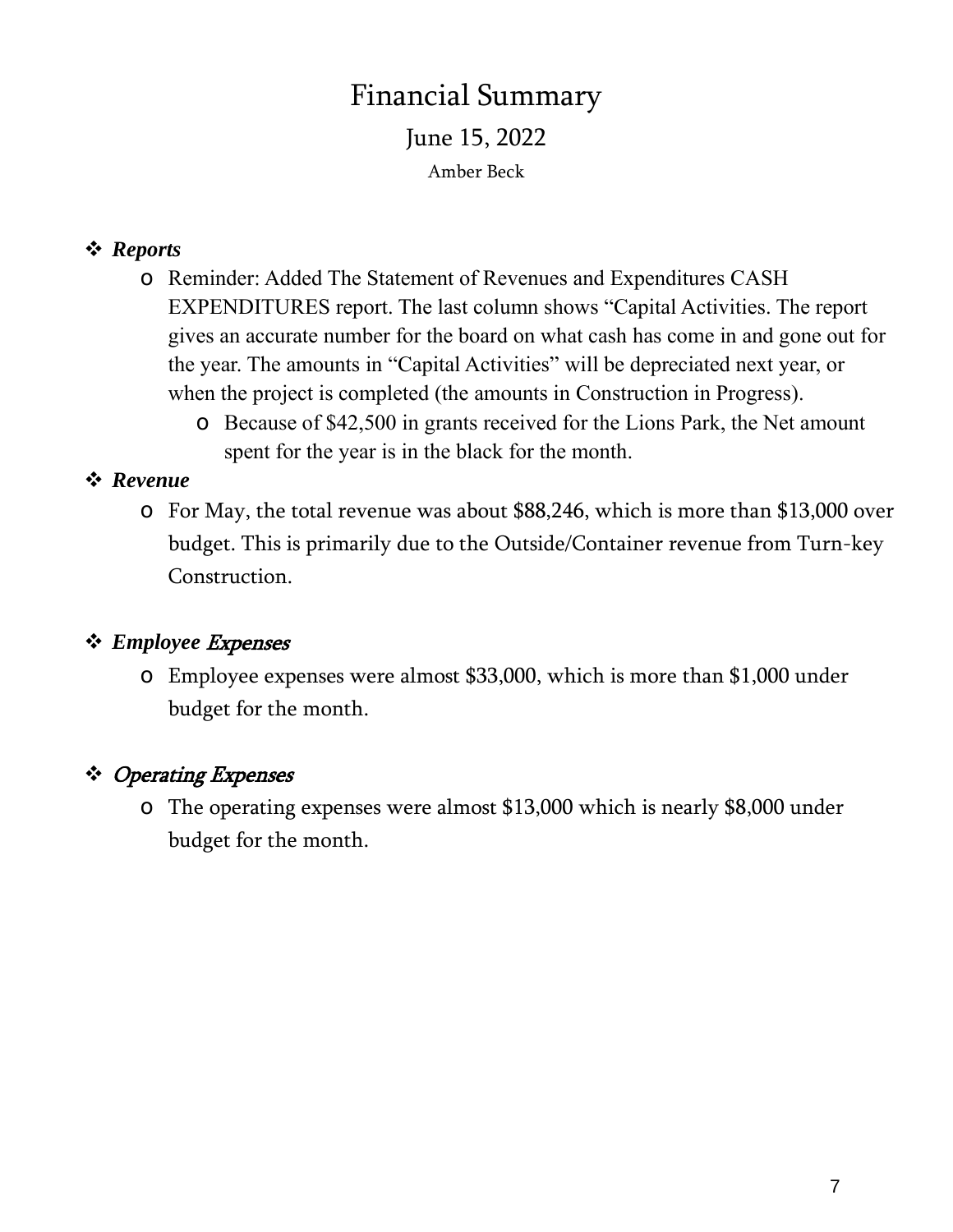# **OPERATIONS REPORT 6.15.22**

# ❖ **System**

• A new Flygt pump has been installed at LS # 1. We now have 2 new pumps installed at this LS

A new electrical box has been installed at LS # 1.

- With the help of Mike Skelly (Burney Water District) we have been testing the back flow devices in the district.
- The #3 LS has been pumped out and cleaned. We are currently working to replace a relay switch that is causing us some alarm problems
- The valve cans across from the library have finally been replaced.
- We have mowed the roadways and around the structure at the ponds.
- We have been working closely with Amber to get Lyons Park ready for an upgrade.
- Joseph has passed his D-2 test with the state. CONGRATULATIONS JOSEPH!!
- Our water loss for the month is 17% (22 GPM) This is a 5% decrease from last month
- Bacti samples for the month were negative

# ❖ **Summary**

Our goals for the month include

- o Continue/complete back flow testing
- o Playground upgrades to the Lyons Park
- o Meters
- o Summer maintenance to equipment and properties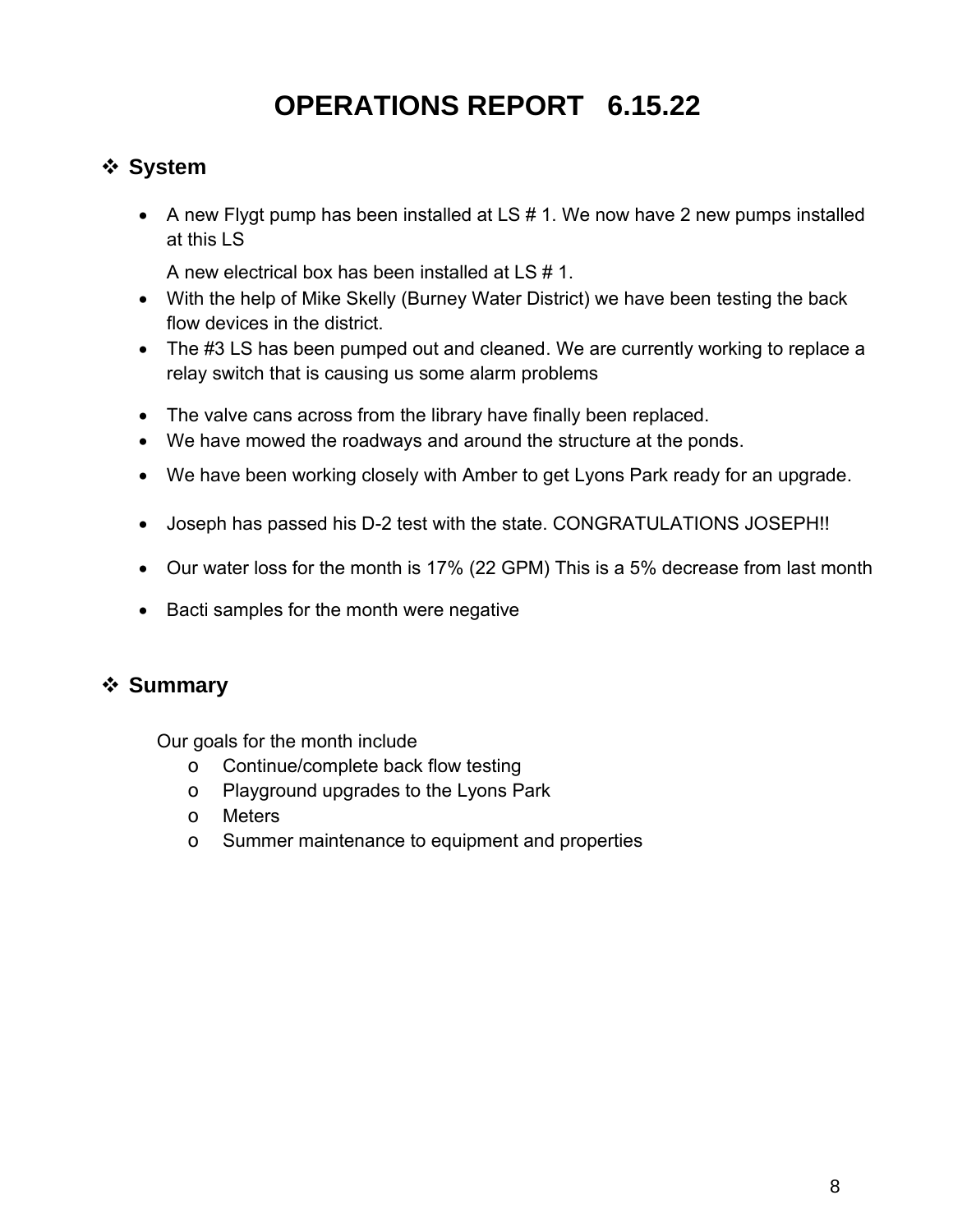Aged Payables by Invoice Date - Aged Payables for BM Aged Payables by Invoice Date - Aged Payables for BM Fall River Valley Community Services District **Fall River Valley Community Services District** From 5/1/2022 Through 5/31/2022 From 5/1/2022 Through 5/31/2022

| Vendor Name                      | Invoice/Credit<br>Description                     | Current   | Past Due<br>$1 - 30$<br>Days | Past Due<br>$31 - 60$<br>Days | Past Due<br>$61 - 90$<br><b>Days</b> | Past Due<br>Over <sub>90</sub><br>Days | Total     |
|----------------------------------|---------------------------------------------------|-----------|------------------------------|-------------------------------|--------------------------------------|----------------------------------------|-----------|
| Coast to Coast Computer Products | Toner for front office HP<br>M479                 | 777.57    | 0.00                         | 0.00                          | 0.00                                 | 0.00                                   | 777.57    |
| Double S Automotive              | brakes/rotor for<br>Dodge<br>Front                | 405.28    | 0.00                         | 0.00                          | 0.00                                 | 0.00                                   | 405.28    |
| Enplan                           | CEQA Two Rivers Park<br><b>Botanical</b>          | 423.75    | 0.00                         | 0.00                          | 0.00                                 | 0.00                                   | 423.75    |
| FGL Environmental                | Water testing                                     | 69.00     | 0.00                         | 0.00                          | 0.00                                 | 0.00                                   | 69.00     |
| Fiona Hickey                     | Plaque for Paulette Gooch                         | 87.84     | 0.00                         | 0.00                          | 0.00                                 | 0.00                                   | 87.84     |
| John Deere Financial             | Quick lock pin                                    | 3.16      | 0.00                         | 0.00                          | 0.00                                 | 0.00                                   | 3.16      |
| Joseph Huston                    | Mileage for Vac Trailer<br>Demos                  | 276.12    | 0.00                         | 0.00                          | 0.00                                 | 0.00                                   | 276.12    |
| Lagerlof, LLP                    | Easements, Solar,<br>Prevailing wage              | 390.00    | 0.00                         | 0.00                          | 0.00                                 | 0.00                                   | 390.00    |
| Mike Skelly                      | Backflow Testing x15                              | 900.00    | 0.00                         | 0.00                          | 0.00                                 | 0.00                                   | 900.00    |
| Pace Analytical Services LLC     | Water Sample for Pape<br>Machinery                | 48.00     | 0.00                         | 0.00                          | 0.00                                 | 0.00                                   | 48.00     |
| Pace Engineering                 | 2268.05 Misc. Engineering<br>Support - IRWM App   | 5,960.75  | 0.00                         | 0.00                          | 0.00                                 | 0.00                                   | 5,960.75  |
| Pace Engineering                 | 2268.07 McArthur Sewer<br>Improvements            | 3,110.25  | 0.00                         | 0.00                          | 0.00                                 | 0.00                                   | 3,110.25  |
| Pace Engineering                 | Phase 102 - Assist with<br>Pape Machinery Project | 1,374.75  | 0.00                         | 0.00                          | 0.00                                 | 0.00                                   | 1,374.75  |
| Petty Cash                       | Postage, binders                                  | 32.65     | 0.00                         | 0.00                          | 0.00                                 | 0.00                                   | 32.65     |
| US Postmaster                    | May Deposit Payment                               | 168.00    | 0.00                         | 0.00                          | 0.00                                 | 0.00                                   | 168.00    |
| Valley Best Hardware             | Shop and Repairs                                  | 335.19    | 0.00                         | 0.00                          | 0.00                                 | 0.00                                   | 335.19    |
| William Rodeski                  | Travel for Vac Trailer<br>Demos                   | 245.27    | 0.00                         | 0.00                          | 0.00                                 | 0.00                                   | 245.27    |
| Report Total                     |                                                   | 14,607.58 | 0.00                         | 0.00                          | 0.00                                 | 0.00                                   | 14,607.58 |

9

 $\mathbf \mathbf I$ 

 $\blacksquare$ 

 $\blacksquare$ 

II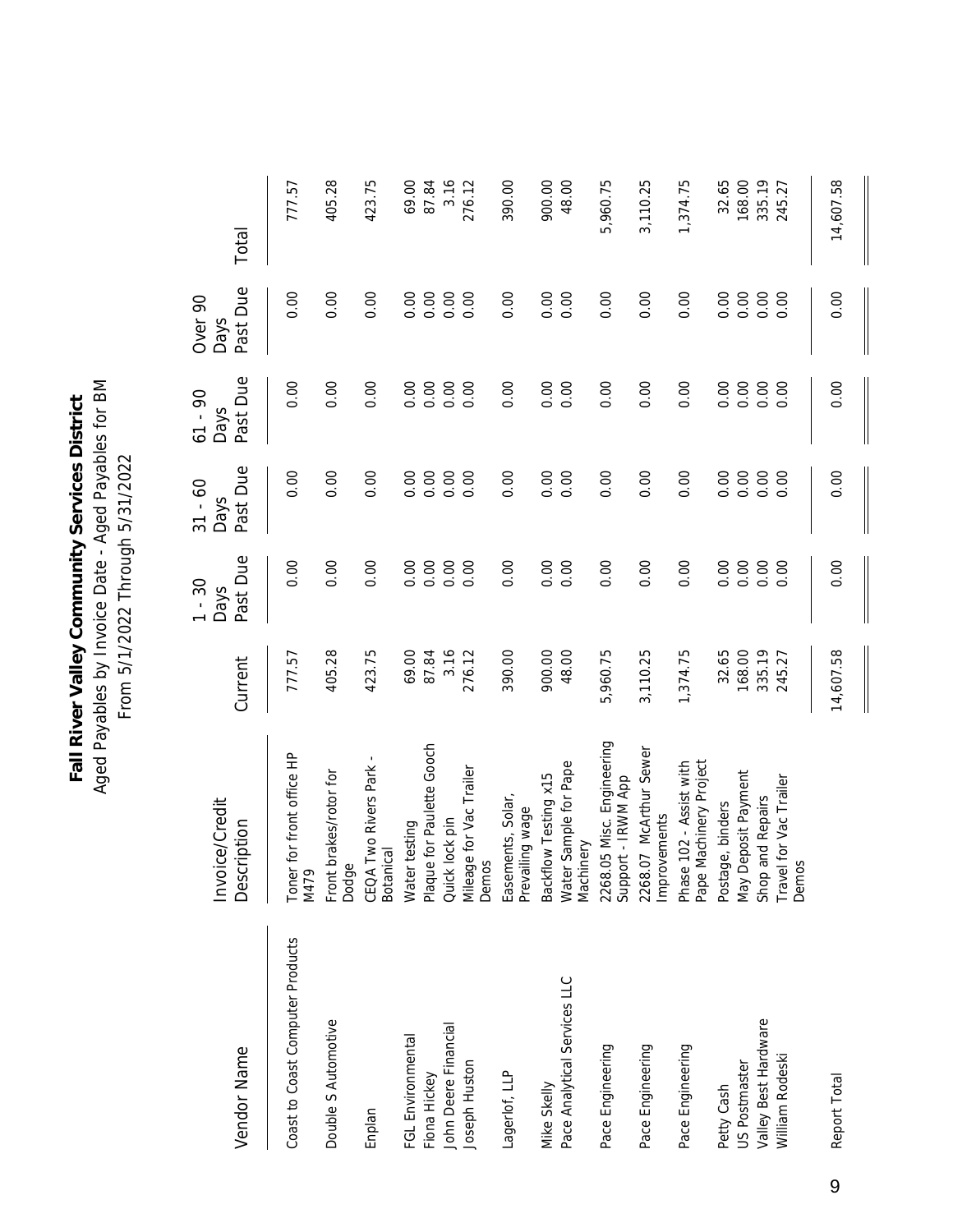# Invoices for Approval

| Vendor                                  | Description                                    | <b>Amount Paid</b> |
|-----------------------------------------|------------------------------------------------|--------------------|
| <b>Coast to Coast Computer Products</b> | Toner for Front office HPM479                  | \$777.57           |
| Double S Auto                           | Front brakes/rotor for Dodge                   | \$405.28           |
| Fiona Hickey                            | Plaque for Paulette Gooch                      | \$87.84            |
| John Deere Financial                    | Quick lock pin                                 | \$3.16             |
| Joseph Huston                           | Mileage for Vac Trailer Demos                  | \$276.12           |
| Lagerlof, LLP                           | Legal                                          | \$390.00           |
| Mike Skelly                             | <b>Backflow Testing x15</b>                    | \$900.00           |
| Pace Analytical (Basic Labs)            | Water Testigng for Pape (will be paid by Pape) | \$48.00            |
| Pace Engineering                        | Misc Engineering Support - IRWM                | \$5,960.75         |
| Pace Engineering                        | McArthur Sewer Improvements                    | \$3,110.25         |
| Pace Engineering                        | Pape (will be paid by Pape)                    | \$1,374.75         |
| Petty Cash                              | Postage and binders                            | \$32.65            |
| William Rodeski                         | Travel expenses for Vac Trailer Demos          | \$245.27           |
| Valley Hardware                         | Shop and Repairs                               | \$335.19           |
|                                         | Total                                          | \$13,946.83        |
|                                         | PAID AS OF 05/31/2022                          | \$0.00             |

TO BE PAID  $\Big|$  \$13,946.83

# Pre-Approved Invoices

| <b>VENDOR</b>                 | <b>FOR</b> | <b>AMOUNT</b>         | <b>PAID</b> |
|-------------------------------|------------|-----------------------|-------------|
| Frontier - Internet/Telephone | $May-22$   | \$356.22              | \$356.22    |
| <b>FGL Environmental</b>      | $May-22$   | \$69.00               | \$0.00      |
| Joseph Huston - Cell Phone    | $May-22$   | \$35.00               | \$35.00     |
| JPIA - Dental/Vision/Life     | $May-22$   | \$633.50              | \$633.50    |
| Pers - Employee Health        | $May-22$   | \$6,045.66            | \$6,045.66  |
| Pers Retirement               | $May-22$   | \$2,847.97            | \$2,847.97  |
| Pers Unfunded Liability       | $May-22$   | \$2,314.50            | \$2,314.50  |
| PG&E                          | $May-22$   | \$3,176.22            | \$3,176.22  |
| <b>Starlink</b>               | $May-22$   | \$110.00              | \$110.00    |
| <b>State Fund</b>             | $May-22$   | \$510.41              | \$510.41    |
| Streamline - Web services     | $May-22$   | \$150.00              | \$150.00    |
| USPS - Postage for Billing    | $May-22$   | \$168.00              | \$0.00      |
| William Rodeski - Cell Phone  | $May-22$   | \$35.00               | \$35.00     |
| Zoom                          | $May-22$   | \$14.99               | \$14.99     |
|                               |            | Total                 | \$16,466.47 |
|                               |            | PAID AS OF 05/31/2022 | \$16,229.47 |
|                               |            |                       | \$237.00    |

# GRANT ACTIVITY - Reimbursable

| Vendor | Invoice |                           | Grant                      | Amount   |
|--------|---------|---------------------------|----------------------------|----------|
| Enplan | CEQA    |                           | Green Infrastructure Grant | \$423.75 |
|        |         |                           | Due as of 05/31/2022       | \$423.75 |
|        |         |                           |                            |          |
|        |         | \$13,946.83<br>Unapproved |                            |          |
|        |         | Pre approved              | \$237.00                   |          |
|        |         | Grant Reimb.              | \$423.75                   | 10       |
|        |         | <b>Accounts Payable</b>   | \$14,607.58                |          |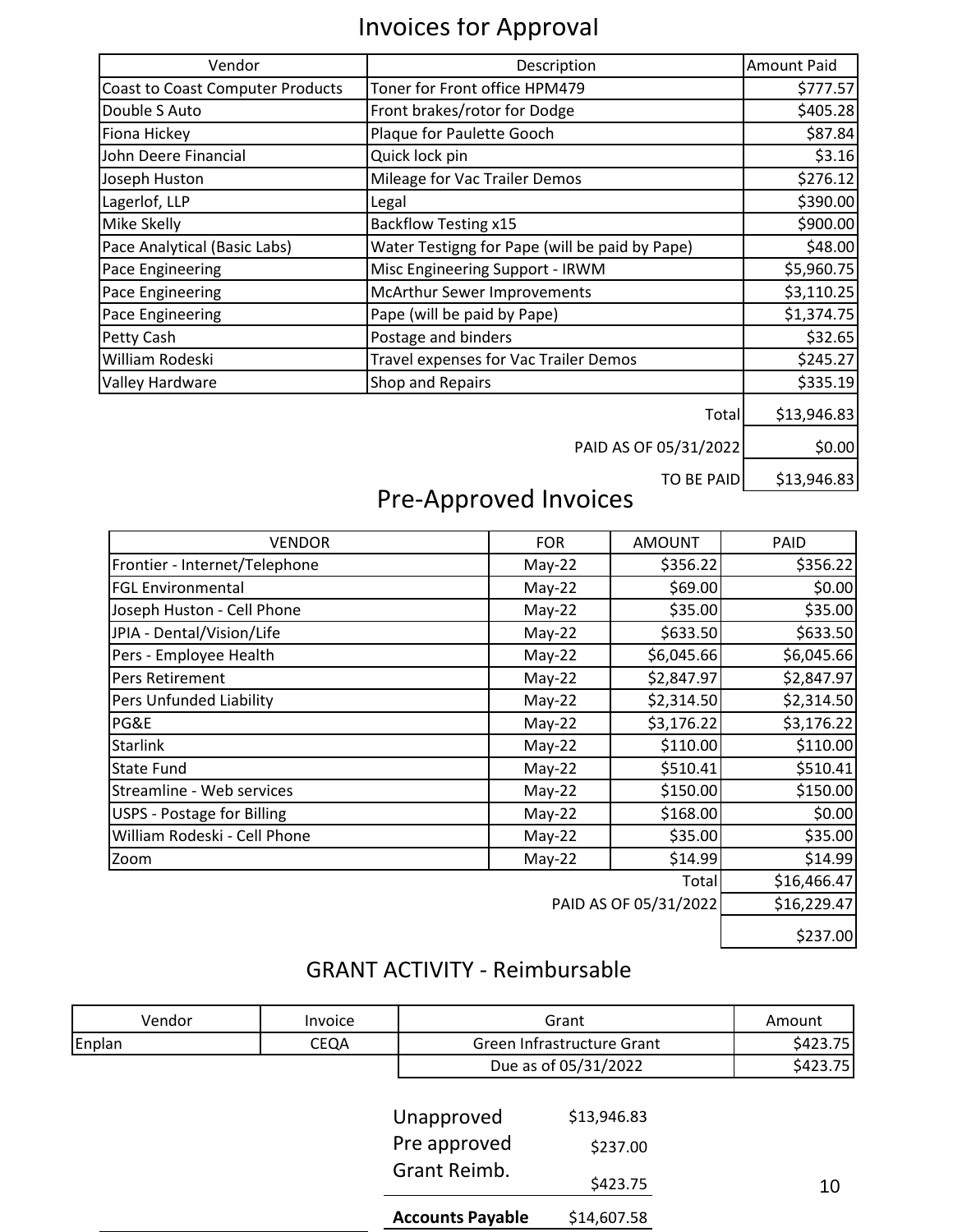# CASH EXPENDITURES

### **Fall River Valley Community Services District**

Shows cash spent this fiscal year

Statement of Revenues and Expenditures - BM Budget vs Actual

From 5/1/2022 Through 5/31/2022

| $(07/01/2021 -$<br>May 2022<br>May 2022<br>Percent<br><b>Budget</b><br>05/31/2022)<br>Used<br>Actual<br><b>Total Budget</b><br>Revenue<br>Operating Revenue<br>Revenue-Utilities<br>56,890.00<br>55,006.00<br>618,202.60<br>678,536.80<br>91.10%<br>Outside/Container<br>12,457.29<br>500.00<br>69,431.46<br>12,900.00<br>538.22%<br>Revenue<br><b>Utility Fees</b><br>481.38<br>600.00<br>6,351.37<br>7,200.00<br>88.21%<br>0.00%<br>New Connection<br>0.00<br>0.00<br>31,568.74<br>0.00<br>69,828.67<br>725,554.17<br>698,636.80<br><b>Total Operating Revenue</b><br>56,106.00<br>103.85%<br>Non Operating Revenue<br><b>Taxes Revenue</b><br>19,000.00<br>104.35%<br>19,777.55<br>50,089.62<br>48,000.00<br>178.22<br>Interest Revenue<br>14.19<br>0.00<br>0.00<br>0.00%<br>0.00<br>3,500.00<br>Donations<br>0.00<br>0.00<br>0.00%<br>Miscellaneous<br>(1, 374.75)<br>0.00<br>(886.28)<br>0.00<br>0.00%<br>18,416.99<br>19,000.00<br>48,000.00<br><b>Total Non Operating</b><br>52,881.56<br>110.17%<br>Revenue<br><b>Total Revenue</b><br>88,245.66<br>75,106.00<br>778,435.73<br>746,636.80<br>104.26%<br>Expenses<br>Employee Expense<br>Wages<br>23,776.18<br>24,917.60<br>284,307.59<br>319,296.80<br>89.04%<br>Payroll Taxes<br>92.96%<br>1,648.11<br>1,868.82<br>22,104.99<br>23,776.55<br>Employee Health<br>5,309.72<br>4,681.00<br>52,849.58<br>54,834.00<br>96.38%<br>Insurance<br>PERS- Retirement<br>72.40%<br>1,507.39<br>1,926.63<br>18,874.54<br>26,068.37<br>9,600.00<br>Compensation<br>510.41<br>800.00<br>5,900.86<br>61.46%<br>Insurance<br><b>Total Employee Expense</b><br>32,751.81<br>34,194.05<br>384,037.56<br>433,575.72<br>88.57%<br><b>Operating Expense</b><br><b>PERS Unfunded</b><br>2,314.50<br>2,276.00<br>25,809.50<br>27,312.00<br>94.49%<br>Liability 1595<br>Legal & Accounting<br>390.00<br>400.00<br>21,820.00<br>19,200.00<br>113.64%<br><b>Outside Services</b><br>900.00<br>3,420.00<br>17,893.20<br>42,200.00<br>42.40%<br>0.00<br>0.00%<br>0.00<br>0.00<br>611.00<br>Engineering<br>0.00<br>20.00<br>240.00<br>Advertising &<br>75.00<br>31.25%<br>Promotions<br>Permit Fees<br>150.00<br>0.00<br>12,759.77<br>10,525.00<br>121.23%<br>Dues & Subscriptions<br>0.00<br>0.00<br>7,756.66<br>6,942.00<br>111.73%<br>0.00<br>0.00<br><b>Bad Debt Expense</b><br>0.00<br>4,254.82<br>0.00%<br>1,252.00<br>1,275.00<br>Insurance<br>13,916.00<br>15,300.00<br>90.95%<br>Office Supplies<br>1,171.65<br>300.00<br>4,889.52<br>6,555.00<br>74.59%<br>Shop Supplies<br>143.16<br>500.00<br>2,457.81<br>6,000.00<br>40.96%<br>200.00<br>Postage<br>284.00<br>2,482.70<br>2,400.00<br>103.44%<br>0.00<br>80.00<br>Printing<br>776.45<br>1,340.00<br>57.94%<br><b>Bank Fees</b><br>(0.01)<br>20.00<br>49.99<br>280.00<br>17.85%<br>Petty Cash Short<br>0.00<br>10.00<br>0.00<br>120.00<br>0.00%<br>Account<br>400.00<br>675.67<br>1,812.78<br>4,800.00<br>37.76%<br>Equipment Rental<br>Equpment/Tools<br>0.00<br>400.00<br>1,271.14<br>4,800.00<br>26.48%<br>Water Tests<br>117.00<br>95.42%<br>100.00<br>1,336.00<br>1,400.00<br><b>Truck Expense</b><br>405.28<br>250.00<br>2,889.81<br>3,000.00<br>96.32%11 |  | <b>YTD Actual</b> | <b>YTD</b> |
|--------------------------------------------------------------------------------------------------------------------------------------------------------------------------------------------------------------------------------------------------------------------------------------------------------------------------------------------------------------------------------------------------------------------------------------------------------------------------------------------------------------------------------------------------------------------------------------------------------------------------------------------------------------------------------------------------------------------------------------------------------------------------------------------------------------------------------------------------------------------------------------------------------------------------------------------------------------------------------------------------------------------------------------------------------------------------------------------------------------------------------------------------------------------------------------------------------------------------------------------------------------------------------------------------------------------------------------------------------------------------------------------------------------------------------------------------------------------------------------------------------------------------------------------------------------------------------------------------------------------------------------------------------------------------------------------------------------------------------------------------------------------------------------------------------------------------------------------------------------------------------------------------------------------------------------------------------------------------------------------------------------------------------------------------------------------------------------------------------------------------------------------------------------------------------------------------------------------------------------------------------------------------------------------------------------------------------------------------------------------------------------------------------------------------------------------------------------------------------------------------------------------------------------------------------------------------------------------------------------------------------------------------------------------------------------------------------------------------------------------------------------------------------------------------------------------------------------------------------------------------------------------------------------------------------------------------------------------------------------------------------------------------------------------------------------------------------------------------------------------------------------------------------|--|-------------------|------------|
|                                                                                                                                                                                                                                                                                                                                                                                                                                                                                                                                                                                                                                                                                                                                                                                                                                                                                                                                                                                                                                                                                                                                                                                                                                                                                                                                                                                                                                                                                                                                                                                                                                                                                                                                                                                                                                                                                                                                                                                                                                                                                                                                                                                                                                                                                                                                                                                                                                                                                                                                                                                                                                                                                                                                                                                                                                                                                                                                                                                                                                                                                                                                                        |  |                   |            |
|                                                                                                                                                                                                                                                                                                                                                                                                                                                                                                                                                                                                                                                                                                                                                                                                                                                                                                                                                                                                                                                                                                                                                                                                                                                                                                                                                                                                                                                                                                                                                                                                                                                                                                                                                                                                                                                                                                                                                                                                                                                                                                                                                                                                                                                                                                                                                                                                                                                                                                                                                                                                                                                                                                                                                                                                                                                                                                                                                                                                                                                                                                                                                        |  |                   |            |
|                                                                                                                                                                                                                                                                                                                                                                                                                                                                                                                                                                                                                                                                                                                                                                                                                                                                                                                                                                                                                                                                                                                                                                                                                                                                                                                                                                                                                                                                                                                                                                                                                                                                                                                                                                                                                                                                                                                                                                                                                                                                                                                                                                                                                                                                                                                                                                                                                                                                                                                                                                                                                                                                                                                                                                                                                                                                                                                                                                                                                                                                                                                                                        |  |                   |            |
|                                                                                                                                                                                                                                                                                                                                                                                                                                                                                                                                                                                                                                                                                                                                                                                                                                                                                                                                                                                                                                                                                                                                                                                                                                                                                                                                                                                                                                                                                                                                                                                                                                                                                                                                                                                                                                                                                                                                                                                                                                                                                                                                                                                                                                                                                                                                                                                                                                                                                                                                                                                                                                                                                                                                                                                                                                                                                                                                                                                                                                                                                                                                                        |  |                   |            |
|                                                                                                                                                                                                                                                                                                                                                                                                                                                                                                                                                                                                                                                                                                                                                                                                                                                                                                                                                                                                                                                                                                                                                                                                                                                                                                                                                                                                                                                                                                                                                                                                                                                                                                                                                                                                                                                                                                                                                                                                                                                                                                                                                                                                                                                                                                                                                                                                                                                                                                                                                                                                                                                                                                                                                                                                                                                                                                                                                                                                                                                                                                                                                        |  |                   |            |
|                                                                                                                                                                                                                                                                                                                                                                                                                                                                                                                                                                                                                                                                                                                                                                                                                                                                                                                                                                                                                                                                                                                                                                                                                                                                                                                                                                                                                                                                                                                                                                                                                                                                                                                                                                                                                                                                                                                                                                                                                                                                                                                                                                                                                                                                                                                                                                                                                                                                                                                                                                                                                                                                                                                                                                                                                                                                                                                                                                                                                                                                                                                                                        |  |                   |            |
|                                                                                                                                                                                                                                                                                                                                                                                                                                                                                                                                                                                                                                                                                                                                                                                                                                                                                                                                                                                                                                                                                                                                                                                                                                                                                                                                                                                                                                                                                                                                                                                                                                                                                                                                                                                                                                                                                                                                                                                                                                                                                                                                                                                                                                                                                                                                                                                                                                                                                                                                                                                                                                                                                                                                                                                                                                                                                                                                                                                                                                                                                                                                                        |  |                   |            |
|                                                                                                                                                                                                                                                                                                                                                                                                                                                                                                                                                                                                                                                                                                                                                                                                                                                                                                                                                                                                                                                                                                                                                                                                                                                                                                                                                                                                                                                                                                                                                                                                                                                                                                                                                                                                                                                                                                                                                                                                                                                                                                                                                                                                                                                                                                                                                                                                                                                                                                                                                                                                                                                                                                                                                                                                                                                                                                                                                                                                                                                                                                                                                        |  |                   |            |
|                                                                                                                                                                                                                                                                                                                                                                                                                                                                                                                                                                                                                                                                                                                                                                                                                                                                                                                                                                                                                                                                                                                                                                                                                                                                                                                                                                                                                                                                                                                                                                                                                                                                                                                                                                                                                                                                                                                                                                                                                                                                                                                                                                                                                                                                                                                                                                                                                                                                                                                                                                                                                                                                                                                                                                                                                                                                                                                                                                                                                                                                                                                                                        |  |                   |            |
|                                                                                                                                                                                                                                                                                                                                                                                                                                                                                                                                                                                                                                                                                                                                                                                                                                                                                                                                                                                                                                                                                                                                                                                                                                                                                                                                                                                                                                                                                                                                                                                                                                                                                                                                                                                                                                                                                                                                                                                                                                                                                                                                                                                                                                                                                                                                                                                                                                                                                                                                                                                                                                                                                                                                                                                                                                                                                                                                                                                                                                                                                                                                                        |  |                   |            |
|                                                                                                                                                                                                                                                                                                                                                                                                                                                                                                                                                                                                                                                                                                                                                                                                                                                                                                                                                                                                                                                                                                                                                                                                                                                                                                                                                                                                                                                                                                                                                                                                                                                                                                                                                                                                                                                                                                                                                                                                                                                                                                                                                                                                                                                                                                                                                                                                                                                                                                                                                                                                                                                                                                                                                                                                                                                                                                                                                                                                                                                                                                                                                        |  |                   |            |
|                                                                                                                                                                                                                                                                                                                                                                                                                                                                                                                                                                                                                                                                                                                                                                                                                                                                                                                                                                                                                                                                                                                                                                                                                                                                                                                                                                                                                                                                                                                                                                                                                                                                                                                                                                                                                                                                                                                                                                                                                                                                                                                                                                                                                                                                                                                                                                                                                                                                                                                                                                                                                                                                                                                                                                                                                                                                                                                                                                                                                                                                                                                                                        |  |                   |            |
|                                                                                                                                                                                                                                                                                                                                                                                                                                                                                                                                                                                                                                                                                                                                                                                                                                                                                                                                                                                                                                                                                                                                                                                                                                                                                                                                                                                                                                                                                                                                                                                                                                                                                                                                                                                                                                                                                                                                                                                                                                                                                                                                                                                                                                                                                                                                                                                                                                                                                                                                                                                                                                                                                                                                                                                                                                                                                                                                                                                                                                                                                                                                                        |  |                   |            |
|                                                                                                                                                                                                                                                                                                                                                                                                                                                                                                                                                                                                                                                                                                                                                                                                                                                                                                                                                                                                                                                                                                                                                                                                                                                                                                                                                                                                                                                                                                                                                                                                                                                                                                                                                                                                                                                                                                                                                                                                                                                                                                                                                                                                                                                                                                                                                                                                                                                                                                                                                                                                                                                                                                                                                                                                                                                                                                                                                                                                                                                                                                                                                        |  |                   |            |
|                                                                                                                                                                                                                                                                                                                                                                                                                                                                                                                                                                                                                                                                                                                                                                                                                                                                                                                                                                                                                                                                                                                                                                                                                                                                                                                                                                                                                                                                                                                                                                                                                                                                                                                                                                                                                                                                                                                                                                                                                                                                                                                                                                                                                                                                                                                                                                                                                                                                                                                                                                                                                                                                                                                                                                                                                                                                                                                                                                                                                                                                                                                                                        |  |                   |            |
|                                                                                                                                                                                                                                                                                                                                                                                                                                                                                                                                                                                                                                                                                                                                                                                                                                                                                                                                                                                                                                                                                                                                                                                                                                                                                                                                                                                                                                                                                                                                                                                                                                                                                                                                                                                                                                                                                                                                                                                                                                                                                                                                                                                                                                                                                                                                                                                                                                                                                                                                                                                                                                                                                                                                                                                                                                                                                                                                                                                                                                                                                                                                                        |  |                   |            |
|                                                                                                                                                                                                                                                                                                                                                                                                                                                                                                                                                                                                                                                                                                                                                                                                                                                                                                                                                                                                                                                                                                                                                                                                                                                                                                                                                                                                                                                                                                                                                                                                                                                                                                                                                                                                                                                                                                                                                                                                                                                                                                                                                                                                                                                                                                                                                                                                                                                                                                                                                                                                                                                                                                                                                                                                                                                                                                                                                                                                                                                                                                                                                        |  |                   |            |
|                                                                                                                                                                                                                                                                                                                                                                                                                                                                                                                                                                                                                                                                                                                                                                                                                                                                                                                                                                                                                                                                                                                                                                                                                                                                                                                                                                                                                                                                                                                                                                                                                                                                                                                                                                                                                                                                                                                                                                                                                                                                                                                                                                                                                                                                                                                                                                                                                                                                                                                                                                                                                                                                                                                                                                                                                                                                                                                                                                                                                                                                                                                                                        |  |                   |            |
|                                                                                                                                                                                                                                                                                                                                                                                                                                                                                                                                                                                                                                                                                                                                                                                                                                                                                                                                                                                                                                                                                                                                                                                                                                                                                                                                                                                                                                                                                                                                                                                                                                                                                                                                                                                                                                                                                                                                                                                                                                                                                                                                                                                                                                                                                                                                                                                                                                                                                                                                                                                                                                                                                                                                                                                                                                                                                                                                                                                                                                                                                                                                                        |  |                   |            |
|                                                                                                                                                                                                                                                                                                                                                                                                                                                                                                                                                                                                                                                                                                                                                                                                                                                                                                                                                                                                                                                                                                                                                                                                                                                                                                                                                                                                                                                                                                                                                                                                                                                                                                                                                                                                                                                                                                                                                                                                                                                                                                                                                                                                                                                                                                                                                                                                                                                                                                                                                                                                                                                                                                                                                                                                                                                                                                                                                                                                                                                                                                                                                        |  |                   |            |
|                                                                                                                                                                                                                                                                                                                                                                                                                                                                                                                                                                                                                                                                                                                                                                                                                                                                                                                                                                                                                                                                                                                                                                                                                                                                                                                                                                                                                                                                                                                                                                                                                                                                                                                                                                                                                                                                                                                                                                                                                                                                                                                                                                                                                                                                                                                                                                                                                                                                                                                                                                                                                                                                                                                                                                                                                                                                                                                                                                                                                                                                                                                                                        |  |                   |            |
|                                                                                                                                                                                                                                                                                                                                                                                                                                                                                                                                                                                                                                                                                                                                                                                                                                                                                                                                                                                                                                                                                                                                                                                                                                                                                                                                                                                                                                                                                                                                                                                                                                                                                                                                                                                                                                                                                                                                                                                                                                                                                                                                                                                                                                                                                                                                                                                                                                                                                                                                                                                                                                                                                                                                                                                                                                                                                                                                                                                                                                                                                                                                                        |  |                   |            |
|                                                                                                                                                                                                                                                                                                                                                                                                                                                                                                                                                                                                                                                                                                                                                                                                                                                                                                                                                                                                                                                                                                                                                                                                                                                                                                                                                                                                                                                                                                                                                                                                                                                                                                                                                                                                                                                                                                                                                                                                                                                                                                                                                                                                                                                                                                                                                                                                                                                                                                                                                                                                                                                                                                                                                                                                                                                                                                                                                                                                                                                                                                                                                        |  |                   |            |
|                                                                                                                                                                                                                                                                                                                                                                                                                                                                                                                                                                                                                                                                                                                                                                                                                                                                                                                                                                                                                                                                                                                                                                                                                                                                                                                                                                                                                                                                                                                                                                                                                                                                                                                                                                                                                                                                                                                                                                                                                                                                                                                                                                                                                                                                                                                                                                                                                                                                                                                                                                                                                                                                                                                                                                                                                                                                                                                                                                                                                                                                                                                                                        |  |                   |            |
|                                                                                                                                                                                                                                                                                                                                                                                                                                                                                                                                                                                                                                                                                                                                                                                                                                                                                                                                                                                                                                                                                                                                                                                                                                                                                                                                                                                                                                                                                                                                                                                                                                                                                                                                                                                                                                                                                                                                                                                                                                                                                                                                                                                                                                                                                                                                                                                                                                                                                                                                                                                                                                                                                                                                                                                                                                                                                                                                                                                                                                                                                                                                                        |  |                   |            |
|                                                                                                                                                                                                                                                                                                                                                                                                                                                                                                                                                                                                                                                                                                                                                                                                                                                                                                                                                                                                                                                                                                                                                                                                                                                                                                                                                                                                                                                                                                                                                                                                                                                                                                                                                                                                                                                                                                                                                                                                                                                                                                                                                                                                                                                                                                                                                                                                                                                                                                                                                                                                                                                                                                                                                                                                                                                                                                                                                                                                                                                                                                                                                        |  |                   |            |
|                                                                                                                                                                                                                                                                                                                                                                                                                                                                                                                                                                                                                                                                                                                                                                                                                                                                                                                                                                                                                                                                                                                                                                                                                                                                                                                                                                                                                                                                                                                                                                                                                                                                                                                                                                                                                                                                                                                                                                                                                                                                                                                                                                                                                                                                                                                                                                                                                                                                                                                                                                                                                                                                                                                                                                                                                                                                                                                                                                                                                                                                                                                                                        |  |                   |            |
|                                                                                                                                                                                                                                                                                                                                                                                                                                                                                                                                                                                                                                                                                                                                                                                                                                                                                                                                                                                                                                                                                                                                                                                                                                                                                                                                                                                                                                                                                                                                                                                                                                                                                                                                                                                                                                                                                                                                                                                                                                                                                                                                                                                                                                                                                                                                                                                                                                                                                                                                                                                                                                                                                                                                                                                                                                                                                                                                                                                                                                                                                                                                                        |  |                   |            |
|                                                                                                                                                                                                                                                                                                                                                                                                                                                                                                                                                                                                                                                                                                                                                                                                                                                                                                                                                                                                                                                                                                                                                                                                                                                                                                                                                                                                                                                                                                                                                                                                                                                                                                                                                                                                                                                                                                                                                                                                                                                                                                                                                                                                                                                                                                                                                                                                                                                                                                                                                                                                                                                                                                                                                                                                                                                                                                                                                                                                                                                                                                                                                        |  |                   |            |
|                                                                                                                                                                                                                                                                                                                                                                                                                                                                                                                                                                                                                                                                                                                                                                                                                                                                                                                                                                                                                                                                                                                                                                                                                                                                                                                                                                                                                                                                                                                                                                                                                                                                                                                                                                                                                                                                                                                                                                                                                                                                                                                                                                                                                                                                                                                                                                                                                                                                                                                                                                                                                                                                                                                                                                                                                                                                                                                                                                                                                                                                                                                                                        |  |                   |            |
|                                                                                                                                                                                                                                                                                                                                                                                                                                                                                                                                                                                                                                                                                                                                                                                                                                                                                                                                                                                                                                                                                                                                                                                                                                                                                                                                                                                                                                                                                                                                                                                                                                                                                                                                                                                                                                                                                                                                                                                                                                                                                                                                                                                                                                                                                                                                                                                                                                                                                                                                                                                                                                                                                                                                                                                                                                                                                                                                                                                                                                                                                                                                                        |  |                   |            |
|                                                                                                                                                                                                                                                                                                                                                                                                                                                                                                                                                                                                                                                                                                                                                                                                                                                                                                                                                                                                                                                                                                                                                                                                                                                                                                                                                                                                                                                                                                                                                                                                                                                                                                                                                                                                                                                                                                                                                                                                                                                                                                                                                                                                                                                                                                                                                                                                                                                                                                                                                                                                                                                                                                                                                                                                                                                                                                                                                                                                                                                                                                                                                        |  |                   |            |
|                                                                                                                                                                                                                                                                                                                                                                                                                                                                                                                                                                                                                                                                                                                                                                                                                                                                                                                                                                                                                                                                                                                                                                                                                                                                                                                                                                                                                                                                                                                                                                                                                                                                                                                                                                                                                                                                                                                                                                                                                                                                                                                                                                                                                                                                                                                                                                                                                                                                                                                                                                                                                                                                                                                                                                                                                                                                                                                                                                                                                                                                                                                                                        |  |                   |            |
|                                                                                                                                                                                                                                                                                                                                                                                                                                                                                                                                                                                                                                                                                                                                                                                                                                                                                                                                                                                                                                                                                                                                                                                                                                                                                                                                                                                                                                                                                                                                                                                                                                                                                                                                                                                                                                                                                                                                                                                                                                                                                                                                                                                                                                                                                                                                                                                                                                                                                                                                                                                                                                                                                                                                                                                                                                                                                                                                                                                                                                                                                                                                                        |  |                   |            |
|                                                                                                                                                                                                                                                                                                                                                                                                                                                                                                                                                                                                                                                                                                                                                                                                                                                                                                                                                                                                                                                                                                                                                                                                                                                                                                                                                                                                                                                                                                                                                                                                                                                                                                                                                                                                                                                                                                                                                                                                                                                                                                                                                                                                                                                                                                                                                                                                                                                                                                                                                                                                                                                                                                                                                                                                                                                                                                                                                                                                                                                                                                                                                        |  |                   |            |
|                                                                                                                                                                                                                                                                                                                                                                                                                                                                                                                                                                                                                                                                                                                                                                                                                                                                                                                                                                                                                                                                                                                                                                                                                                                                                                                                                                                                                                                                                                                                                                                                                                                                                                                                                                                                                                                                                                                                                                                                                                                                                                                                                                                                                                                                                                                                                                                                                                                                                                                                                                                                                                                                                                                                                                                                                                                                                                                                                                                                                                                                                                                                                        |  |                   |            |
|                                                                                                                                                                                                                                                                                                                                                                                                                                                                                                                                                                                                                                                                                                                                                                                                                                                                                                                                                                                                                                                                                                                                                                                                                                                                                                                                                                                                                                                                                                                                                                                                                                                                                                                                                                                                                                                                                                                                                                                                                                                                                                                                                                                                                                                                                                                                                                                                                                                                                                                                                                                                                                                                                                                                                                                                                                                                                                                                                                                                                                                                                                                                                        |  |                   |            |
|                                                                                                                                                                                                                                                                                                                                                                                                                                                                                                                                                                                                                                                                                                                                                                                                                                                                                                                                                                                                                                                                                                                                                                                                                                                                                                                                                                                                                                                                                                                                                                                                                                                                                                                                                                                                                                                                                                                                                                                                                                                                                                                                                                                                                                                                                                                                                                                                                                                                                                                                                                                                                                                                                                                                                                                                                                                                                                                                                                                                                                                                                                                                                        |  |                   |            |
|                                                                                                                                                                                                                                                                                                                                                                                                                                                                                                                                                                                                                                                                                                                                                                                                                                                                                                                                                                                                                                                                                                                                                                                                                                                                                                                                                                                                                                                                                                                                                                                                                                                                                                                                                                                                                                                                                                                                                                                                                                                                                                                                                                                                                                                                                                                                                                                                                                                                                                                                                                                                                                                                                                                                                                                                                                                                                                                                                                                                                                                                                                                                                        |  |                   |            |
|                                                                                                                                                                                                                                                                                                                                                                                                                                                                                                                                                                                                                                                                                                                                                                                                                                                                                                                                                                                                                                                                                                                                                                                                                                                                                                                                                                                                                                                                                                                                                                                                                                                                                                                                                                                                                                                                                                                                                                                                                                                                                                                                                                                                                                                                                                                                                                                                                                                                                                                                                                                                                                                                                                                                                                                                                                                                                                                                                                                                                                                                                                                                                        |  |                   |            |
|                                                                                                                                                                                                                                                                                                                                                                                                                                                                                                                                                                                                                                                                                                                                                                                                                                                                                                                                                                                                                                                                                                                                                                                                                                                                                                                                                                                                                                                                                                                                                                                                                                                                                                                                                                                                                                                                                                                                                                                                                                                                                                                                                                                                                                                                                                                                                                                                                                                                                                                                                                                                                                                                                                                                                                                                                                                                                                                                                                                                                                                                                                                                                        |  |                   |            |
|                                                                                                                                                                                                                                                                                                                                                                                                                                                                                                                                                                                                                                                                                                                                                                                                                                                                                                                                                                                                                                                                                                                                                                                                                                                                                                                                                                                                                                                                                                                                                                                                                                                                                                                                                                                                                                                                                                                                                                                                                                                                                                                                                                                                                                                                                                                                                                                                                                                                                                                                                                                                                                                                                                                                                                                                                                                                                                                                                                                                                                                                                                                                                        |  |                   |            |
|                                                                                                                                                                                                                                                                                                                                                                                                                                                                                                                                                                                                                                                                                                                                                                                                                                                                                                                                                                                                                                                                                                                                                                                                                                                                                                                                                                                                                                                                                                                                                                                                                                                                                                                                                                                                                                                                                                                                                                                                                                                                                                                                                                                                                                                                                                                                                                                                                                                                                                                                                                                                                                                                                                                                                                                                                                                                                                                                                                                                                                                                                                                                                        |  |                   |            |
|                                                                                                                                                                                                                                                                                                                                                                                                                                                                                                                                                                                                                                                                                                                                                                                                                                                                                                                                                                                                                                                                                                                                                                                                                                                                                                                                                                                                                                                                                                                                                                                                                                                                                                                                                                                                                                                                                                                                                                                                                                                                                                                                                                                                                                                                                                                                                                                                                                                                                                                                                                                                                                                                                                                                                                                                                                                                                                                                                                                                                                                                                                                                                        |  |                   |            |
|                                                                                                                                                                                                                                                                                                                                                                                                                                                                                                                                                                                                                                                                                                                                                                                                                                                                                                                                                                                                                                                                                                                                                                                                                                                                                                                                                                                                                                                                                                                                                                                                                                                                                                                                                                                                                                                                                                                                                                                                                                                                                                                                                                                                                                                                                                                                                                                                                                                                                                                                                                                                                                                                                                                                                                                                                                                                                                                                                                                                                                                                                                                                                        |  |                   |            |
|                                                                                                                                                                                                                                                                                                                                                                                                                                                                                                                                                                                                                                                                                                                                                                                                                                                                                                                                                                                                                                                                                                                                                                                                                                                                                                                                                                                                                                                                                                                                                                                                                                                                                                                                                                                                                                                                                                                                                                                                                                                                                                                                                                                                                                                                                                                                                                                                                                                                                                                                                                                                                                                                                                                                                                                                                                                                                                                                                                                                                                                                                                                                                        |  |                   |            |
|                                                                                                                                                                                                                                                                                                                                                                                                                                                                                                                                                                                                                                                                                                                                                                                                                                                                                                                                                                                                                                                                                                                                                                                                                                                                                                                                                                                                                                                                                                                                                                                                                                                                                                                                                                                                                                                                                                                                                                                                                                                                                                                                                                                                                                                                                                                                                                                                                                                                                                                                                                                                                                                                                                                                                                                                                                                                                                                                                                                                                                                                                                                                                        |  |                   |            |
|                                                                                                                                                                                                                                                                                                                                                                                                                                                                                                                                                                                                                                                                                                                                                                                                                                                                                                                                                                                                                                                                                                                                                                                                                                                                                                                                                                                                                                                                                                                                                                                                                                                                                                                                                                                                                                                                                                                                                                                                                                                                                                                                                                                                                                                                                                                                                                                                                                                                                                                                                                                                                                                                                                                                                                                                                                                                                                                                                                                                                                                                                                                                                        |  |                   |            |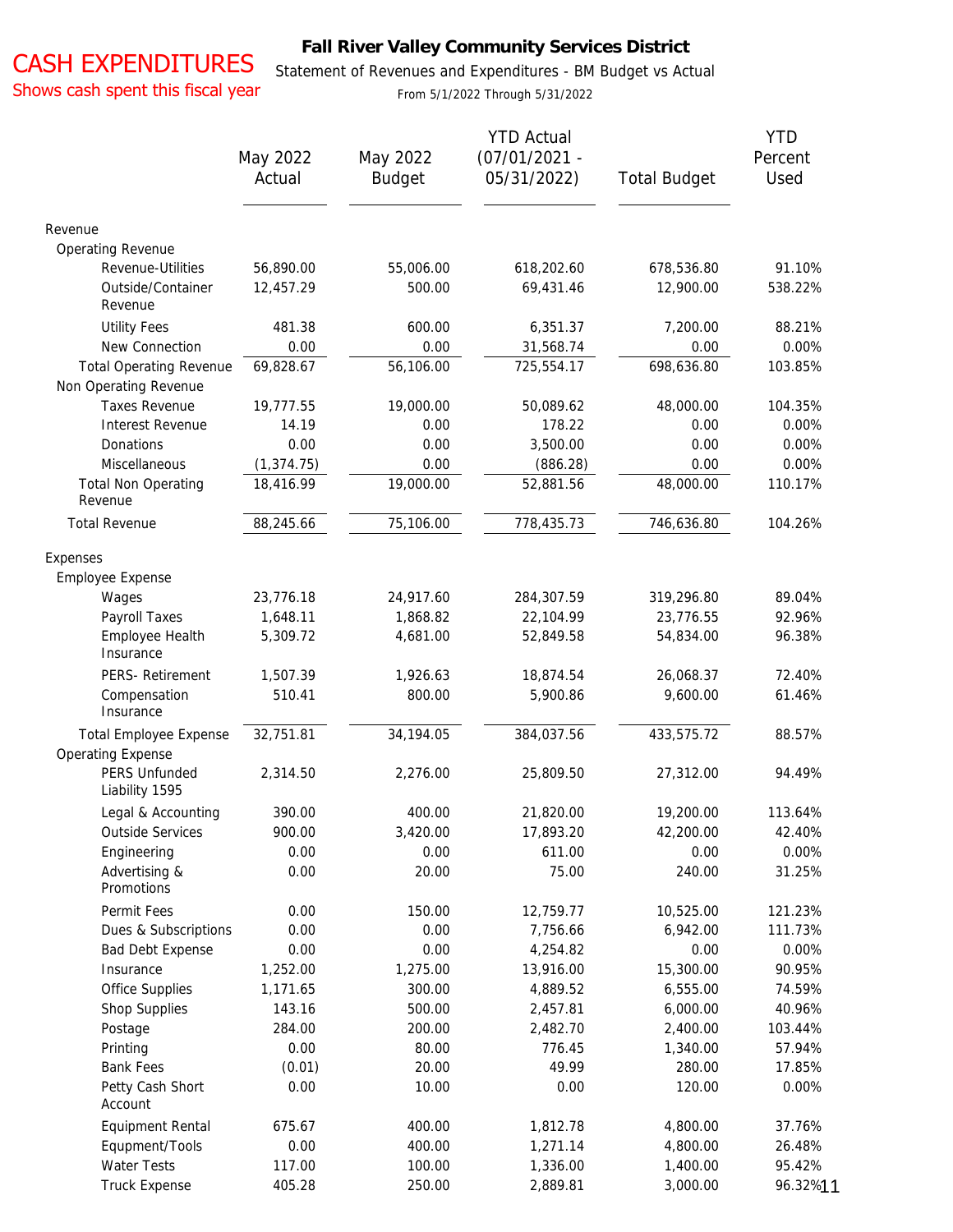# CASH EXPENDITURES

### **Fall River Valley Community Services District**

Statement of Revenues and Expenditures - BM Budget vs Actual

Shows cash spent this fiscal year

From 5/1/2022 Through 5/31/2022

|                                                 | May 2022<br>Actual | May 2022<br><b>Budget</b> | <b>YTD Actual</b><br>$(07/01/2021 -$<br>05/31/2022) | <b>Total Budget</b> | <b>YTD</b><br>Percent<br>Used |
|-------------------------------------------------|--------------------|---------------------------|-----------------------------------------------------|---------------------|-------------------------------|
| Maintenance &<br>Repairs                        | 195.19             | 3,000.00                  | 19,879.40                                           | 36,000.00           | 55.22%                        |
| Garbage Fees                                    | 0.00               | 60.00                     | 646.05                                              | 720.00              | 89.72%                        |
| Shop Tools                                      | 0.00               | 150.00                    | 229.81                                              | 1,800.00            | 12.76%                        |
| <b>Field Tools</b>                              | 0.00               | 200.00                    | 636.32                                              | 2,400.00            | 26.51%                        |
| Interest Expense                                | 0.00               | 0.00                      | 11,949.44                                           | 12,800.00           | 93.35%                        |
| Software License &<br>Hardware Maint            | 314.98             | 350.00                    | 7,054.63                                            | 9,000.00            | 78.38%                        |
| Property Tax                                    | 0.00               | 0.00                      | 14.39                                               | 150.00              | 9.59%                         |
| Education                                       | 0.00               | 200.00                    | 1,800.00                                            | 2,400.00            | 75.00%                        |
| <b>Public Relations</b>                         | 0.00               | 40.00                     | 70.71                                               | 480.00              | 14.73%                        |
| Mileage                                         | 333.92             | 500.00                    | 2,357.79                                            | 5,400.00            | 43.66%                        |
| Fuel                                            | 346.95             | 250.00                    | 4,547.16                                            | 3,000.00            | 151.57%                       |
| Telephone/Internet                              | 536.22             | 700.00                    | 5,995.23                                            | 8,515.00            | 70.40%                        |
| <b>Utilities</b>                                | 3,176.22           | 5,160.75                  | 50,997.53                                           | 63,980.24           | 79.70%                        |
| Penalties                                       | 0.00               | 0.00                      | 200.00                                              | 0.00                | 0.00%                         |
| Miscellaneous<br>Expense                        | 330.76             | 445.00                    | 2,130.72                                            | 5,370.00            | 39.67%                        |
| Donation                                        | 0.00               | 0.00                      | 1,036.78                                            | 0.00                | 0.00%                         |
| Other                                           | 0.00               | 0.00                      | 65.71                                               | 0.00                | 0.00%                         |
| <b>Total Operating Expense</b>                  | 12,887.49          | 20,856.75                 | 232,473.82                                          | 304,429.24          | 76.36%                        |
| <b>Total Expenses</b>                           | 45,639.30          | 55,050.80                 | 616,511.38                                          | 738,004.96          | 83.54%                        |
| Net Income                                      | 42,606.36          | 20,055.20                 | 161,924.35                                          | 8,631.84            | 1,875.89%                     |
| Asset Expense                                   |                    |                           |                                                     |                     |                               |
| Capital Expenses                                |                    |                           |                                                     |                     |                               |
| Equipment-Capital<br>Expense                    | 0.00               | 0.00                      | 5,770.05                                            | 0.00                | 0.00%                         |
| Water<br>System-Capital<br>Expense              | 0.00               | 0.00                      | 5,319.55                                            | 0.00                | 0.00%                         |
| Sewer<br>System-Capital<br>Expense              | 0.00               | 0.00                      | 48,582.11                                           | 0.00                | 0.00%                         |
| (A) <sup>Construction</sup> In<br>Progress-     | 52,285.84          | 0.00                      | 305,950.63                                          | 0.00                | 0.00%                         |
| <b>Total Capital Expenses</b>                   | 52,285.84          | 0.00                      | 365,622.34                                          | 0.00                | 0.00%                         |
| <b>Total Asset Expense</b>                      | 52,285.84          | 0.00                      | 365,622.34                                          | 0.00                | 0.00%                         |
| Capital Activities<br><b>Grant Revenue</b>      |                    |                           |                                                     |                     |                               |
| (B) Grant/Loan Inflow                           | 81,767.34          | 0.00                      | 224,482.38                                          | 0.00                | 0.00%                         |
| <b>Total Grant Revenue</b>                      | 81,767.34          | 0.00                      | 224,482.38                                          | 0.00                | 0.00%                         |
| <b>Total Capital Activities</b>                 | 81,767.34          | 0.00                      | 224,482.38                                          | 0.00                | 0.00%                         |
| Net Income Including<br><b>Grant Activities</b> | 72,087.86          | 20,055.20                 | 20,784.39                                           | 8,631.84            | 240.78%                       |

(A) Construction in Process: Parks Grants, Pace- Sewer Improvements and General Services, FRLT Grant \$38,267 12(B) McConnel Fund, Burney Regional Community Fund Grant, FRLT Grant \$38,267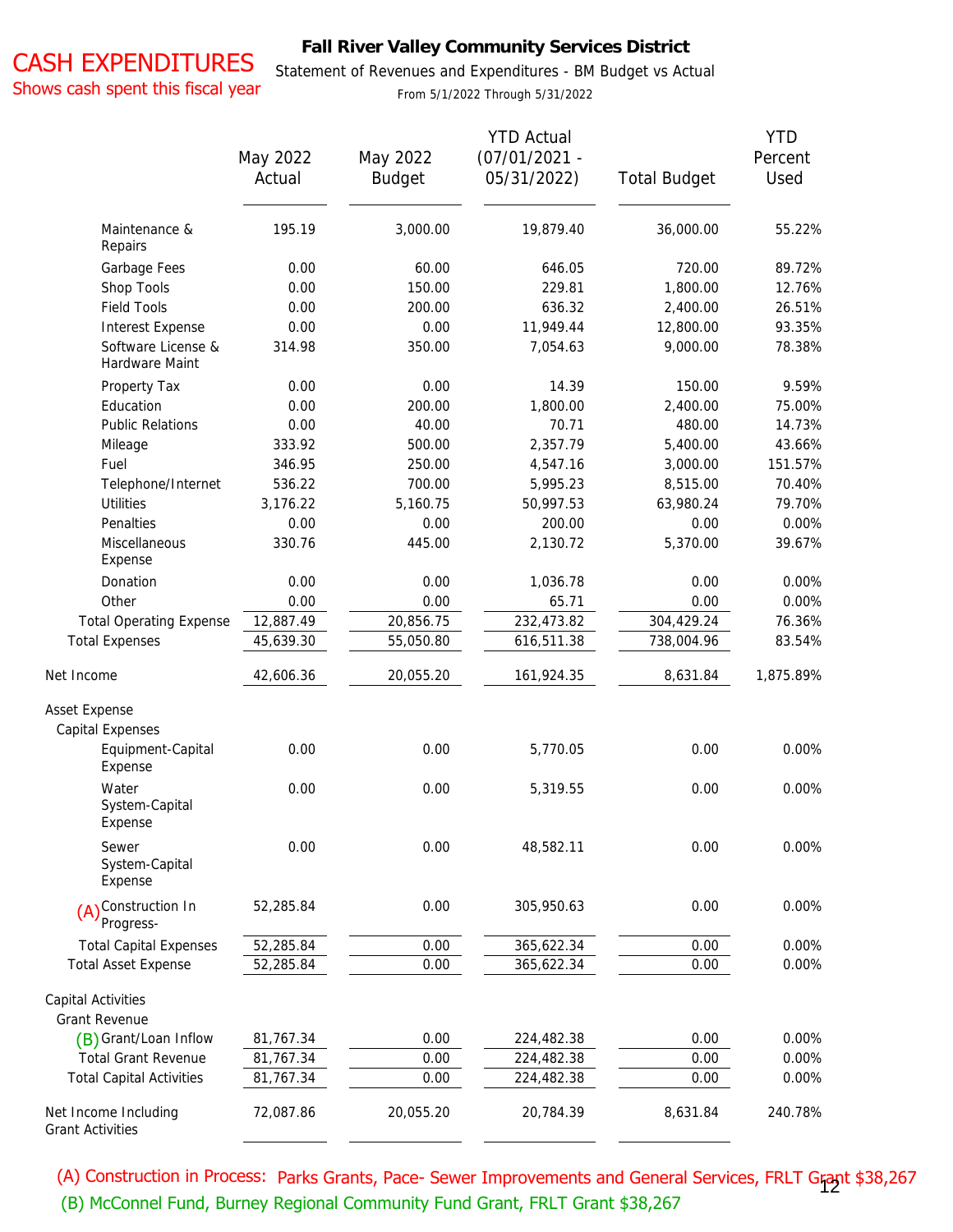### Statement of Revenues and Expenditures - BM Budget vs Actual

From 5/1/2022 Through 5/31/2022

|                                                         | May 2022<br>Actual | May 2022<br><b>Budget</b> | <b>YTD Actual</b><br>$(07/01/2021 -$<br>05/31/2022) | <b>Total Budget</b> | <b>YTD</b><br>Percent<br>Used |
|---------------------------------------------------------|--------------------|---------------------------|-----------------------------------------------------|---------------------|-------------------------------|
| Revenue                                                 |                    |                           |                                                     |                     |                               |
| Operating Revenue                                       |                    |                           |                                                     |                     |                               |
| Revenue-Utilities                                       | 56,890.00          | 55,006.00                 | 618,202.60                                          | 678,536.80          | 91.10%                        |
| Outside/Container<br>Revenue                            | 12,457.29          | 500.00                    | 69,431.46                                           | 12,900.00           | 538.22%                       |
| <b>Utility Fees</b><br>New Connection                   | 481.38<br>0.00     | 600.00<br>0.00            | 6,351.37<br>31,568.74                               | 7,200.00<br>0.00    | 88.21%<br>0.00%               |
| <b>Total Operating Revenue</b><br>Non Operating Revenue | 69,828.67          | 56,106.00                 | 725,554.17                                          | 698,636.80          | 103.85%                       |
| <b>Taxes Revenue</b>                                    | 19,777.55          | 19,000.00                 | 50,089.62                                           | 48,000.00           | 104.35%                       |
| Interest Revenue                                        | 14.19              | 0.00                      | 178.22                                              | 0.00                | 0.00%                         |
| Donations                                               | 0.00               | 0.00                      | 3,500.00                                            | 0.00                | 0.00%                         |
| Miscellaneous                                           | (1, 374.75)        | 0.00                      | (886.28)                                            | 0.00                | 0.00%                         |
| <b>Total Non Operating</b><br>Revenue                   | 18,416.99          | 19,000.00                 | 52,881.56                                           | 48,000.00           | 110.17%                       |
| <b>Total Revenue</b>                                    | 88,245.66          | 75,106.00                 | 778,435.73                                          | 746,636.80          | 104.26%                       |
| Expenses                                                |                    |                           |                                                     |                     |                               |
| Employee Expense                                        |                    |                           |                                                     |                     |                               |
| Wages                                                   | 23,776.18          | 24,917.60                 | 284,307.59                                          | 319,296.80          | 89.04%                        |
| Payroll Taxes                                           | 1,648.11           | 1,868.82                  | 22,104.99                                           | 23,776.55           | 92.96%                        |
| Employee Health<br>Insurance                            | 5,309.72           | 4,681.00                  | 52,849.58                                           | 54,834.00           | 96.38%                        |
| PERS- Retirement                                        | 1,507.39           | 1,926.63                  | 18,874.54                                           | 26,068.37           | 72.40%                        |
| Compensation<br>Insurance                               | 510.41             | 800.00                    | 5,900.86                                            | 9,600.00            | 61.46%                        |
| Total Employee Expense<br><b>Operating Expense</b>      | 32,751.81          | 34,194.05                 | 384,037.56                                          | 433,575.72          | 88.57%                        |
| PERS Unfunded<br>Liability 1595                         | 2,314.50           | 2,276.00                  | 25,809.50                                           | 27,312.00           | 94.49%                        |
| Legal & Accounting                                      | 390.00             | 400.00                    | 21,820.00                                           | 19,200.00           | 113.64%                       |
| <b>Outside Services</b>                                 | 900.00             | 3,420.00                  | 17,893.20                                           | 42,200.00           | 42.40%                        |
| Engineering                                             | 0.00               | 0.00                      | 611.00                                              | 0.00                | 0.00%                         |
| Advertising &<br>Promotions                             | 0.00               | 20.00                     | 75.00                                               | 240.00              | 31.25%                        |
| Permit Fees                                             | 0.00               | 150.00                    | 12,759.77                                           | 10,525.00           | 121.23%                       |
| Dues & Subscriptions                                    | 0.00               | 0.00                      | 7,756.66                                            | 6,942.00            | 111.73%                       |
| Bad Debt Expense                                        | 0.00               | 0.00                      | 4,254.82                                            | 0.00                | 0.00%                         |
| Insurance                                               | 1,252.00           | 1,275.00                  | 13,916.00                                           | 15,300.00           | 90.95%                        |
| Office Supplies                                         | 1,171.65           | 300.00                    | 4,889.52                                            | 6,555.00            | 74.59%                        |
| Shop Supplies                                           | 143.16             | 500.00                    | 2,457.81                                            | 6,000.00            | 40.96%                        |
| Postage                                                 | 284.00             | 200.00                    | 2,482.70                                            | 2,400.00            | 103.44%                       |
| Printing                                                | 0.00               | 80.00                     | 776.45                                              | 1,340.00            | 57.94%                        |
| <b>Bank Fees</b>                                        | (0.01)             | 20.00                     | 49.99                                               | 280.00              | 17.85%                        |
| Petty Cash Short<br>Account                             | 0.00               | 10.00                     | 0.00                                                | 120.00              | 0.00%                         |
| <b>Equipment Rental</b>                                 | 675.67             | 400.00                    | 1,812.78                                            | 4,800.00            | 37.76%                        |
| Equpment/Tools                                          | 0.00               | 400.00                    | 1,271.14                                            | 4,800.00            | 26.48%                        |
| Water Tests                                             | 117.00             | 100.00                    | 1,336.00                                            | 1,400.00            | 95.42%                        |
| <b>Truck Expense</b>                                    | 405.28             | 250.00                    | 2,889.81                                            | 3,000.00            | 96.32%13                      |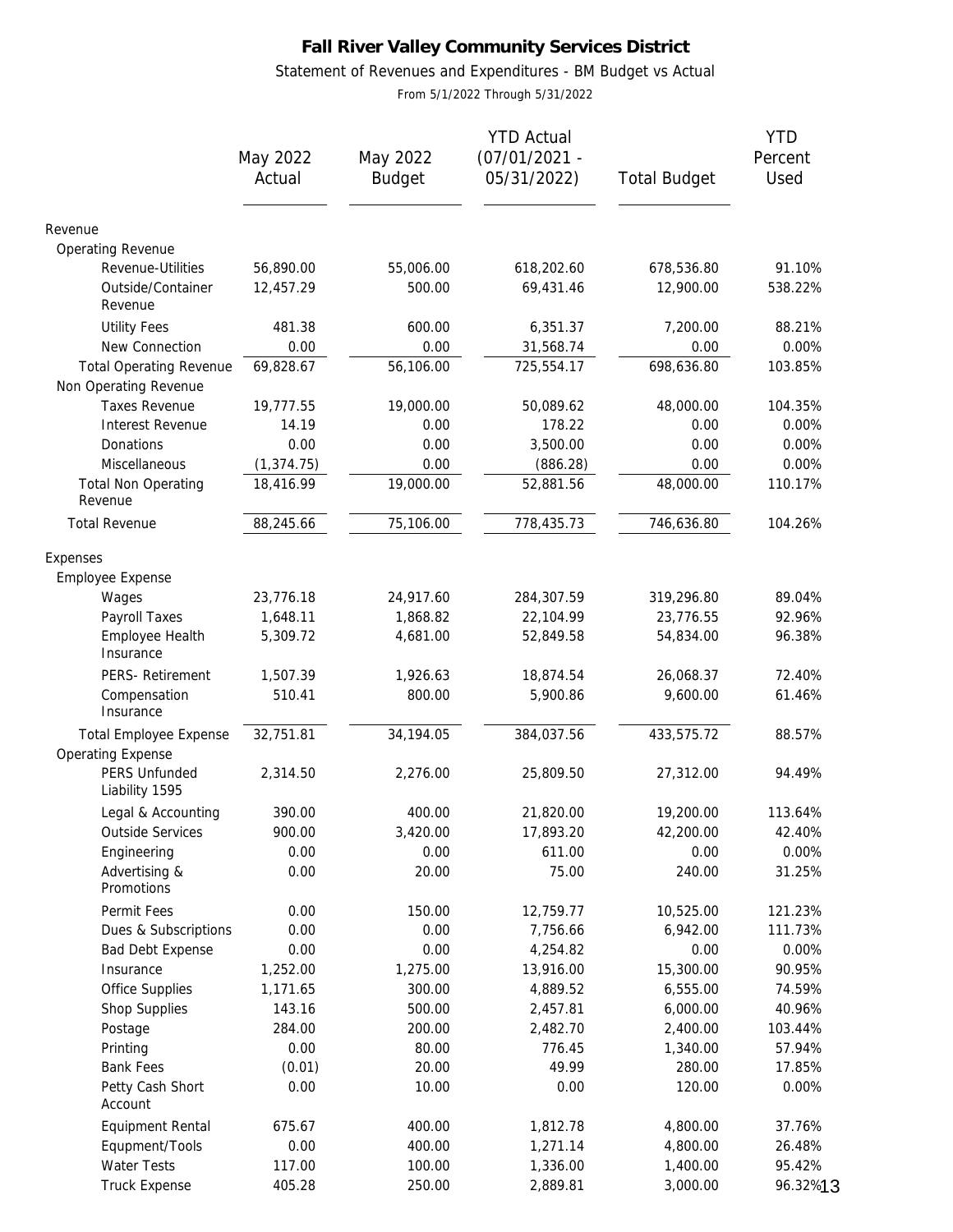Statement of Revenues and Expenditures - BM Budget vs Actual

From 5/1/2022 Through 5/31/2022

|                                                 |            |               | <b>YTD Actual</b> |                     | <b>YTD</b> |
|-------------------------------------------------|------------|---------------|-------------------|---------------------|------------|
|                                                 | May 2022   | May 2022      | $(07/01/2021 -$   |                     | Percent    |
|                                                 | Actual     | <b>Budget</b> | 05/31/2022)       | <b>Total Budget</b> | Used       |
| Maintenance &                                   | 195.19     | 3,000.00      | 19,879.40         | 36,000.00           | 55.22%     |
| Repairs                                         |            |               |                   |                     |            |
| Garbage Fees                                    | 0.00       | 60.00         | 646.05            | 720.00              | 89.72%     |
| Shop Tools                                      | 0.00       | 150.00        | 229.81            | 1,800.00            | 12.76%     |
| <b>Field Tools</b>                              | 0.00       | 200.00        | 636.32            | 2,400.00            | 26.51%     |
| Interest Expense                                | 0.00       | 0.00          | 11,949.44         | 12,800.00           | 93.35%     |
| Software License &<br>Hardware Maint            | 314.98     | 350.00        | 7,054.63          | 9,000.00            | 78.38%     |
| Property Tax                                    | 0.00       | 0.00          | 14.39             | 150.00              | 9.59%      |
| Education                                       | 0.00       | 200.00        | 1,800.00          | 2,400.00            | 75.00%     |
| <b>Public Relations</b>                         | 0.00       | 40.00         | 70.71             | 480.00              | 14.73%     |
| Mileage                                         | 333.92     | 500.00        | 2,357.79          | 5,400.00            | 43.66%     |
| Fuel                                            | 346.95     | 250.00        | 4,547.16          | 3,000.00            | 151.57%    |
| Telephone/Internet                              | 536.22     | 700.00        | 5,995.23          | 8,515.00            | 70.40%     |
| <b>Utilities</b>                                | 3,176.22   | 5,160.75      | 50,997.53         | 63,980.24           | 79.70%     |
| Penalties                                       | 0.00       | 0.00          | 200.00            | 0.00                | 0.00%      |
| Miscellaneous<br>Expense                        | 330.76     | 445.00        | 2,130.72          | 5,370.00            | 39.67%     |
| Donation                                        | 0.00       | 0.00          | 1,036.78          | 0.00                | 0.00%      |
| Other                                           | 0.00       | 0.00          | 65.71             | 0.00                | 0.00%      |
| <b>Total Operating Expense</b>                  | 12,887.49  | 20,856.75     | 232,473.82        | 304,429.24          | 76.36%     |
| <b>Total Expenses</b>                           | 45,639.30  | 55,050.80     | 616,511.38        | 738,004.96          | 83.54%     |
| Net Income                                      | 42,606.36  | 20,055.20     | 161,924.35        | 8,631.84            | 1,875.89%  |
| Asset Expense                                   |            |               |                   |                     |            |
| Depreciation                                    |            |               |                   |                     |            |
| Depreciation Expense                            | 12,231.00  | 0.00          | 134,543.16        | 0.00                | 0.00%      |
| <b>Total Depreciation</b><br>Amortization       | 12,231.00  | 0.00          | 134,543.16        | 0.00                | 0.00%      |
| Amortized Expense                               | 642.00     | 0.00          | 6,849.56          | 0.00                | 0.00%      |
| <b>Total Amortization</b>                       | 642.00     | 0.00          | 6,849.56          | 0.00                | $0.00\%$   |
| <b>Total Asset Expense</b>                      | 12,873.00  | 0.00          | 141,392.72        | 0.00                | 0.00%      |
| Capital Activities<br>Grant Revenue             |            |               |                   |                     |            |
| Grant/Loan Inflow                               | 81,767.34  | 0.00          | 224,482.38        | 0.00                | 0.00%      |
| <b>Total Grant Revenue</b>                      | 81,767.34  | 0.00          | 224,482.38        | 0.00                | 0.00%      |
| <b>Total Capital Activities</b>                 | 81,767.34  | 0.00          | 224,482.38        | 0.00                | 0.00%      |
| Net Income Including<br><b>Grant Activities</b> | 111,500.70 | 20,055.20     | 245,014.01        | 8,631.84            | 2,838.49%  |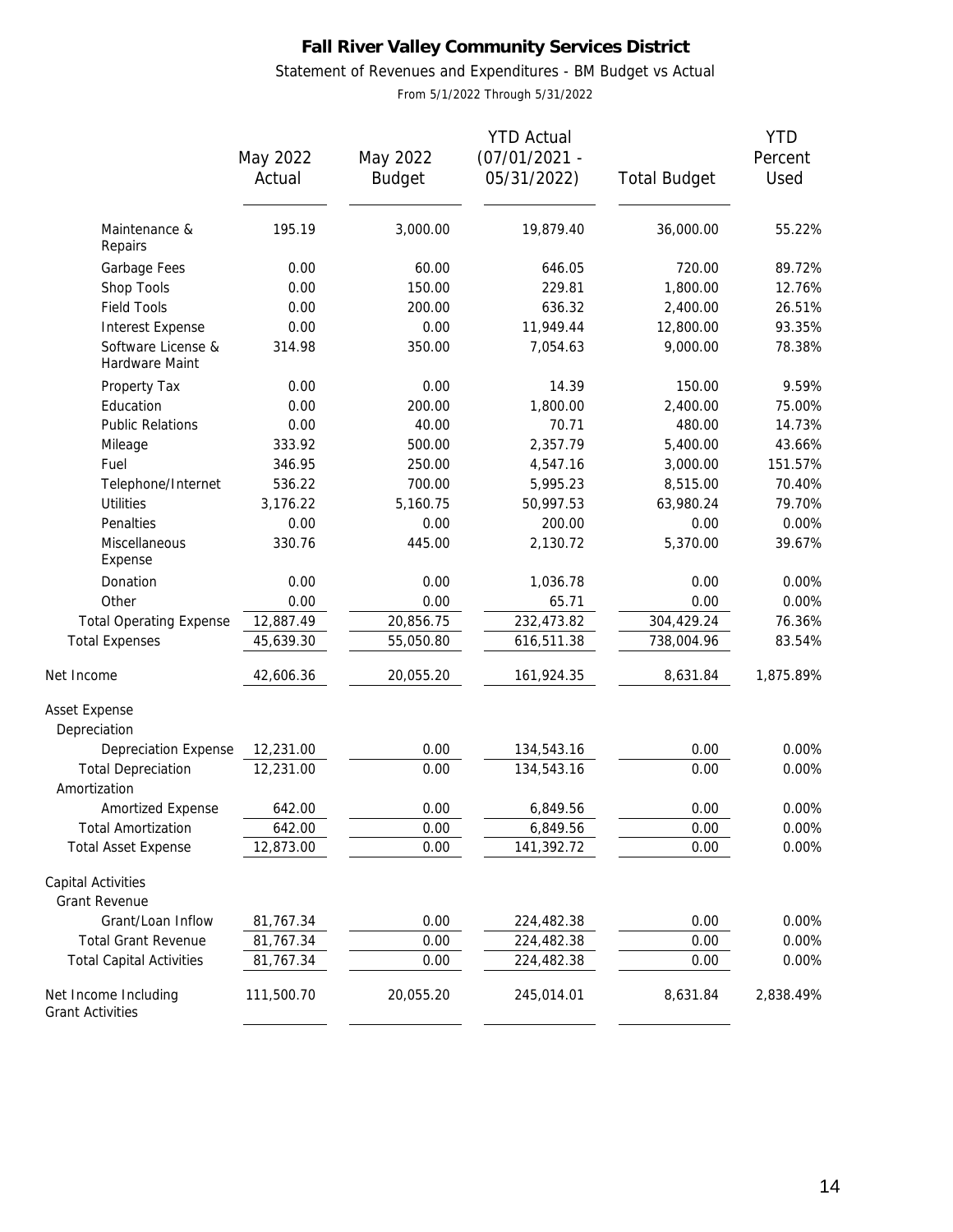### Statement of Revenues and Expenditures - BM Current vs Last Year

From 5/1/2022 Through 5/31/2022

|                                    | May         | May       | <b>YTD Actual</b> |            |
|------------------------------------|-------------|-----------|-------------------|------------|
|                                    | 2022        | 2021      | $(07/01/2021 -$   | Last Year  |
|                                    | Actual      | Actual    | 05/31/2022)       | Actual     |
| Revenue                            |             |           |                   |            |
| Operating Revenue                  |             |           |                   |            |
| Revenue-Utilities                  | 56,890.00   | 58,470.34 | 618,202.60        | 630,264.55 |
| Outside/Container Revenue          | 12,457.29   | 1,700.00  | 69,431.46         | 22,755.40  |
| <b>Utility Fees</b>                | 481.38      | 540.54    | 6,351.37          | 5,639.04   |
| New Connection                     | 0.00        | (39.96)   | 31,568.74         | 11,181.57  |
| <b>Total Operating Revenue</b>     | 69,828.67   | 60,670.92 | 725,554.17        | 669,840.56 |
| Non Operating Revenue              |             |           |                   |            |
| <b>Taxes Revenue</b>               | 19,777.55   | 19,353.67 | 50,089.62         | 48,959.47  |
| Interest Revenue                   | 14.19       | 19.99     | 178.22            | 185.55     |
| Donations                          | 0.00        | 0.00      | 3,500.00          | 200.00     |
| Miscellaneous                      | (1, 374.75) | 0.00      | (886.28)          | 3,400.00   |
| <b>Total Non Operating Revenue</b> | 18,416.99   | 19,373.66 | 52,881.56         | 52,745.02  |
| <b>Total Revenue</b>               | 88,245.66   | 80,044.58 | 778,435.73        | 722,585.58 |
| Expenses                           |             |           |                   |            |
| Employee Expense                   |             |           |                   |            |
| Wages                              | 23,776.18   | 21,543.34 | 284,307.59        | 249,053.95 |
| Payroll Taxes                      | 1,648.11    | 1,559.64  | 22,104.99         | 20,402.31  |
| Employee Health Insurance          | 5,309.72    | 3,782.52  | 52,849.58         | 35,168.41  |
| PERS- Retirement                   | 1,507.39    | 3,712.92  | 18,874.54         | 41,458.86  |
| Compensation Insurance             | 510.41      | 573.50    | 5,900.86          | 5,346.27   |
| <b>Total Employee Expense</b>      | 32,751.81   | 31,171.92 | 384,037.56        | 351,429.80 |
| <b>Operating Expense</b>           |             |           |                   |            |
| PERS Unfunded Liability 1595       | 2,314.50    | 0.00      | 25,809.50         | 0.00       |
| Consulting                         | 0.00        | 2,548.75  | 0.00              | 26,476.75  |
| Legal & Accounting                 | 390.00      | 0.00      | 21,820.00         | 20,237.50  |
| <b>Outside Services</b>            | 900.00      | 0.00      | 17,893.20         | 0.00       |
| Engineering                        | 0.00        | 0.00      | 611.00            | 0.00       |
| Advertising & Promotions           | 0.00        | 0.00      | 75.00             | 883.29     |
| Permit Fees                        | 0.00        | 0.00      | 12,759.77         | 12,402.95  |
| Dues & Subscriptions               | 0.00        | 0.00      | 7,756.66          | 7,125.45   |
| Bad Debt Expense                   | 0.00        | 0.00      | 4,254.82          | 0.00       |
| Insurance                          | 1,252.00    | 1,300.00  | 13,916.00         | 14,300.00  |
| Office Supplies                    | 1,171.65    | 136.19    | 4,889.52          | 3,868.17   |
| Shop Supplies                      | 143.16      | 772.81    | 2,457.81          | 5,711.10   |
| Postage                            | 284.00      | 587.06    | 2,482.70          | 2,597.38   |
| Printing                           | 0.00        | 0.00      | 776.45            | 25.10      |
| <b>Bank Fees</b>                   | (0.01)      | 0.00      | 49.99             | 90.00      |
| Petty Cash Short Account           | 0.00        | 43.76     | 0.00              | 43.76      |
| Equipment Rental                   | 675.67      | 300.00    | 1,812.78          | 3,837.50   |
| Equpment/Tools                     | 0.00        | (70.46)   | 1,271.14          | 6,989.00   |
| Water Tests                        | 117.00      | 224.00    | 1,336.00          | 1,278.60   |
| <b>Truck Expense</b>               | 405.28      | 302.73    | 2,889.81          | 3,621.00   |
| Maintenance & Repairs              | 195.19      | 212.96    | 19,879.40         | 33,090.74  |
| Garbage Fees                       | 0.00        | 120.37    | 646.05            | 776.59     |
| Shop Tools                         | 0.00        | 0.00      | 229.81            | 320.12     |
| <b>Field Tools</b>                 | 0.00        | 0.00      | 636.32            | 1,669.82   |
| Interest Expense                   | 0.00        | 0.00      | 11,949.44         | 12,185.52  |
| Software License & Hardware Maint  | 314.98      | 264.98    | 7,054.63          | 6,769.17   |

15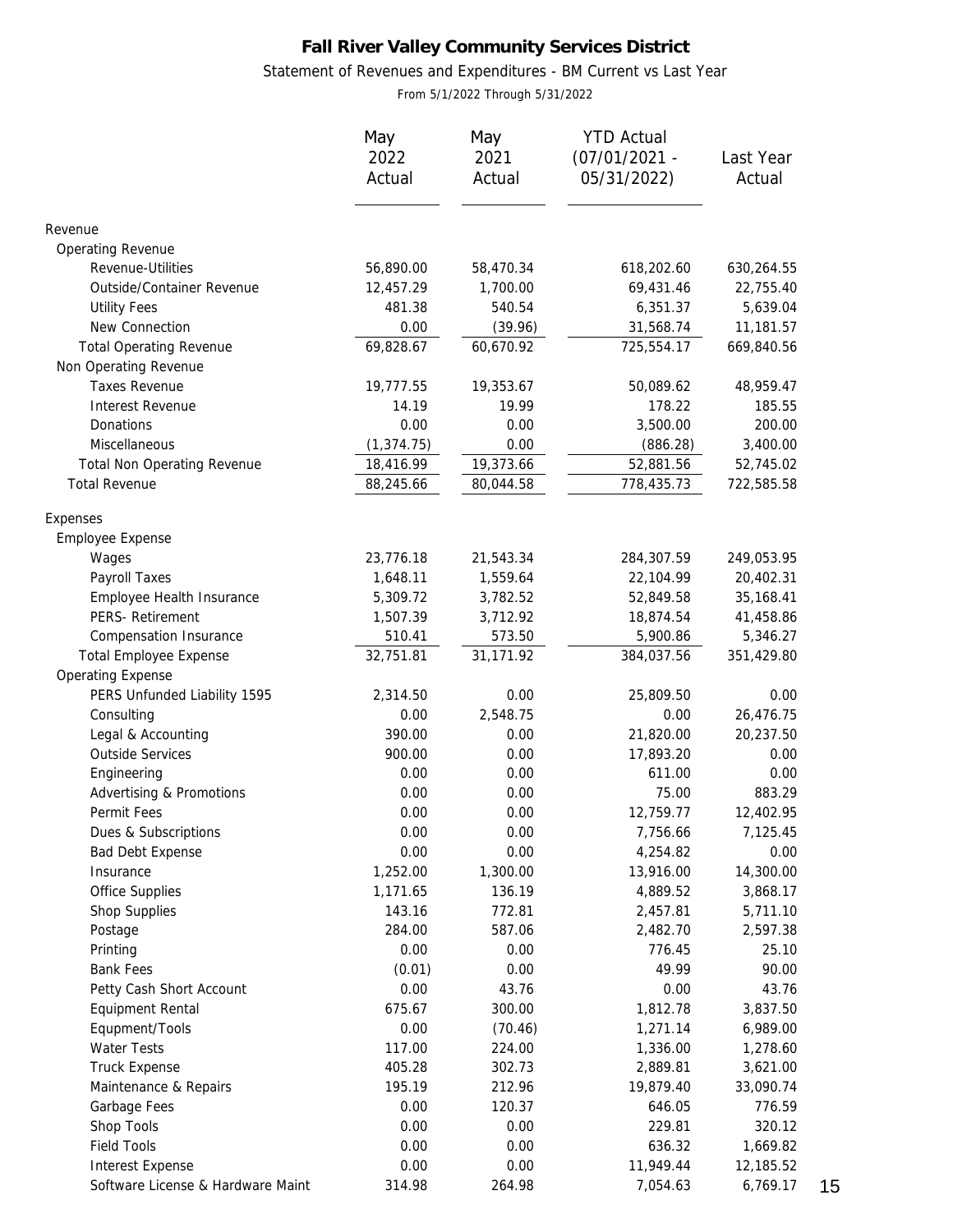### Statement of Revenues and Expenditures - BM Current vs Last Year

From 5/1/2022 Through 5/31/2022

|                                       | May<br>2022<br>Actual | May<br>2021<br>Actual | <b>YTD Actual</b><br>$(07/01/2021 -$<br>05/31/2022) | Last Year<br>Actual |
|---------------------------------------|-----------------------|-----------------------|-----------------------------------------------------|---------------------|
| Property Tax                          | 0.00                  | 0.00                  | 14.39                                               | 142.52              |
| Education                             | 0.00                  | 644.99                | 1,800.00                                            | 2,777.66            |
| <b>Public Relations</b>               | 0.00                  | 0.00                  | 70.71                                               | 89.42               |
| Mileage                               | 333.92                | 86.25                 | 2,357.79                                            | 808.00              |
| Fuel                                  | 346.95                | 227.68                | 4,547.16                                            | 2,509.34            |
| Telephone/Internet                    | 536.22                | 772.57                | 5,995.23                                            | 7,564.89            |
| <b>Utilities</b>                      | 3,176.22              | 3,121.41              | 50,997.53                                           | 52,273.01           |
| Penalties                             | 0.00                  | 0.00                  | 200.00                                              | 0.00                |
| Miscellaneous Expense                 | 330.76                | 0.00                  | 2,130.72                                            | 687.36              |
| Donation                              | 0.00                  | 0.00                  | 1,036.78                                            | 0.00                |
| Other                                 | 0.00                  | 0.00                  | 65.71                                               | 18.21               |
| <b>Total Operating Expense</b>        | 12,887.49             | 11,596.05             | 232,473.82                                          | 231,169.92          |
| <b>Total Expenses</b>                 | 45,639.30             | 42,767.97             | 616,511.38                                          | 582,599.72          |
| Net Income                            | 42,606.36             | 37,276.61             | 161,924.35                                          | 139,985.86          |
| Asset Expense                         |                       |                       |                                                     |                     |
| Depreciation                          |                       |                       |                                                     |                     |
| <b>Depreciation Expense</b>           | 12,231.00             | 8,083.54              | 134,543.16                                          | 88,918.94           |
| <b>Total Depreciation</b>             | 12,231.00             | 8,083.54              | 134,543.16                                          | 88,918.94           |
| Amortization                          |                       |                       |                                                     |                     |
| Amortized Expense                     | 642.00                | 588.89                | 6,849.56                                            | 6,477.79            |
| <b>Total Amortization</b>             | 642.00                | 588.89                | 6,849.56                                            | 6,477.79            |
| <b>Total Asset Expense</b>            | 12,873.00             | 8,672.43              | 141,392.72                                          | 95,396.73           |
| Capital Activities                    |                       |                       |                                                     |                     |
| Grant Revenue                         |                       |                       |                                                     |                     |
| Grant/Loan Inflow                     | 81,767.34             | 2,207.26              | 224,482.38                                          | 139,648.68          |
| <b>Total Grant Revenue</b>            | 81,767.34             | 2,207.26              | 224,482.38                                          | 139,648.68          |
| <b>Total Capital Activities</b>       | 81,767.34             | 2,207.26              | 224,482.38                                          | 139,648.68          |
| Net Income Including Grant Activities | 111,500.70            | 30,811.44             | 245,014.01                                          | 184,237.81          |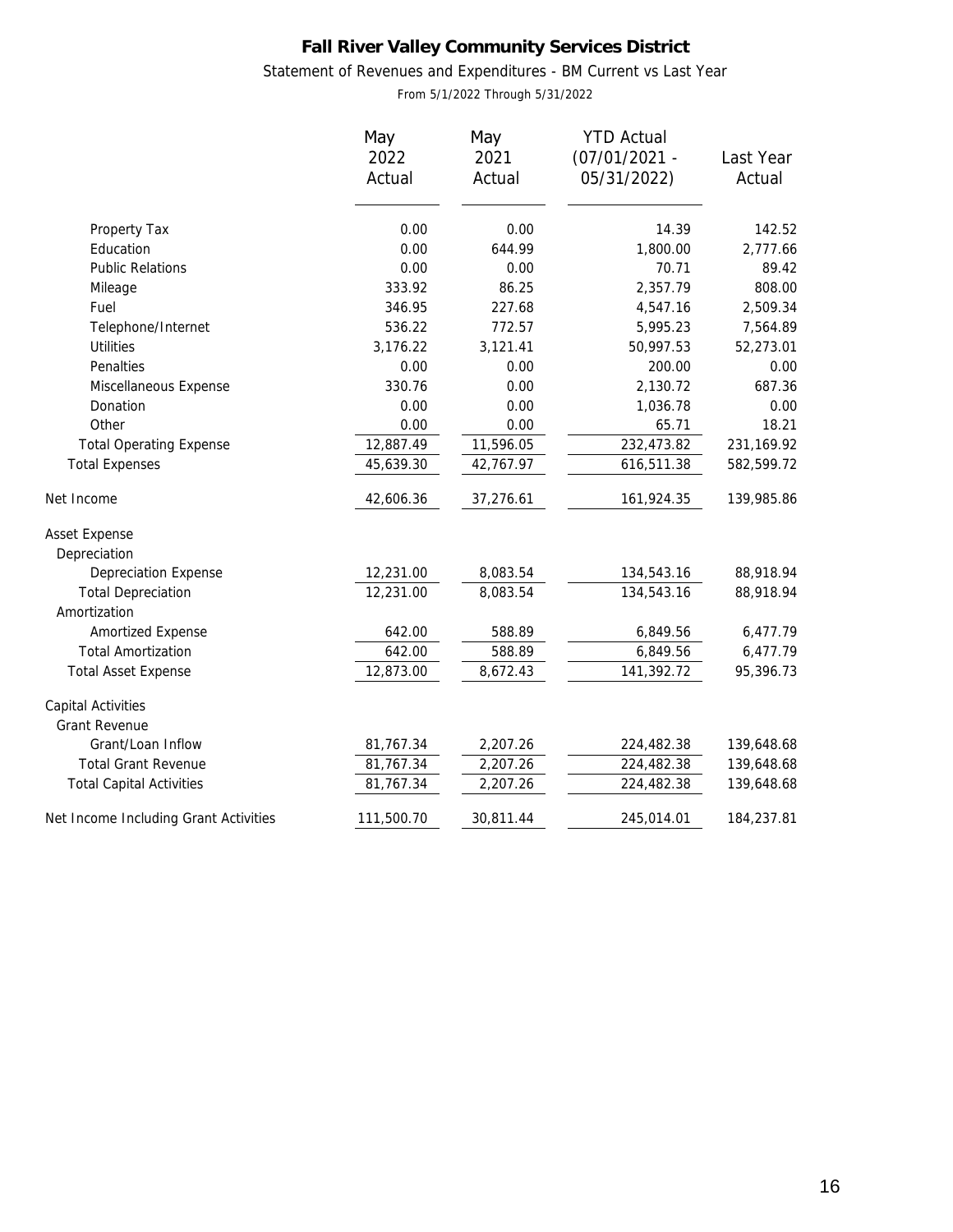#### Balance Sheet

As of 5/31/2022

|      |                                     | <b>Current Year</b> |
|------|-------------------------------------|---------------------|
|      | Assets                              |                     |
|      | <b>Current Assets</b>               |                     |
|      | Cash & Cash Equivalents             |                     |
| 1010 | Petty Cash                          | 300.00              |
| 1020 | Operating Account-Checking          | 110,610.93          |
| 1035 | Savings Account                     | 157,254.23          |
| 1070 | USDA-Annual                         | 14,073.94           |
| 1080 | <b>USDA-Short Lived Assets</b>      | 722.22              |
| 1090 | <b>USDA-Debt Service</b>            | 16,622.01           |
| 1111 | USDA Grant Account - Checking       | 2,500.00            |
|      | Total Cash & Cash Equivalents       | 302,083.33          |
|      | <b>Accounts Receivable</b>          |                     |
| 1202 | <b>Accounts Receivable Grants</b>   | 42,264.50           |
| 1210 | Accounts Receivable Water           | 57,801.67           |
| 1220 | <b>Accounts Receivable-Sewer</b>    | 25,520.06           |
|      | <b>Total Accounts Receivable</b>    | 125,586.23          |
|      | Inventories                         |                     |
| 1410 | Inventory                           | 60,000.00           |
|      | <b>Total Inventories</b>            | 60,000.00           |
|      | Prepaid Expenses                    |                     |
| 1400 | Prepaid Insurance Expenses          | 1,251.65            |
|      | <b>Total Prepaid Expenses</b>       | 1,251.65            |
|      | <b>Total Current Assets</b>         |                     |
|      | Long-term Assets                    | 488,921.21          |
|      |                                     |                     |
|      | Property & Equipment                |                     |
| 1500 | Land                                | 218,731.00          |
| 1510 | <b>Building</b>                     | 114,591.28          |
| 1520 | Equipment                           | 277,463.75          |
| 1530 | Parks System                        | 378,518.26          |
| 1540 | Water System                        | 3,588,095.97        |
| 1550 | Sewer System                        | 1,658,220.09        |
| 1560 | Amortized Asset                     | 74,946.35           |
| 1565 | Gain/Loss on Sale of Equipment      | 0.00                |
| 1570 | <b>Accumulated Depreciation</b>     | (3,436,405.40)      |
| 1580 | <b>Accumulated Amortization</b>     | (61, 586.66)        |
|      | Total Property & Equipment          | 2,812,574.64        |
|      | Long-term Investments               |                     |
| 1590 | <b>Construction In Progress</b>     | 614,840.69          |
|      | Total Long-term Investments         | 614,840.69          |
|      | Total Long-term Assets              | 3,427,415.33        |
|      | <b>Total Assets</b>                 | 3,916,336.54        |
|      | Liabilities                         |                     |
|      | Short-term Liabilities              |                     |
|      | Accounts Payable                    |                     |
| 2000 | Accounts Payable                    | 14,607.58           |
| 2001 | AP Beginning Balance/Interim        | (375.00)            |
| 2002 | Accrued Interest Payable            | 375.00              |
|      | <b>Total Accounts Payable</b>       | 14,607.58           |
|      | Other Short-term Liabilities        |                     |
| 2100 | Federal Income Tax                  | 4.10                |
| 2101 | <b>FICA Taxes Liabilties</b>        | 0.19                |
| 2102 | Personal Income Tax-FTB             | 0.00                |
| 2103 |                                     | 0.00                |
|      | Unemployment Insurance-State        |                     |
| 2104 | <b>Employment Training Tax</b>      | 0.00                |
| 2105 | State Disability Insurance          | 0.00                |
| 2112 | Employee Portion of Health Ins      | (643.38)            |
| 2113 | Employee Retirement                 | (0.61)              |
| 2300 | <b>Customer Deposit Liabilities</b> | 4,722.14            |

17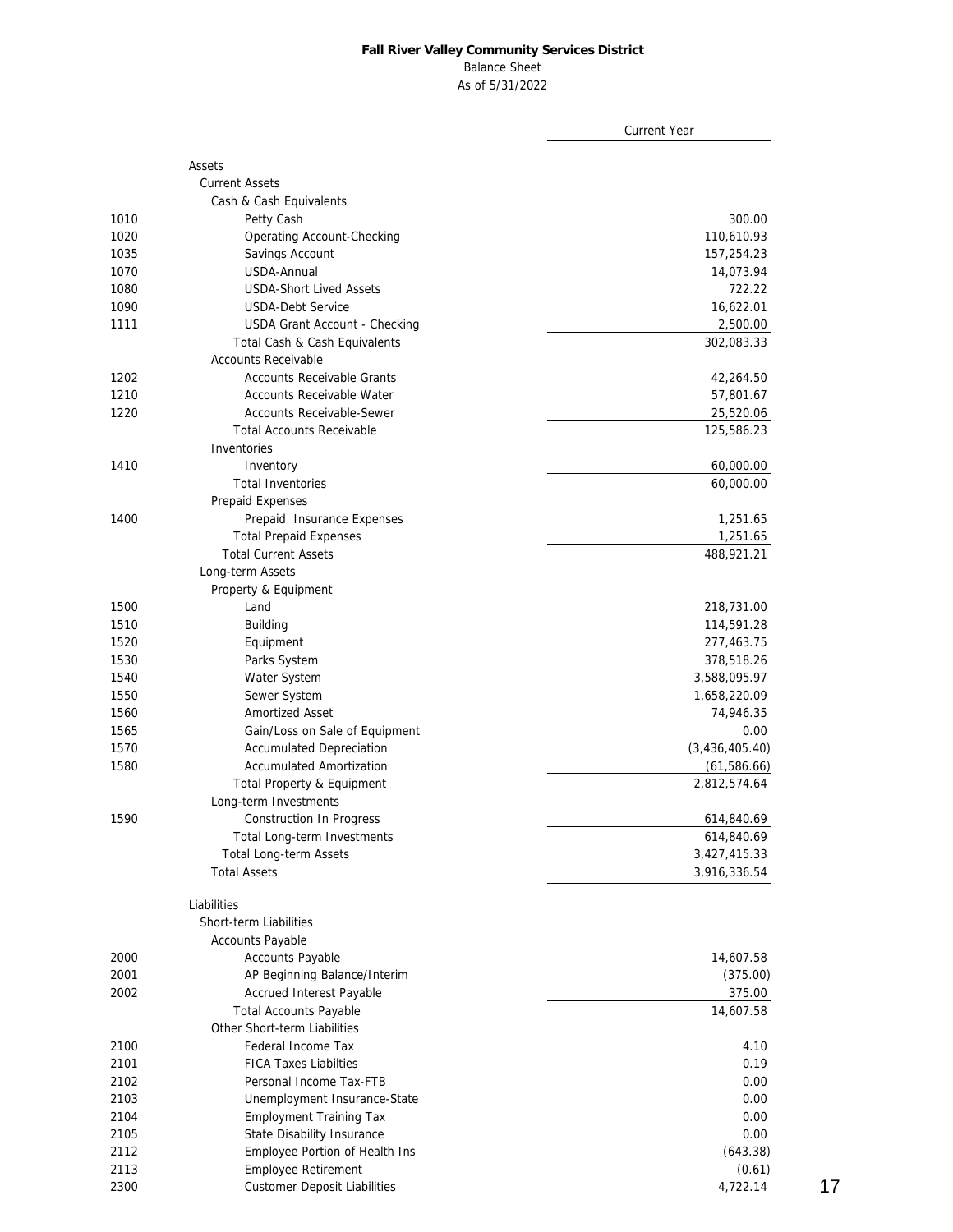### Balance Sheet

As of 5/31/2022

|      |                                           | <b>Current Year</b> |
|------|-------------------------------------------|---------------------|
|      | <b>Total Other Short-term Liabilities</b> | 4,082.44            |
|      | <b>Total Short-term Liabilities</b>       | 18,690.02           |
|      | Long-term Liabilities                     |                     |
|      | Long-term Liabilities                     |                     |
| 2800 | USDA Loan                                 | 417,147.21          |
|      | Total Long-term Liabilities               | 417, 147. 21        |
|      | Other Long-term Liabilities               |                     |
| 2600 | Pension Liability                         | 240,152.00          |
|      | Total Other Long-term Liabilities         | 240,152.00          |
|      | Total Long-term Liabilities               | 657,299.21          |
|      | Other Accounts                            |                     |
|      | <b>Balancing Accounts</b>                 | (139, 025.74)       |
|      | <b>Total Balancing Accounts</b>           | (139, 025.74)       |
|      | <b>Total Other Accounts</b>               | (139, 025.74)       |
|      | <b>Total Liabilities</b>                  | 536,963.49          |
|      | Net Assets                                |                     |
|      | <b>Beginning Net Assets</b>               |                     |
|      | <b>Net Assets</b>                         |                     |
| 3010 | Contributed Capital                       | 2,231,357.36        |
| 3150 | Net Income                                | 1,268,624.02        |
| 7510 | <b>Building-Capital Expense</b>           | 0.00                |
| 7520 | Equipment-Capital Expense                 | (5,770.05)          |
| 7540 | Water System-Capital Expense              | (5,319.55)          |
| 7550 | Sewer System-Capital Expense              | (48, 582.11)        |
| 7590 | Construction In Progress-                 | (305, 950.63)       |
| 8010 | Long Term Debt-Expense                    | 0.00                |
|      | <b>Total Net Assets</b>                   | 3,134,359.04        |
|      | <b>Total Beginning Net Assets</b>         | 3,134,359.04        |
|      | Current YTD Net Income                    |                     |
| 4700 | Donations                                 | 3,500.00            |
|      | Other                                     | 241,514.01          |
|      | Total Current YTD Net Income              | 245,014.01          |
|      | <b>Total Net Assets</b>                   | 3,379,373.05        |
|      | <b>Total Liabilities and Net Assets</b>   | 3,916,336.54        |
|      |                                           |                     |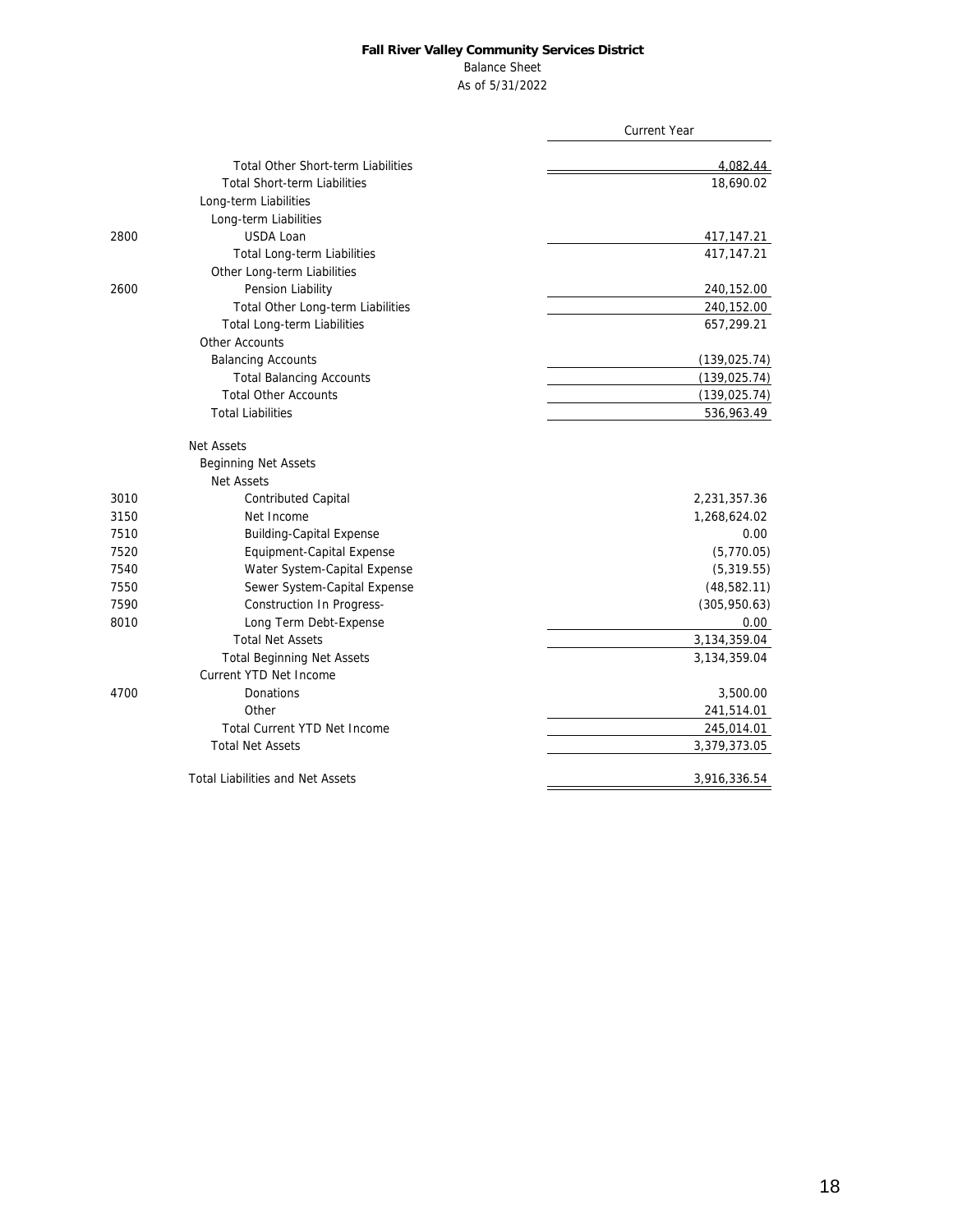### **Fall River Valley Community Services District Savings Balance Sheet As of 5/31/2022**

# **Savings Accounts**

| Water                         |            |
|-------------------------------|------------|
| Capital Reserve               | 38,212.74  |
| <b>Operating Reserve</b>      | 81,569.73  |
|                               | 119,782.47 |
| Sewer                         |            |
| Capital Reserve               | 1,984.00   |
| <b>Operating Reserve</b>      | 27,241.88  |
|                               | 29,225.88  |
| Parks & Recreation            |            |
| Parks Savings                 | 8,245.88   |
|                               |            |
| Total Cash & Cash Equivalents | 157,254.23 |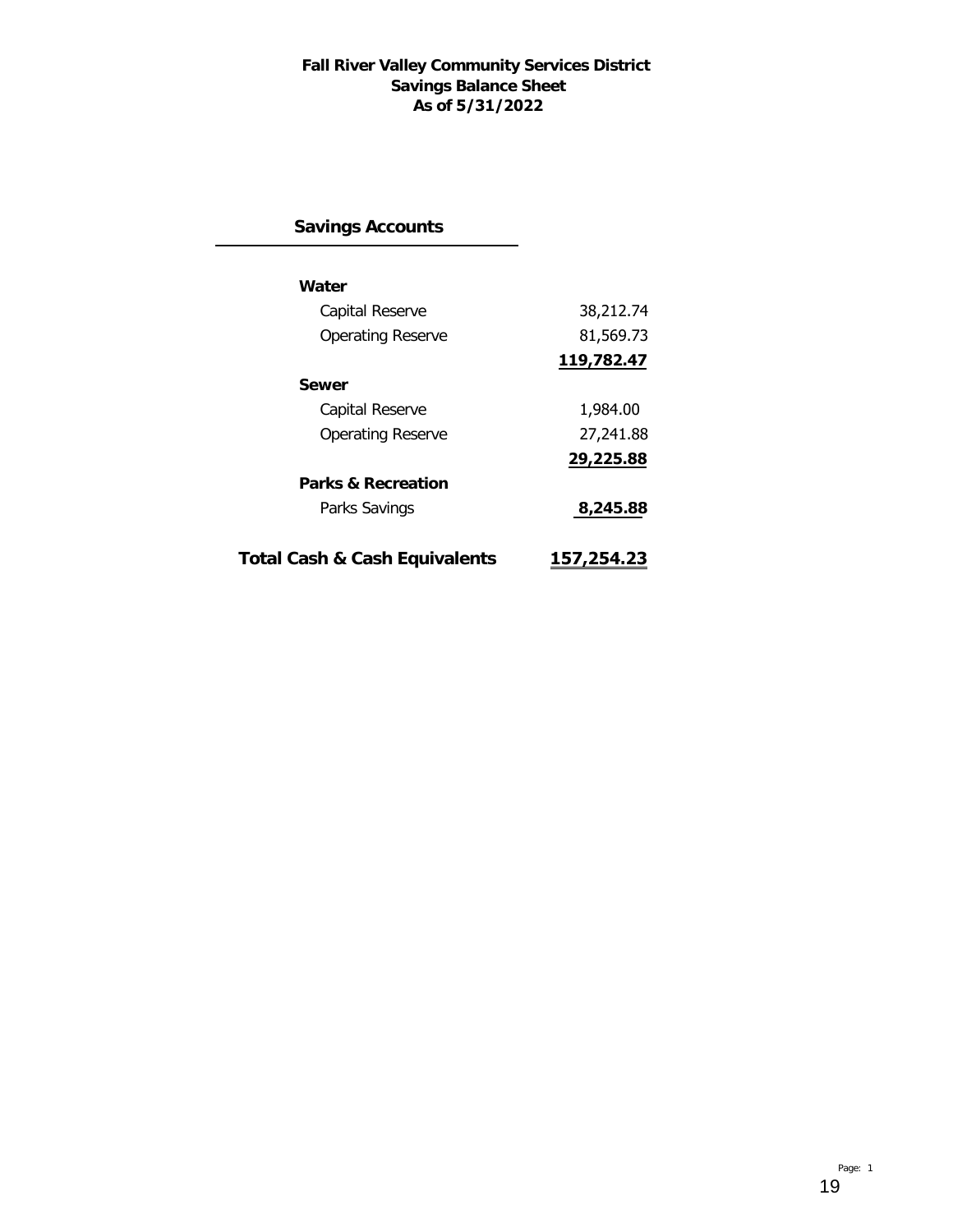Statement of Cash Flows

As of 5/31/2022

|                                                   | <b>Current Period</b> |
|---------------------------------------------------|-----------------------|
| Cash Flows from Operating & Non-Operatin          |                       |
| Changes in Accounts Receivables-Grants            | (37,000.00)           |
| <b>Grant Revenue</b>                              | 81,767.34             |
| Changes in Accounts receivable-Operations         | (8,401.51)            |
| Interest & Dividends Received                     | 14.19                 |
| <b>Sales</b>                                      | 69,828.67             |
| Miscellaneous Receipts                            | 1,216.68              |
| Payments to Employees & Suppliers                 | (70, 247.44)          |
| Total Cash Flows from Operating & Non-Op          | 37, 177. 93           |
| Cash Flows from Investing Activities              |                       |
| Net Cash from Purchase/Sale of Assets             | 0.00                  |
| <b>Total Cash Flows from Investing Activities</b> | 0.00                  |
| Beginning Cash & Cash Equivalents                 |                       |
|                                                   | 264,905.40            |
| Ending Cash & Cash Equivalents                    | 302,083.33            |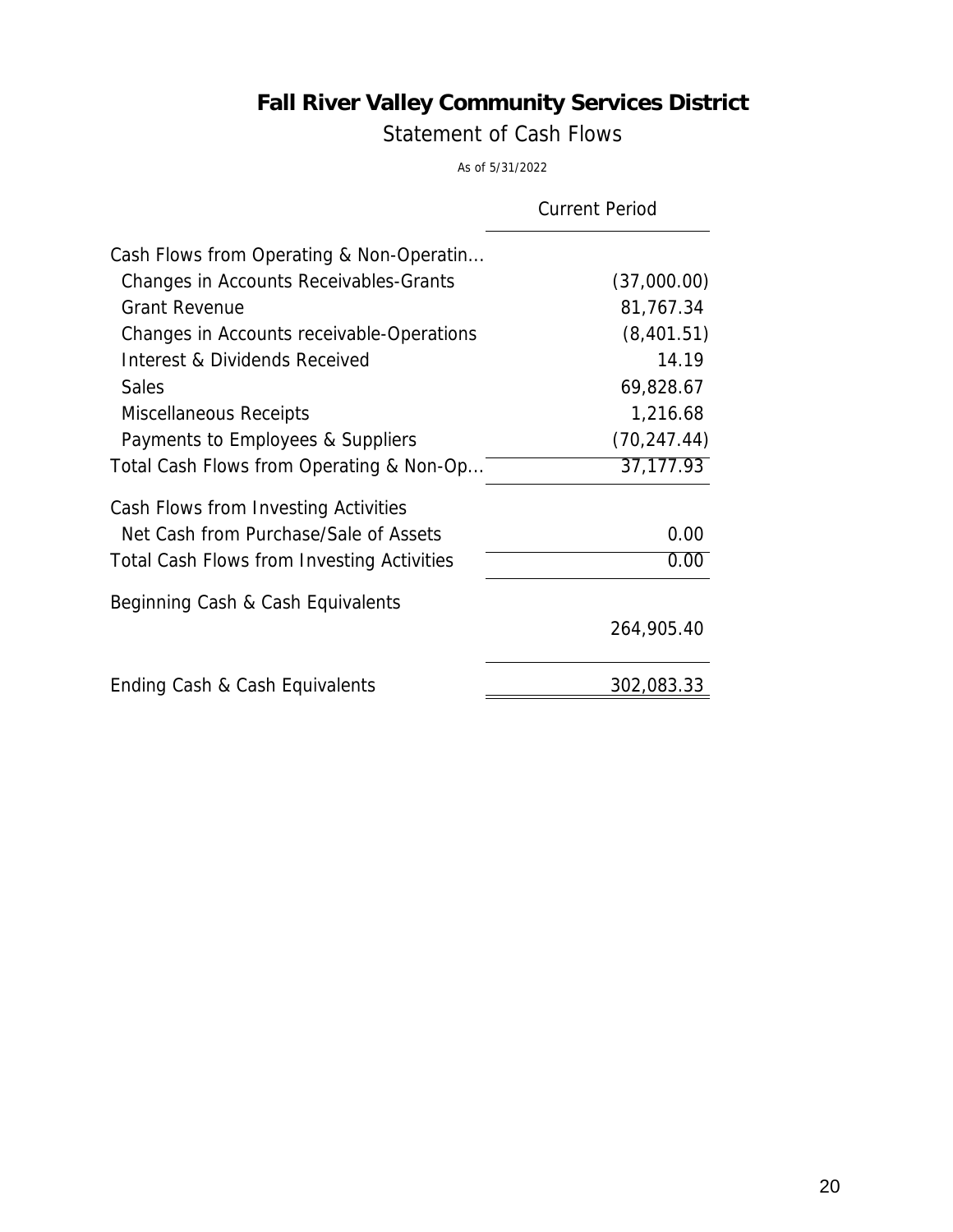Check/Voucher Register - BM Checks 1020 - Operating Account-Checking From 5/1/2022 Through 5/31/2022

| <b>Check Number</b>    | <b>Check Description</b>                   | Vendor Name                       | Check Amount |
|------------------------|--------------------------------------------|-----------------------------------|--------------|
| 2022.05.11 USPS        | Stamp Rolls x2                             | <b>US Postmaster</b>              | 116.00       |
| 3871                   | System Generated Check/Voucher             | Amber Beck                        | 19.89        |
| 3872                   | System Generated Check/Voucher             | Aqua Sierra Controls, I           | 675.67       |
| 3873                   | System Generated Check/Voucher             | <b>Bullert Industrial Electri</b> | 1,075.00     |
| 3874                   | System Generated Check/Voucher             | Double S Automotive               | 141.85       |
| 3875                   | System Generated Check/Voucher             | Enplan                            | 1,575.00     |
| 3876                   | System Generated Check/Voucher             | <b>FGL Environmental</b>          | 69.00        |
| 3877                   | System Generated Check/Voucher             | Jerry Monath                      | 57.80        |
| 3878                   | System Generated Check/Voucher             | Joseph Huston                     | 1,149.15     |
| 3879                   | System Generated Check/Voucher             | MT Shasta Engineering             | 4,523.75     |
| 3880                   | System Generated Check/Voucher             | Napa Auto Parts                   | 51.49        |
| 3881                   | System Generated Check/Voucher             | <b>US Postmaster</b>              | 168.00       |
| 3882                   | System Generated Check/Voucher             | Valley Best Hardware              | 142.74       |
| 3883                   | System Generated Check/Voucher             | William Rodeski                   | 834.81       |
| 3884                   | System Generated Check/Voucher             | Woodssong Computing               | 1,238.75     |
| 3885                   | System Generated Check/Voucher             | Lamb Unlimited Genera             | 189.00       |
| 3886                   | System Generated Check/Voucher             | Lomakatsi Restoration             | 38,267.34    |
| ACH 24441706           | Ink for HP Wide Printer, Sanitizing spray  | Quill                             | 132.97       |
| BP 0686031 #200        | Employee Dental, Vision and Life           | Joint Powers Insurance            | 633.50       |
| <b>DEBIT C2089AE5-</b> | Website Service                            | Streamline                        | 200.00       |
| EFT 1-674-473-824      | Payroll Liabilities for 2022.05.06         | Employment Developm               | 383.07       |
| EFT 1-724-258-656      | Payroll Liabilities for 2022.05.20         | Employment Developm               | 397.00       |
| EFT 10000001677        | Retirement Contribution Plan - 27147 PD 20 | Public Employees Retir            | 1,533.85     |
| EFT 10000001677        | Retirement Contribution Plan - 27147 PD 20 | Public Employees Retir            | 1,314.12     |
| EFT 10000001677        | Health Insurance - All Employees           | Public Employees Retir            | 6,045.66     |
| EFT 10000001678        | Unfunded Accrued Liability Plan - 1595     | Public Employees Retir            | 2,314.50     |
| EFT 1000359764         | Coverage for 05.05.22-06.05.22             | State Compensation In             | 510.41       |
| EFT 16098971409        | 04.16.22-05.12.22                          | Pacific Gas & Electric            | 3,176.22     |
| EFT 1TK3-JYY3-9        | Monthly AR binders, labels, planner pages  | Amazon.com                        | 291.12       |
| EFT 2022.05 365        | Microsoft 365 Annual Subscription          | Microsoft                         | 99.99        |
| EFT 2704810-183        | Internet Service                           | <b>Starlink</b>                   | 110.00       |
| EFT 52796148           | Payroll Liabilities for 2022.05.06         | Internal Revenue Service          | 2,798.24     |
| EFT 60482489           | Payroll Liabilities for 2022.05.20         | Internal Revenue Service          | 2,884.51     |
| EFT 7679941            | Fuel Charges for May 2022                  | Ed Staub & Sons                   | 346.95       |
| EFT INV147404885       | Zoom Monthly Fee                           | Zoom                              | 14.99        |
| EFT May 2022           | Telephone/Internet                         | <b>Frontier Communications</b>    | 356.22       |
| PR202249               | Employee: Beck; Pay Date: 5/6/2022         | Amber Beck                        | 1,809.48     |
| PR202250               | Employee: Huston; Pay Date: 5/6/2022       | Joseph M. Huston                  | 1,560.95     |
| PR202251               | Employee: Perkins; Pay Date: 5/6/2022      | Amy F. Perkins                    | 1,085.69     |
| PR202252               | Employee: Ray; Pay Date: 5/6/2022          | Cecil D. Ray                      | 1,621.28     |
| PR202253               | Employee: Rodeski; Pay Date: 5/6/2022      | William D. Rodeski                | 1,725.16     |
| PR202254               | Employee: Skelly; Pay Date: 5/6/2022       | Michael A. Skelly                 | 203.12       |
| PR202255               | Employee: Beck; Pay Date: 5/20/2022        | Amber Beck                        | 1,820.01     |
| PR202256               | Employee: Huston; Pay Date: 5/20/2022      | Joseph M. Huston                  | 1,674.21     |
| PR202257               | Employee: Perkins; Pay Date: 5/20/2022     | Amy F. Perkins                    | 1,125.37     |
| PR202258               | Employee: Ray; Pay Date: 5/20/2022         | Cecil D. Ray                      | 1,683.45     |
| PR202259               | Employee: Rodeski; Pay Date: 5/20/2022     | William D. Rodeski                | 1,734.07     |
| PR202260               | Employee: Skelly; Pay Date: 5/20/2022      | Michael A. Skelly                 | 203.12       |

Report Total 90,084.47

 $\overline{\phantom{a}}$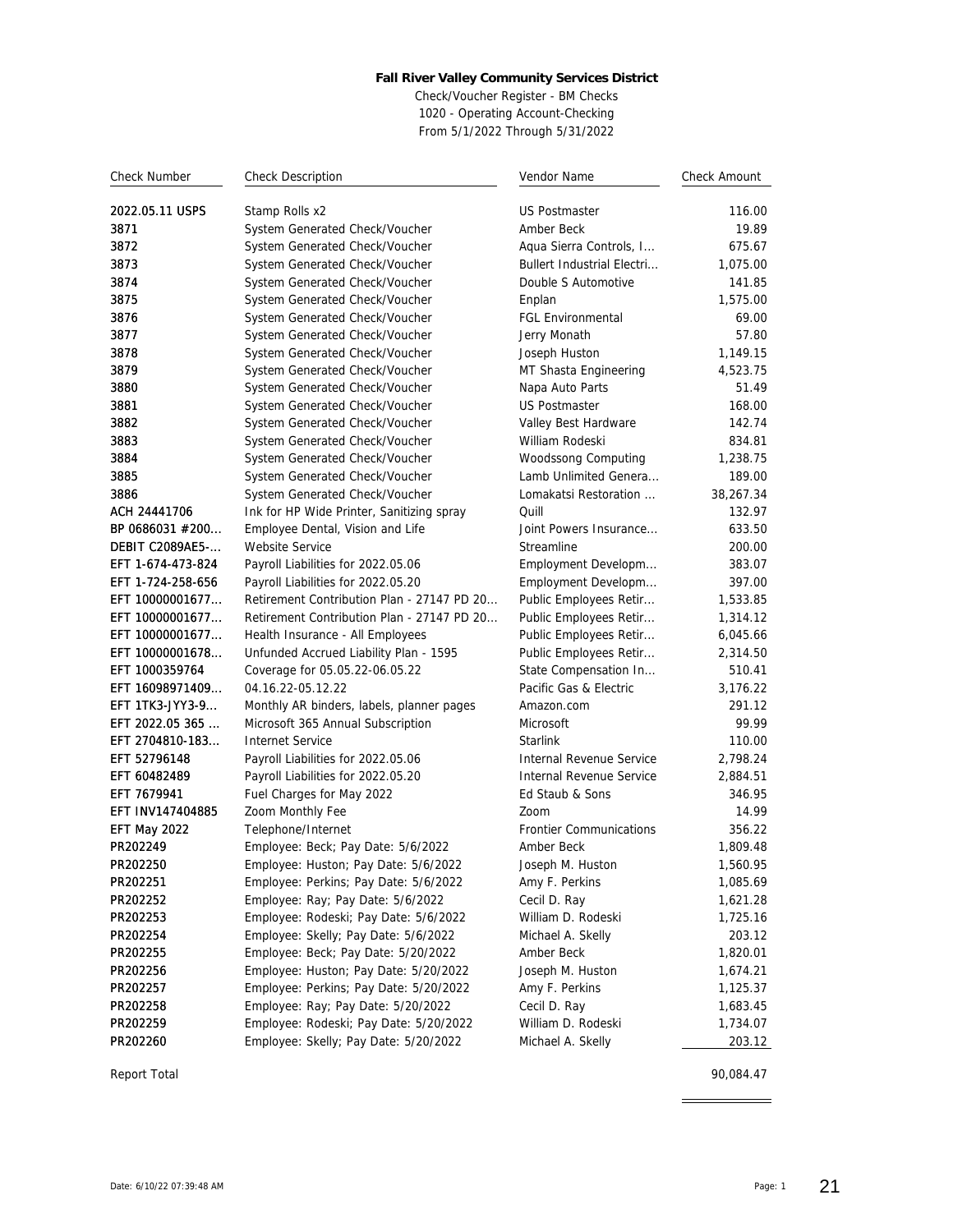### **RESOLUTION 2022-05**

### **RESOLUTION BY THE BOARD OF DIRECTORS OF THE FALL RIVER VALLEY COMMUNITY SERVICES DISTRICT FOR ENGINEERING FIRM CONFIRMATION/SELECTION OF CONSULTANT**

WHEREAS, *Fall River Valley Community Services District* is receiving technical assistance from Rural Community Assistance Corporation (RCAC) and has approved selection of an engineering consultant hereunder.

RESOLVED, that the Board of Directors hereby authorizes and approves RCAC to hire *PACE Engineering* firm to perform execution of scope of work attached in Exhibit A.

This resolution has been approved by the Board of Directors of Fall River Valley Community Services on June 15, 2022. by the following vote, to wit:

AYES:

NOES:

ABSENT:

Jerry Monath, Board President

 $\mathcal{L}_\mathcal{L}$  , which is a set of the set of the set of the set of the set of the set of the set of the set of the set of the set of the set of the set of the set of the set of the set of the set of the set of the set of

Cecil D. Ray, General Manager

 $\mathcal{L}_\text{max}$  and  $\mathcal{L}_\text{max}$  and  $\mathcal{L}_\text{max}$  and  $\mathcal{L}_\text{max}$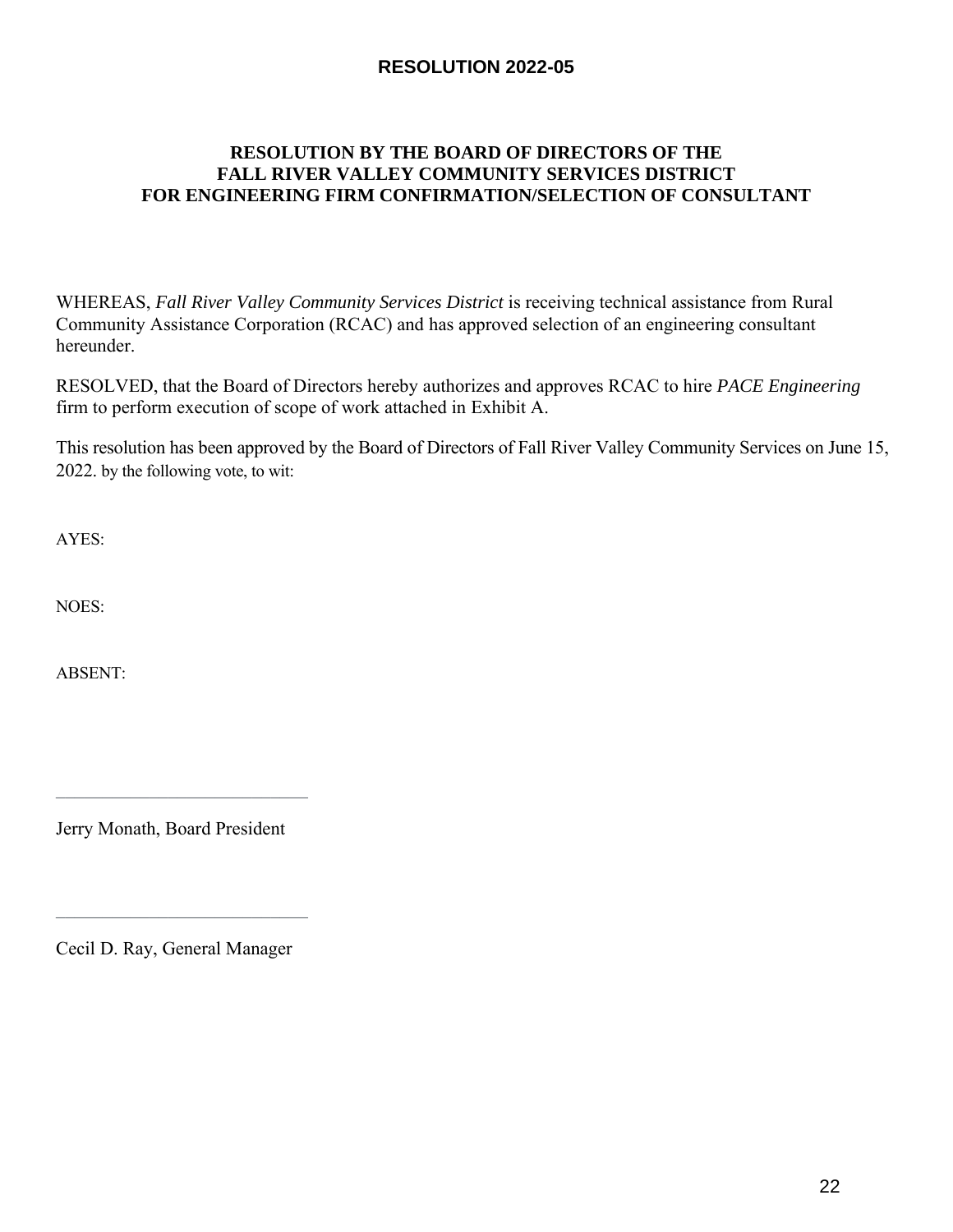#### **Preamble**

At its November 18, 1997, meeting, the JPIA's Board of Directors approved a recommendation of the Executive and Risk Management Committees which requires all Liability Program members to adopt a resolution making volunteers subject to Workers' Compensation coverage. This is a standard recommendation of the Risk Management and Member Services Departments. Most members have adopted such a resolution.

Section 3363.5 of the California Labor Code empowers public agencies to designate that person performing voluntary service without pay for the agency shall be deemed employees for purposes of workers' compensation benefits. This is accomplished by means of the governing body of the agency adopting a resolution to that effect.

Covering volunteers under workers' compensation has significant benefits. Workers' compensation benefits are statutorily defined. Claims costs are usually significantly lower compared to liability lawsuits for the same injuries or illnesses. The claims are easier to control since litigation is generally avoided. Also, providing benefits to volunteer workers under the "no-fault" workers' compensation system can be seen as good public relations.

Many members have volunteers; sometimes, the member might not even be aware of the exposure. Volunteers can include student interns, youth and civic groups undertaking projects, work-release inmates, or individuals responding to or assisting in emergency situations. Even members' directors attending meetings or performing other services for which they are not compensated on a per diem or other basis are considered volunteers. All of these can be provided with workers' compensation benefits.

Even if a member has no employees and an unpaid board of directors, the member needs to adopt a volunteer resolution. If a member does not currently carry workers' compensation coverage, an insurance policy should be obtained. For an agency with no employees a minimum premium workers' compensation policy can be obtained through the State Insurance Compensation Fund.

Members should keep a record of any volunteer service performed. Information required should include names of volunteers, type of work performed, and number of hours worked. An "equivalent payroll" should be reported for both Workers' Compensation and Liability purposes. An "equivalent payroll" would be the hourly wage that would normally be paid for the work done by a volunteer.

We are highlighting the need for this resolution due to some recent losses where a resolution had not been in place. Please take steps now to have your Board adopt this important resolution. Following is a copy of a sample resolution. If by chance your Board has already passed this resolution, please provide a copy of the resolution for our records. If you have any questions, please contact either Member Services or your Risk Management Advisor.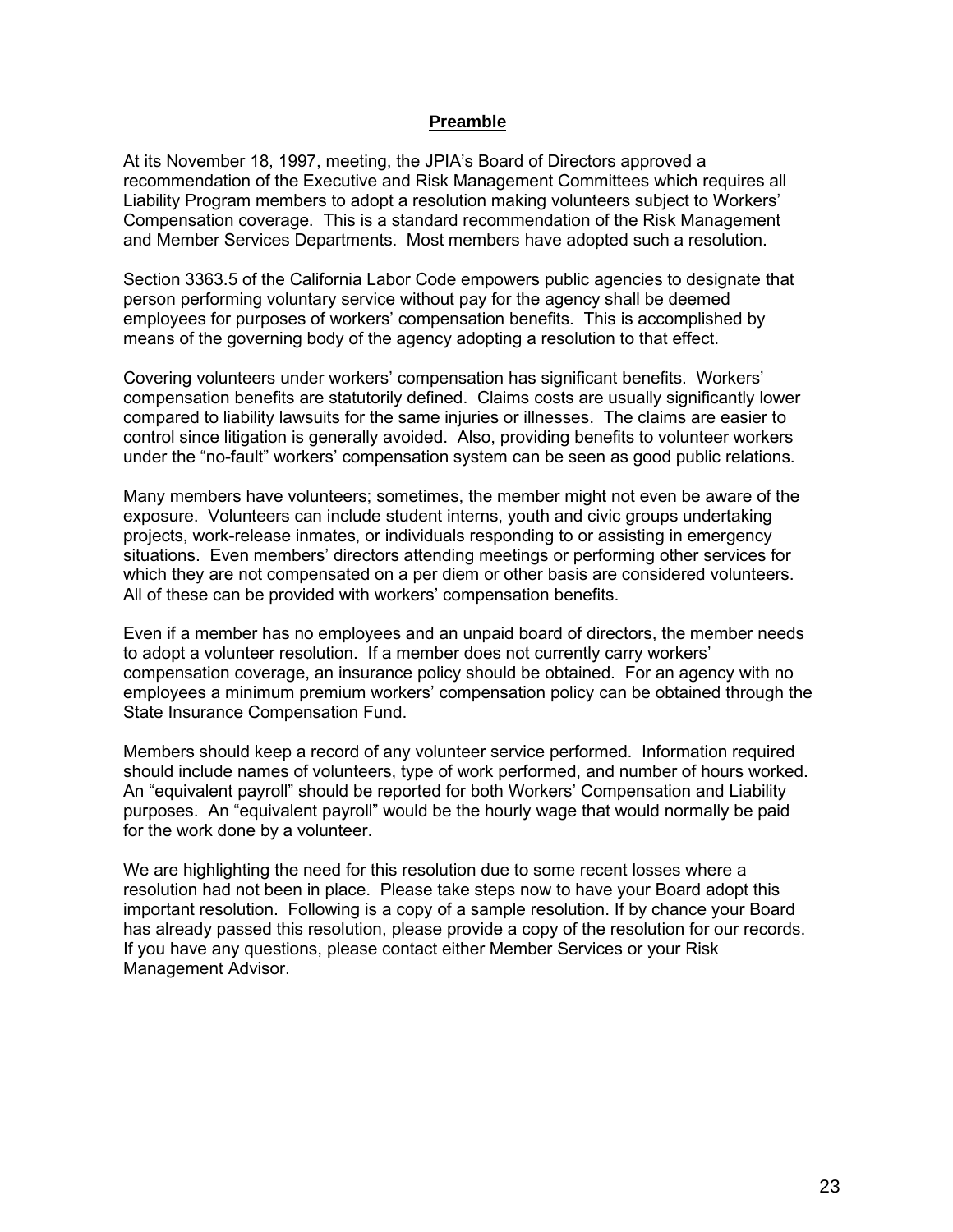### RESOLUTION 2022-06

### BEFORE THE BOARD OF DIRECTORS OF THE FALL RIVER VALLEY COMMUNITY SERVES DISTRICT SHASTA COUNTY, STATE OF CALIFORNIA VOLUNTEER PERSONNEL WORKERS' COMPENSATION INSURANCE

WHEREAS, this board desires to provide Workers' Compensation Insurance benefits for persons authorized by the District (Fall River Valley Community Services District) to perform volunteer services for the District, and

WHEREAS, the Legislature of the State of California has provided through legislation (Labor Code Section 3363.5) authorization for the inclusion of such coverage in the District's workers' compensation insurance policy.

NOW, THEREFORE, BE IT RESOLVED, that the Board of Directors of the Fall River Valley Community Services District hereby adopts the policy that an unpaid person authorized to perform volunteer service for the District shall be deemed to be an employee of the District for the purposes of Workers' Compensation Insurance benefits provided for by law for any injury or illness sustained by them while engaged in the performance of services for the District under its direction and control.

This resolution has been approved by the Board of Directors of Fall River Valley Community Services on June 15, 2022. by the following vote, to wit:

AYES:

NOES:

ABSENT:

Jerry Monath, Board President

 $\mathcal{L}_\mathcal{L}$  , which is a set of the set of the set of the set of the set of the set of the set of the set of the set of the set of the set of the set of the set of the set of the set of the set of the set of the set of

Cecil D. Ray, General Manager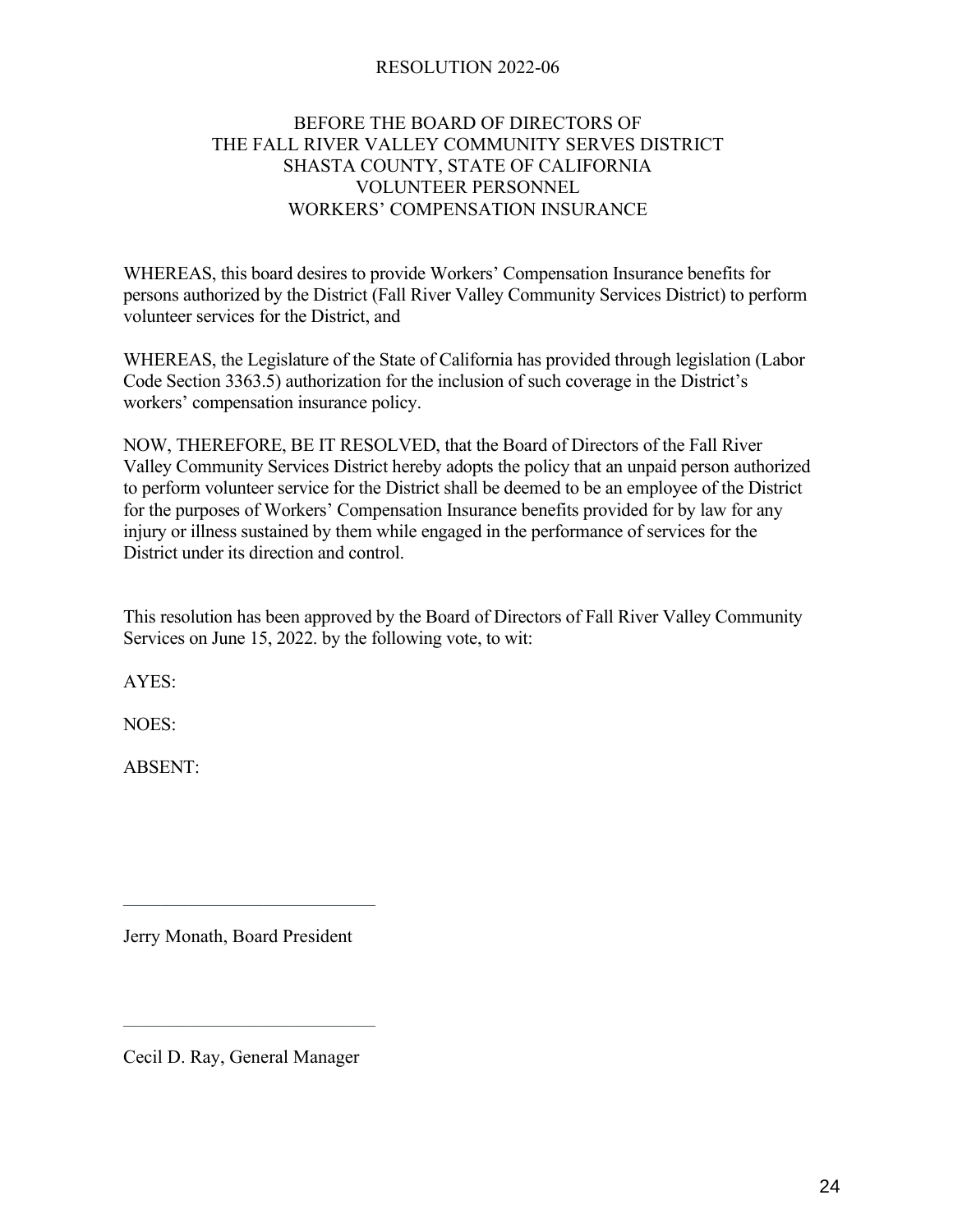| $J$ un-23                        | 48,911.00<br>19,500.00<br>2,500.00<br>600.00<br>71,511.00       |                                       | 71,511.00              |          |           | 25,739.68<br>1,904.74   | 600.00                 | 6,309.00<br>1,866.73             | 36,420.15                 | 2,473.00                             | 600.00<br>2,802.00                       | 40.00             | 696.00                | 1,519.00                            | 250.00          | 375.00<br>227.00         | 150.00   | 20.00            | 350.00                             | 80.00       | 600.00<br>2,765.00                         | 50.00    | 300.00                               | 100.00    | 250.00   | 800.00<br>540.00           | 7,114.00  | 400.00        | 22,951.00<br>59,371.15                       |                                | 71,511.00<br>59,371.15                | 12,139.85               |
|----------------------------------|-----------------------------------------------------------------|---------------------------------------|------------------------|----------|-----------|-------------------------|------------------------|----------------------------------|---------------------------|--------------------------------------|------------------------------------------|-------------------|-----------------------|-------------------------------------|-----------------|--------------------------|----------|------------------|------------------------------------|-------------|--------------------------------------------|----------|--------------------------------------|-----------|----------|----------------------------|-----------|---------------|----------------------------------------------|--------------------------------|---------------------------------------|-------------------------|
| May-23                           | 19,500.00<br>2,500.00<br>600.00<br>41,866.00<br>64,466.00       |                                       | 19,300.00              |          |           | 1,904.74<br>25,739.68   | 600.00                 | 6,309.00<br>1,866.73             | 36,420.15                 | 2,473.00                             | 2,802.00<br>600.00                       | 40.00             | 696.00                | 1,519.00                            | 250.00          | 375.00<br>227.00         | 150.00   | 20.00            | 350.00<br>450.00                   | 300.00      | 600.00<br>2,766.00                         | 50.00    | 400.00                               | 100.00    | 250.00   | 800.00<br>540.00           | 5,799.00  | 400.00        | 58,377.15<br>21,957.00                       |                                | 83,766.00<br>58,377.15                | 25,388.85               |
| Apr-23                           | 600.00<br>38,662.00<br>19,500.00<br>58,762.00                   |                                       | 58,762.00              |          | 3 Paydays | 2,834.90<br>38,309.52   | 600.00                 | 6,309.00<br>2,805.70             | 50,859.12                 | 2,473.00                             | 2,797.00<br>600.00                       | 40.00             | 696.00                | 1,519.00                            | 250.00          | 375.00                   | 150.00   | 20.00            | 350.00                             | 80.00       | 600.00                                     | 2,756.00 | 300.00                               | 100.00    | 250.00   | 800.00<br>540.00           | 4,579.00  | 400.00        | 20,402.00<br>71,261.12                       |                                | 58,762.00<br>71,261.12                | (12, 499.12)            |
| Mar-23                           | 37,171.33<br>19,500.00<br>57,271.33                             |                                       | 57,271.33              |          |           | 1,890.30<br>25,544.64   | 600.00                 | 6,309.00<br>1,852.16             | 36,196.10                 | 2,473.00                             | 2,797.00<br>600.00                       | 40.00<br>696.00   |                       | 519.00                              | 250.00          | 512.00                   | 150.00   | 20.00            | 350.00                             | 80.00       | 600.00                                     | 2,756.00 | 930.00                               | 100.00    | 250.00   | 800.00<br>540.00           | 3,979.00  | 400.00        | 56,983.10<br>20,787.00                       |                                | 57,271.33<br>56,983.10                | 288.23                  |
| Feb-23                           | 575.00<br>47,025.00<br>30,000.00<br>16,450.00                   |                                       | 47,025.00              |          |           | 1,890.30<br>25,544.64   | 600.00                 | 6,309.00<br>1,852.16             | 36,196.10                 | 2,473.00                             | 2,797.00<br>600.00                       | 40.00<br>696.00   |                       | 1,519.00                            | 250.00          | 375.00<br>227.00         | 150.00   | 20.00            | 350.00<br>450.00                   | 80.00       | 600.00                                     | 2,756.00 | 300.00                               | 100.00    | 250.00   | 800.00<br>540.00           | 4,179.00  | 400.00        | 20,002.00<br>56,198.10                       |                                | 47,025.00<br>56,198.10                | (9, 173.10)             |
| $Jan-23$                         | 575.00<br>55,000.00<br>38,000.00<br>16,425.00                   |                                       | 25,405.00<br>80,405.00 |          |           | 25,544.64               | $1,890.30$<br>$600.00$ | 6,309.00<br>1,852.16             | 36,196.10                 | 2,473.00                             | 1,800.00<br>2,797.00                     | 40.00             | 815.00                | 1,519.00                            | 250.00          | 375.00<br>227.00         | 150.00   | 20.00            | 350.00                             | 80.00       | 600.00                                     | 2,756.00 | 2,100.00                             | 100.00    | 250.00   | 600.00<br>540.00           | 4,379.00  | 400.00        | 68,317.10<br>32,121.00                       |                                | 80,405.00<br>68,317.10                | 12,087.90               |
| Dec-22                           | 575.00<br>52,912.00<br>35,912.00<br>16,425.00                   | 85.00                                 | 52,997.00              |          |           | 1,890.30<br>25,544.64   | 600.00                 | 5,309.00<br>,852.16              | 35,196.10                 | 2,473.00                             | 2,797.00<br>600.00                       | 40.00             | 696.00                | 1,519.00                            | 250.00          | 375.00                   | 150.00   | 20.00            | 350.00                             | 80.00       | 600.00<br>2,761.00                         | 50.00    | 300.00                               | 100.00    | 250.00   | 600.00<br>540.00           | 3,479.00  | 400.00        | 19,107.00<br>54,303.10                       |                                | 52,997.00<br>54,303.10                | (1,306.10)              |
| Nov-22                           | 575.00<br>52,937.00<br>35,912.00<br>16,450.00                   |                                       | 52,937.00              |          |           | 25,544.64<br>1,890.30   | 600.00                 | 5,309.00<br>1,852.16             | 35,196.10                 | 2,473.00                             | 15,400.00<br>2,797.00                    | 40.00             | 696.00<br>6,400.00    | 1,519.00                            | 1,500.00        | 375.00                   | 150.00   | 20.00            | 350.00<br>450.00                   | 80.00       | 600.00<br>2,761.00                         | 50.00    | 1,000.00                             | 100.00    | 250.00   | 600.00<br>540.00           | 3,479.00  | 400.00        | 42,257.00<br>77,453.10                       |                                | 52,937.00<br>77,453.10                | (24, 516.10)            |
| $Oct-22$                         | 575.00<br>16,450.00<br>750.00<br>58,129.33<br>40,354.33         | 2,005.00                              | 60,134.33              |          |           | 25,544.64<br>1,890.30   | 600.00                 | 5,309.00<br>1,852.16             | 35,196.10                 | 2,473.00                             | 600.00<br>2,797.00                       | 40.00             | 696.00<br>1,500.00    | 1,519.00                            | 250.00          | 375.00<br>227.00         | 150.00   | 20.00            | 350.00<br>450.00                   | 80.00       | 600.00<br>2,761.00                         | 120.00   | 11,950.00<br>300.00                  | 100.00    | 250.00   | 800.00<br>540.00           | 6,039.00  | 400.00        | 35,387.00<br>70,583.10                       | 8,600.00                       | 60,134.33<br>79,183.10                | (19,048.77)             |
| $Sep-22$                         | 48,947.00<br>16,450.00<br>2,000.00<br>575.00<br>67,972.00       |                                       | 67,972.00              |          |           | 1,890.30<br>25,544.64   | 600.00                 | 5,309.00<br>1,852.16             | 35,196.10                 | 2,473.00                             | 2,797.00<br>600.00                       | 40.00             | 696.00                | 1,519.00                            | 250.00          | 375.00<br>227.00         | 150.00   | 20.00            | 350.00<br>450.00                   | 80.00       | 600.00<br>2,761.00                         | 50.00    | 2,000.00                             | 100.00    | 250.00   | 800.00<br>665.00           | 7,939.00  | 400.00        | 25,592.00<br>60,788.10                       |                                | 67,972.00<br>60,788.10                | 7,183.90                |
| Aug-22                           | 575.00<br>16,450.00<br>2,500.00<br>72,611.67<br>53,086.67       |                                       | 72,611.67              |          |           | 26,047.84               | 1,927.54<br>600.00     | 5,309.00<br>1,889.75             | 35,774.13                 | 2,473.00                             | 2,796.00<br>600.00                       | 40.00             | 696.00                | 1,519.00                            | 250.00          | 375.00<br>227.00         | 150.00   | 20.00            | 450.00<br>350.00                   | 80.00       | 600.00<br>2,761.00                         | 120.00   | 490.00                               | 100.00    | 250.00   | 800.00<br>540.00           | 9,489.00  | 400.00        | 25,576.00<br>61,350.13                       |                                | 61,350.13<br>72,611.67                | 11,261.54               |
| $Jul-22$                         | 2,500.00<br>575.00<br>57,328.67<br>16,450.00<br>76,853.67       | 2,055.00                              | 78,908.67              |          | 3 Paydays | 38,621.76<br>2,858.01   | 600.00                 | 5,309.00<br>4,260.02             | 51,648.79                 | 2,473.00                             | 2,828.00<br>600.OC                       | 40.00             | 2,600.00<br>977.00    | 1,519.00                            | 250.00          | 375.00<br>459.00         | 150.00   | 20.00            | 350.00<br>450.00                   | 500.00      | 600.00<br>2,761.00                         | 50.00    | 980.00                               | 100.00    | 250.00   | 800.00<br>540.00           | 8,989.00  | 400.00        | 80,709.79<br>29,061.00                       |                                | 80,709.79<br>78,908.67                | (1,801.12)              |
| Total                            | 7,000.00<br>12,750.00<br>209,550.00<br>735,451.00<br>506,151.00 | 48,850.00                             | 784,301.00             |          |           | 333,270.96<br>24,662.05 | 7,200.00               | 69,708.00<br>25,654.04           | 460,495.05                | 29,676.00                            | 23,200.00<br>33,604.00                   | 480.00            | 19,375.00<br>8,877.00 | 18,228.00                           | 4,250.00        | 4,500.00<br>3,241.00     | 1,800.00 | 240.00           | 4,200.00<br>5,400.00               | 1,600.00    | 7,200.00<br>33,121.00                      | 810.00   | 11,950.00<br>9,400.00                | 1,200.00  | 3,000.00 | 9,000.00<br>6,605.00       | 69,443.00 | 4,800.00      | 315,200.00<br>775,695.05                     | 8,600.00                       | 784,301.00<br>784,295.05              | 5.95                    |
| REVENUE<br>COMBINED<br>Operating | Utility Fees<br>Water<br>Sewer<br>Outside water sales           | Property Tax<br>NON OPERATING REVENUE | <b>TOTAL REVENUE</b>   | EXPENSES | Employee  | Wages<br>Payroll Taxes  | Comp Insurance         | Employee Insurance<br>Retirement | Subtotal Employee Expense | Pers Unfunded Liability<br>Operating | Legal and Accounting<br>Outside services | Ad and promotions | Permits and Fees      | Dues and Supscriptions<br>Insurance | Office Supplies | Shop Supplies<br>Postage | Printing | <b>Bank Fees</b> | Equipment/Tools<br>Equipment Renta | Water Tests | Vehicle Expense<br>Maintenance and Repairs | Garbage  | Interest<br>Softw Lic & Hardw Maint. | Education | Mileage  | Telephone/Internet<br>Fuel | Utilities | Miscellaneous | EXPENSES TOTAL<br>Subtotal Operating Expense | USDA Principle<br>DEBT SERVICE | Revenue Total<br><b>Expense Total</b> | <b>Total Net Income</b> |
|                                  | 1220<br>4010<br>1210<br>4030                                    | 4200                                  |                        |          |           | 5150<br>5000            | 5160                   | 5170<br>5200                     |                           | 6100                                 | 6160<br>6150                             | 6250              | 6260<br>6261          | 6270                                | 6300            | 6400<br>6301             | 6410     | 6450             | 6502<br>6501                       | 6510        | 6555<br>6549                               | 6600     | 6710<br>6700                         | 6730      | 6810     | 6840<br>6850               | 6900      | 960           |                                              |                                |                                       |                         |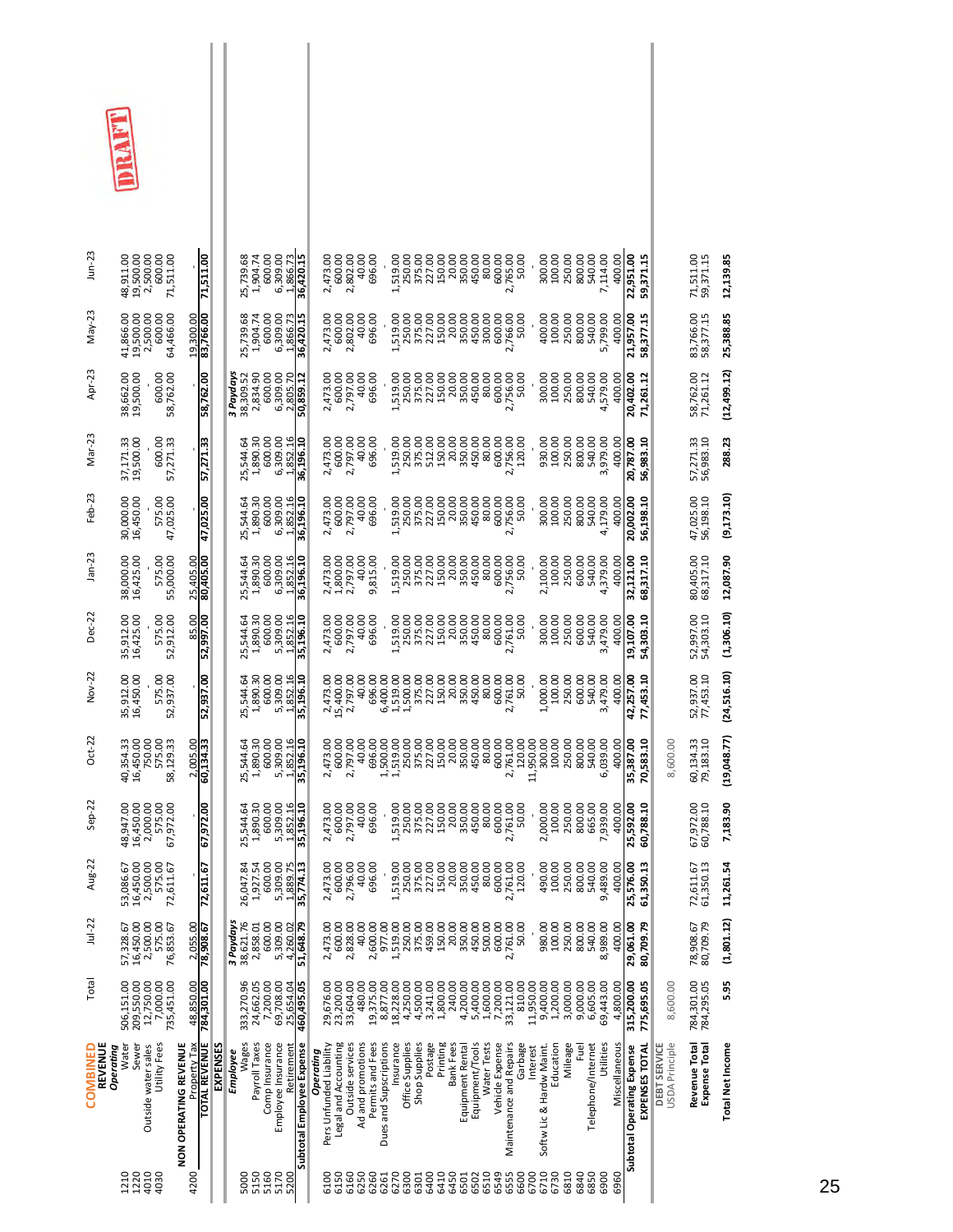

| $J$ un-23                            | 2,500.00<br>48,911.00        | 350.00                                                       | 51,761.00     |          |           | 17,043.88  | 1,261.25      | 450.00         | 4,668.66<br>1,273.18             | 24,696.97                 |           | 1,854.75                | 420.00               | 1,150.00<br>30.00                     | 300.00           |                        | 1,139.25  | 187.50          | 281.25        | 170.25   | 112.50   | 15.00            | 70.00            | 292.50<br>80.00                | 300.00          | 1,060.00                | 27.50   | 225.00                               | 75.00     | 187.50   | 600.00   | 405.00             | 5,800.00  | 240.00        | 15,023.00<br>39,719.97                       |                                                        |                      |                         |
|--------------------------------------|------------------------------|--------------------------------------------------------------|---------------|----------|-----------|------------|---------------|----------------|----------------------------------|---------------------------|-----------|-------------------------|----------------------|---------------------------------------|------------------|------------------------|-----------|-----------------|---------------|----------|----------|------------------|------------------|--------------------------------|-----------------|-------------------------|---------|--------------------------------------|-----------|----------|----------|--------------------|-----------|---------------|----------------------------------------------|--------------------------------------------------------|----------------------|-------------------------|
| May-23                               | 2,500.00<br>41,866.00        | 350.00                                                       | 44,716.00     |          |           | 17,043.88  | 1,261.25      | 450.00         | 4,668.66<br>1,273.18             | 24,696.97                 |           | 1,854.75                | 420.00               | 1,150.00<br>30.00                     | 300.00           |                        | 1,139.25  | 187.50          | 281.25        | 170.25   | 112.50   | 15.00            | 70.00            | 292.50<br>300.00               | 300.00          | 00.090,                 | 27.50   | 300.00                               | 75.00     | 187.50   | 600.00   | 405.00             | 4,600.00  | 240.00        | 14,118.00<br>38,814.97                       |                                                        |                      |                         |
| Apr-23                               | 38,662.00                    | 350.00                                                       | 39,012.00     |          | 3 Paydays | 25,358.82  | 1,876.55      | 450.00         | 4,668.66<br>1,894.30             | 34,248.34                 |           | 1,854.75                | 420.00               | 1,145.00<br>30.00                     | 300.00           |                        | 1,139.25  | 187.50          | 281.25        | 170.25   | 112.50   | 15.00            | 70.00            | 292.50<br>80.00                | 300.00          | ,060.00<br>27.50        |         | 225.00                               | 75.00     | 187.50   | 600.00   | 405.00             | 3,400.00  | 240.00        | 12,618.00<br>46,866.34                       |                                                        |                      |                         |
| Mar-23                               | 37,171.33                    | 350.00                                                       | 37,521.33     |          |           | 16,909.31  | 1,251.29      | 450.00         | 4,668.66<br>1,263.13             | 24,542.38                 |           | 1,854.75                | 420.00               | 1,145.00<br>30.00                     | 300.00           |                        | 1,139.25  | 187.50          | 281.25        | 384.00   | 112.50   | 15.00            | 70.00            | 292.50<br>80.00                | 300.00          | ,060.00                 | 66.00   | 697.50                               | 75.00     | 187.50   | 600.00   | 405.00             | 2,800.00  | 240.00        | 12,742.75<br>37,285.13                       |                                                        |                      |                         |
| Feb-23                               | 30,000.00                    | 350.00                                                       | 30,350.00     |          |           | 16,909.31  | 1,251.29      | 450.00         | 4,668.66<br>1,263.13             | 24,542.38                 |           | 1,854.75                | 420.00               | 1,145.00<br>30.00                     | 300.00           |                        | 1,139.25  | 187.50          | 281.25        | 170.25   | 112.50   | 15.00            | 70.00            | 292.50<br>80.00                | 300.00          | ,060.00                 | 27.50   | 225.00                               | 75.00     | 187.50   | 600.00   | 405.00             | 3,000.00  | 240.00        | 36,760.38<br>12,218.00                       |                                                        |                      |                         |
| $Jan-23$                             | 38,000.00                    | 350.00                                                       | 38,350.00     |          |           | 16,909.31  | 1,251.29      | 450.00         | 4,668.66<br>1,263.13             | 24,542.38                 |           | 1,854.75                | 1,260.00             | 1,145.00<br>30.00                     | 1,835.00         |                        | 1,139.25  | 187.50          | 281.25        | 170.25   | 112.50   | 15.00            | 70.00            | 292.50<br>80.00                | 300.00          | 1,060.00                | 27.50   | 1,575.00                             | 75.00     | 187.50   | 450.00   | 405.00             | 3,200.00  | 240.00        | 15,993.00<br>40,535.38                       |                                                        |                      |                         |
| Dec-22                               | 35,912.00                    | 350.00                                                       | 36,262.00     |          |           | 16,909.31  | 1,251.29      | 450.00         | 3,928.66<br>1,263.13             | 23,802.38                 |           | 1,854.75                | 420.00               | 1,145.00<br>30.00                     | 300.00           |                        | 1,139.25  | 187.50          | 281.25        | 170.25   | 112.50   | 15.00            | 70.00<br>292.50  | 80.00                          | 300.00          | 1,060.00                | 27.50   | 225.00                               | 75.00     | 187.50   | 450.00   | 405.00             | 2,300.00  | 240.00        | 11,368.00<br>35,170.38                       |                                                        |                      |                         |
| Nov-22                               | 35,912.00                    | 350.00                                                       | 36,262.00     |          |           | 16,909.31  | 1,251.29      | 450.00         | 3,928.66<br>1,263.13             | 23,802.38                 |           | 1,854.75                | 10,010.00            | 1,145.00<br>30.00                     | 300.00           | 4,800.00               | 1,139.25  | 1,125.00        | 281.25        | 170.25   | 112.50   | 15.00            | 70.00<br>292.50  | 80.00                          | 300.00          | 1,060.00                | 27.50   | 750.00                               | 75.00     | 187.50   | 450.00   | 405.00             | 2,300.00  | 240.00        | 51,022.88<br>27,220.50                       |                                                        |                      |                         |
| $Oct-22$                             | 40,354.33<br>750.00          | 350.00                                                       | 41,454.33     |          |           | 16,909.31  | 1,251.29      | 450.00         | 3,928.66<br>1,263.13             | 23,802.38                 |           | 1,854.75                | 420.00               | 1,145.00<br>30.00                     | 300.00           | 1,125.00               | 1,139.25  | 187.50          | 281.25        | 170.25   | 112.50   | 15.00            | 70.00            | 292.50<br>80.00                | 300.00          | 1,060.00                | 66.00   | 11,950.00<br>225.00                  | 75.00     | 187.50   | 600.00   | 405.00             | 4,700.00  | 240.00        | 50,833.88<br>27,031.50                       | 8,600.00                                               |                      |                         |
| $Sep-22$                             | 48,947.00<br>2,000.00        | 350.00                                                       | 51,297.00     |          |           | 16,909.31  | 1,251.29      | 450.00         | 3,928.66<br>1,263.13             | 23,802.38                 |           | 1,854.75                | 420.00               | 1,145.00<br>30.00                     | 300.00           |                        | 1,139.25  | 187.50          | 281.25        | 170.25   | 112.50   | 15.00            | 70.00            | 292.50<br>80.00                | 300.00          | 1,060.00                | 27.50   | 1,500.00                             | 75.00     | 187.50   | 600.00   | 498.75             | 6,600.00  | 240.00        | 17,186.75<br>40,989.13                       |                                                        |                      |                         |
| Aug-22                               | 2,500.00<br>53,086.67        | 350.00                                                       | 55,936.67     |          |           | 16,911.51  | 1,251.45      | 450.00         | 3,928.66<br>1,263.29             | 23,804.92                 |           | 1,854.75                | 420.00               | 1,145.00<br>30.00                     | 300.00           |                        | 1,139.25  | 187.50          | 281.25        | 170.25   | 112.50   | 15.00            | 70.00<br>292.50  | 80.00                          | 300.00          | 1,060.00                | 66.00   | 367.50                               | 75.00     | 187.50   | 600.00   | 405.00             | 8,150.00  | 240.00        | 17,549.00<br>41,353.92                       |                                                        |                      |                         |
| $Jul-22$                             | 2,500.00<br>57,328.67        | 350.00                                                       | 60,178.67     |          | 3 Paydays | 25,229.27  | 1,866.97      | 450.00         | 3,928.66<br>3,315.63             | 34,790.52                 |           | 1,854.75                | 420.00               | 1,145.00<br>30.00                     | 00.056           | 732.75                 | 1,139.25  | 187.50          | 281.25        | 344.25   | 112.50   | 15.00            | 70.00            | 292.50<br>500.00               | 300.00          | 1,060.00                | 27.50   | 735.00                               | 75.00     | 187.50   | 600.00   | 405.00             | 7,650.00  | 240.00        | 20,354.75<br>55,145.27                       |                                                        |                      |                         |
| Total                                | 12,750.00<br>506,151.00      | 4,200.00                                                     | 523,101.00    |          |           | 219,952.51 | 16,276.49     | 5,400.00       | 17,861.45<br>51,583.92           | 311,074.37                |           | 22,257.00               | 15,470.00            | 13,750.00<br>360.00                   | 6,785.00         | 6,657.75               | 13,671.00 | 3,187.50        | 3,375.00      | 2,430.75 | 1,350.00 | 180.00           | 840.00           | 3,510.00<br>1,600.00           | 3,600.00        | 12,720.00               | 445.50  | 11,950.00<br>7,050.00                | 900.00    | 2,250.00 | 6,750.00 | 4,953.75           | 54,500.00 | 2,880.00      | 203,423.25<br>514,497.62                     | 8,600.00<br>523,101.00                                 | 523,097.62           | 3.38                    |
| <b>WATER</b><br>REVENUE<br>Operating | Water<br>Outside water sales | <b>NON OPERATING REVENUE</b><br>Utility Fees<br>Property Tax | TOTAL REVENUE | EXPENSES | Employee  | Wages      | Payroll Taxes | Comp Insurance | Employee Insurance<br>Retirement | Subtotal Employee Expense | Operating | Pers Unfunded Liability | Legal and Accounting | Outside services<br>Ad and promotions | Permits and Fees | Dues and Supscriptions | Insurance | Office Supplies | Shop Supplies | Postage  | Printing | <b>Bank Fees</b> | Equipment Rental | Equipment/Tools<br>Water Tests | Vehicle Expense | Maintenance and Repairs | Garbage | Softw Lic & Hardw Maint.<br>Interest | Education | Mileage  | Fuel     | Telephone/Internet | Utilities | Miscellaneous | EXPENSES TOTAL<br>Subtotal Operating Expense | Revenue Total<br>USDA Principle<br><b>DEBT SERVICE</b> | <b>Expense Total</b> | <b>Total Net Income</b> |
|                                      | 4010<br>1210                 | 4200<br>4030                                                 |               |          |           | 5000       | 5150          | 5160           | 5170<br>5200                     |                           |           | 6100                    | 6150                 | 6160<br>6250                          | 6260             | 6261                   | 6270      | 6300            | 6301          | 6400     | 6410     | 6450             | 6502<br>6501     | 6510                           | 6549            | 6555                    | 6600    | 6700<br>6710                         | 6730      | 6810     | 6840     | 6850               | 6900      | 6960          |                                              |                                                        |                      |                         |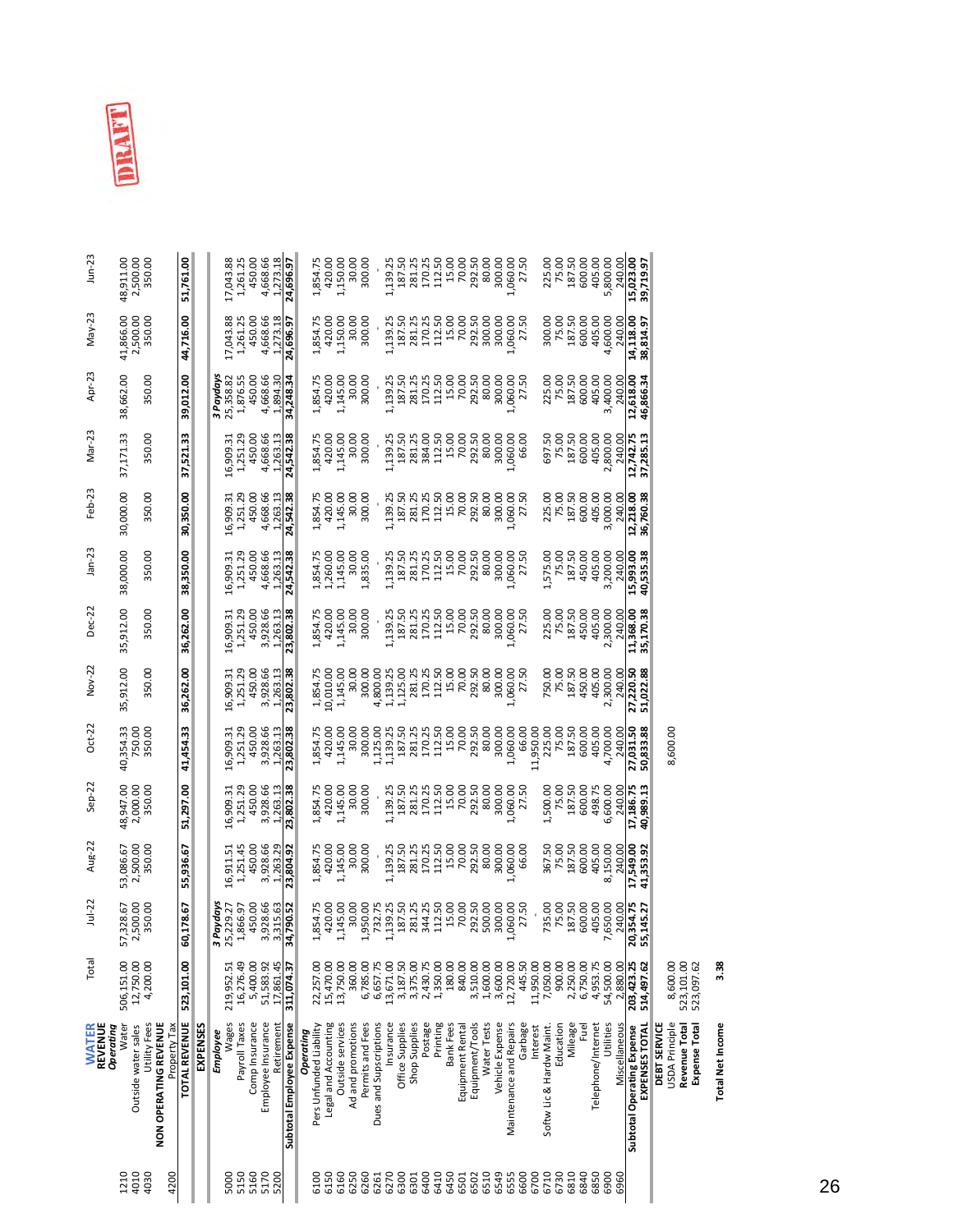| -- |  |
|----|--|
|    |  |

| REVENUE<br>Sewer<br><b>SEWER</b><br>Operating | Total                    | $Jul-22$                            | Aug-22                  | $Sep-22$                | $Oct-22$               | Nov-22                  | Dec-22                  | $Jan-23$               | Feb-23                  | Mar-23                          | Apr-23                  | May-23                  | $J$ un-23             |
|-----------------------------------------------|--------------------------|-------------------------------------|-------------------------|-------------------------|------------------------|-------------------------|-------------------------|------------------------|-------------------------|---------------------------------|-------------------------|-------------------------|-----------------------|
|                                               | 209,550.00<br>2,800.00   | 225.00<br>450.00<br>16 <sub>i</sub> | 16,450.00<br>225.00     | 16,450.00<br>225.00     | 16,450.00<br>225.00    | 16,450.00<br>225.00     | 16,425.00<br>225.00     | 16,425.00<br>225.00    | 16,450.00<br>225.00     | 19,500.00<br>250.00             | 19,500.00<br>250.00     | 19,500.00<br>250.00     | 250.00<br>19,500.00   |
|                                               | 19,540.00                | 822.00                              |                         |                         | 802.00                 |                         | 34.00                   | 10,162.00              |                         |                                 |                         | 7,720.00                |                       |
|                                               | 231,890.00               | 17,497.00                           | 16,675.00               | 16,675.00               | 17,477.00              | 16,675.00               | 16,684.00               | 26,812.00              | 16,675.00               | 19,750.00                       | 19,750.00               | 27,470.00               | 19,750.00             |
|                                               |                          |                                     |                         |                         |                        |                         |                         |                        |                         |                                 |                         |                         |                       |
|                                               |                          | 3 Paydays                           |                         |                         |                        |                         |                         |                        |                         |                                 | 3 Paydays               |                         |                       |
|                                               | 99,819.25                | 11,834.89                           | 8,097.93                | 7,596.93                | 7,596.93<br>562.17     | 7,596.93                | 7,596.93                | 7,596.93               | 7,596.93                | 7,596.93                        | 11,393.10               | 7,657.40                | 7,657.40              |
|                                               | 7,386.62                 | 875.78                              | 599.25                  | 562.17                  |                        | 562.17                  | 562.17                  | 562.17                 | 562.17                  | 562.17                          | 843.09                  | 566.65                  | 566.65                |
|                                               | 1,800.00                 | 150.00                              | 150.00                  | 150.00                  | 150.00                 | 150.0                   | 150.00                  | 150.00                 | 150.00                  | 150.00                          | 150.00                  | 150.00                  | 150.00                |
|                                               | 16,729.92<br>6,784.20    | 274.16<br>828.04<br>$\div$          | 1,274.16<br>548.89      | 1,274.16<br>511.47      | 1,274.16<br>511.47     | 1,274.16<br>511.47      | 1,274.16<br>511.47      | 1,514.16<br>511.47     | 1,514.16<br>511.47      | 1,514.16<br>511.47              | 1,514.16<br>795.04      | 1,514.16<br>515.98      | 1,514.16<br>515.98    |
|                                               | 132,519.99               | 14,962.87                           | 10,670.22               | 10,094.73               | 10,094.73              | 10,094.73               | 10,094.73               | 10,334.73              | 10,334.73               | 10,334.73                       | 14,695.38               | 10,404.19               | 10,404.19             |
|                                               |                          |                                     |                         |                         |                        |                         |                         |                        |                         |                                 |                         |                         |                       |
|                                               | 7,419.00                 | 618.25                              | 618.25                  | 618.25                  | 618.25                 | 618.25                  | 618.25                  | 618.25                 | 618.25                  | 618.25                          | 618.25                  | 618.25                  | 618.25                |
|                                               | 6,950.00                 | 120.00                              | 120.00                  | 120.00                  | 120.00                 | 5,390.00                | 120.00                  | 360.00                 | 120.00                  | 120.00                          | 120.00                  | 120.00                  | 120.00                |
|                                               | 16,098.00                | 1,370.00                            | 00.885,                 | 1,339.00                | ,339.00                | 1,339.00                | 1,339.00                | 1,339.00               | 1,339.00                | 1,339.00                        | , 339.00                | 1,339.00                | 1,339.00              |
|                                               | 120.00                   | 10.00                               | 10.00                   | 10.00                   | 10.00                  | 10.00                   | 10.00                   | 10.00                  | 10.00<br>300.00         | 10.00<br>300.00                 | 10.00                   | 10.00                   | 10.00                 |
|                                               | 11,630.00                | 650.00                              | 300.00                  | 300.00                  | 300.00                 | 300.00                  | 300.00                  | 7,980.00               |                         |                                 | 300.00                  | 300.00                  | 300.00                |
|                                               | 2,219.25                 | 244.25                              |                         |                         |                        | 1,600.00                |                         |                        |                         |                                 |                         |                         |                       |
|                                               | 4,557.00                 | 379.75                              | 379.75                  | 379.75<br>62.50         | 379.75                 | 379.75                  | 379.75                  | 379.75                 | 379.75<br>62.50         | 379.75<br>62.50                 | 379.75                  | 379.75                  | 379.75                |
|                                               | 1,062.50                 |                                     | 62.50                   |                         | 62.50                  | 375.00                  | 62.50                   | 62.50                  |                         |                                 | 62.50                   | 62.50                   | 62.50                 |
|                                               | 1,125.00                 |                                     |                         |                         | 93.75                  |                         |                         | 93.75<br>56.75         |                         |                                 |                         |                         | 93.75<br>56.75        |
|                                               | 810.25                   | 62.50<br>93.75<br>114.75<br>37.50   | 93.75<br>56.75<br>37.50 | 93.75<br>56.75<br>37.50 | 56.75<br>37.50<br>5.00 | 93.75<br>56.75<br>37.50 | 93.75<br>56.75<br>37.50 |                        | 93.75<br>56.75<br>37.50 | 93.75<br>128.00<br>37.50        | 93.75<br>56.75<br>37.50 | 93.75<br>56.75<br>37.50 |                       |
|                                               | 450.00                   |                                     |                         |                         |                        |                         |                         | 37.50                  |                         |                                 |                         |                         | 37.50                 |
|                                               | 60.00                    | 5.00                                | 5.00                    | 5.00                    |                        | 5.00                    | 5.00                    | 5.00                   | 5.00                    | 5.00                            | 5.00                    | 5.00                    | 5.00                  |
|                                               | 3,360.00                 | 280.00                              | 280.00                  | 280.00<br>157.50        | 157.50<br>280.00       | 280.00<br>157.50        | 280.00                  | 280.00                 | 280.00<br>157.50        | 280.00                          | 280.00                  | 280.00<br>157.50        | 280.00                |
|                                               | 1,890.00                 | 157.50                              | 157.50                  |                         |                        |                         |                         |                        |                         |                                 |                         |                         | 157.50                |
|                                               | 3,600.00                 | 300.00                              | 300.00                  | 300.00                  | 300.00                 | 300.00                  | 300.00                  | 300.00                 | 300.00                  | 300.00                          | 300.00                  | 300.00                  | 300.00                |
|                                               | 15,885.00                | 1,325.00                            | ,325.00                 | 1,325.00<br>12.50       | ,325.00<br>30.00       | 1,325.00                | 1,325.00                | 1,320.00               | 1,320.00<br>12.50       | 1,320.00                        | 1,320.00                | 1,330.00                | 1,325.00              |
|                                               | 202.50                   | 12.50                               | 30.00                   |                         |                        | 12.50                   | 12.50                   | 12.50                  |                         | 30.00                           | 12.50                   | 12.50                   | 12.50                 |
|                                               |                          |                                     |                         |                         |                        |                         |                         |                        |                         |                                 |                         |                         |                       |
|                                               | 2,350.00                 | 245.00                              | 122.50                  | 500.00                  | 75.00                  | 250.00                  | 75.00                   | 525.00                 | 75.00                   | 232.50                          | 75.00                   | 100.00                  | 75.00                 |
|                                               | 300.00                   | 25.00<br>62.50<br>200.00            | 25.00                   | 25.00                   | 25.00                  | 25.00                   | 25.00                   | 25.00                  | 25.00                   | 25.00                           | 25.00                   | 25.00                   | 25.00                 |
|                                               | 750.00                   |                                     | 62.50                   | 62.50<br>200.00         | 62.50                  | 62.50<br>150.00         | 62.50                   | 62.50                  | 62.50                   |                                 | 62.50                   | 62.50                   | 62.50                 |
|                                               | 2,250.00                 |                                     | 200.00                  |                         | 200.00                 |                         | 150.00                  | 150.00                 | 200.00                  | $62.50$<br>$200.00$<br>$135.00$ | 200.00                  | 200.00                  | 200.00                |
|                                               | 1,651.25                 | 135.00                              | 135.00                  | 166.25                  | 135.00                 | 135.00                  | 135.00                  | 135.00                 | 135.00                  |                                 | 135.00                  | 135.00                  | 135.00                |
|                                               | 13,668.00                | 139.00<br>$\vec{r}$                 | 1,139.00                | 1,139.00                | 00.651,1.              | 1,139.00                | 1,139.00                | 1,139.00               | 1,139.00                | 1,139.00                        | 1,139.00                | 1,139.00                | 1,139.00              |
|                                               | 960.00                   | 80.00                               | 80.00                   | 80.00                   | 80.00                  | 80.00                   | 80.00                   | 80.00                  | 80.00                   | 80.00                           | 80.00                   | 80.00                   | 80.00                 |
|                                               | 99,367.75<br>231,887.74  | 22,630.12<br>7,667.25               | 17,548.22<br>6,878.00   | 7,270.25<br>17,364.98   | 17,301.23<br>7,206.50  | 24,216.23<br>14,121.50  | 6,764.00<br>16,858.73   | 15,129.00<br>25,463.73 | 17,143.73<br>6,809.00   | 7,055.25<br>17,389.98           | 21,504.38<br>6,809.00   | 17,248.19<br>6,844.00   | 6,814.00<br>17,218.19 |
|                                               | 231,890.00<br>231,887.74 |                                     |                         |                         |                        |                         |                         |                        |                         |                                 |                         |                         |                       |
|                                               |                          |                                     |                         |                         |                        |                         |                         |                        |                         |                                 |                         |                         |                       |

2.26 **Total Net Income** 2.26 **Total Net Income**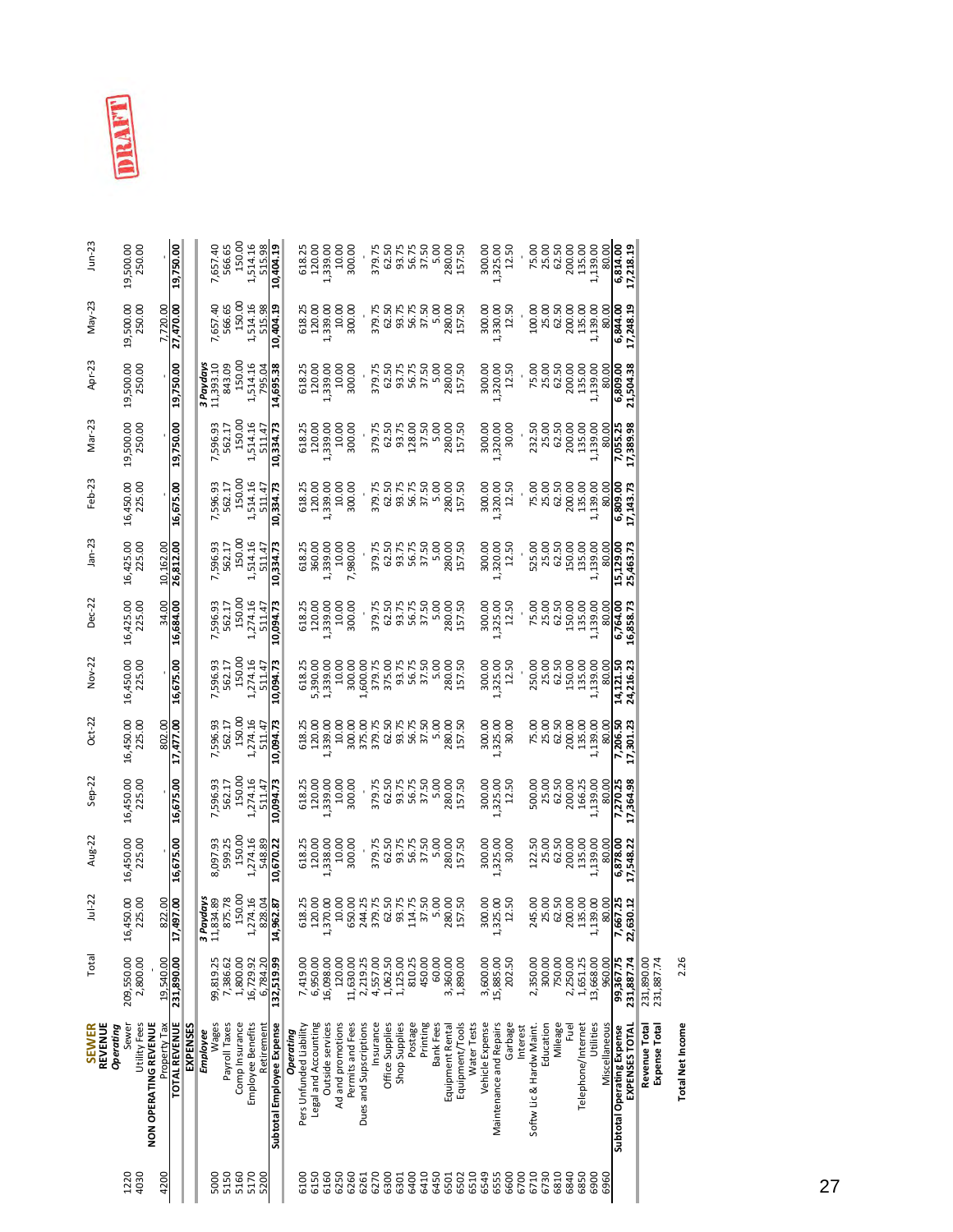| $Jun-23$ |                                                                                |          | 038.40                             | $\begin{array}{r}\n 126.18 \\  \hline\n 77.57 \\  \hline\n 1.318.99\n \end{array}$ |                           |           |                      |                  |                  |                         |         |           |                                                                                                                  |                            |                    |               |               |
|----------|--------------------------------------------------------------------------------|----------|------------------------------------|------------------------------------------------------------------------------------|---------------------------|-----------|----------------------|------------------|------------------|-------------------------|---------|-----------|------------------------------------------------------------------------------------------------------------------|----------------------------|--------------------|---------------|---------------|
| May-23   | 11,580.000<br>11,580.000                                                       |          | 038.40<br>76.84                    | 126.18                                                                             | 1,318.99                  |           |                      |                  |                  |                         |         |           |                                                                                                                  |                            |                    |               |               |
| Apr-23   |                                                                                |          | 1 Paydays<br>1,557.60<br>115.26    | $\frac{126.18}{1.915.40}$                                                          |                           |           |                      |                  |                  |                         |         |           |                                                                                                                  |                            |                    |               |               |
| Mar-23   |                                                                                |          | 1.038.40                           | 126.18<br>77.57                                                                    | 1,318.99                  |           |                      |                  |                  |                         |         |           | 60.00<br>313.00<br>313.00 96.00<br>30.00 99.00<br>40.00 99.00<br>40.00 99.00<br>40.00 99.00                      |                            |                    |               |               |
| Feb-23   |                                                                                |          | 1.038.40<br>76.84                  | 126.18                                                                             | 1,318.99                  |           |                      |                  |                  |                         |         |           |                                                                                                                  |                            |                    |               |               |
| $Jan-23$ | 15,243.000<br>15,243.000                                                       |          | .038.40<br>76.84                   | 126.18<br>77.57                                                                    | ,318.99                   |           |                      |                  |                  |                         |         |           |                                                                                                                  |                            |                    |               |               |
| Dec-22   | 51.000<br>51.000                                                               |          | 1.038.40<br>76.84                  | 106.18                                                                             | 1,298.99                  |           |                      |                  |                  |                         |         |           |                                                                                                                  |                            |                    |               |               |
| Nov-22   |                                                                                |          | .038.40<br>76.84                   | 106.18                                                                             | ,298.99                   |           |                      |                  |                  |                         |         |           |                                                                                                                  |                            |                    |               |               |
| $Oct-22$ | 1,203.000                                                                      |          | 1,038.40<br>76.84                  | 106.18                                                                             | 1,298.99                  |           |                      |                  |                  |                         |         |           | 60.0(<br>313.00<br>313.00 06.03<br>313.00 06.03<br>313.00 06.03<br>31.00 06.03<br>31.00 06.047.99<br>31.00 07.09 |                            |                    |               |               |
| $Sep-22$ |                                                                                |          | .038.40<br>76.84                   | 106.18                                                                             | 1,298.99                  |           |                      |                  |                  |                         |         |           | 60.00<br>313.00<br>96.00<br>90.00<br>200.00<br>200.00                                                            |                            | 135.00<br>2,433.99 |               |               |
| Aug-22   |                                                                                |          | 1,038.40<br>76.84                  | $\frac{106.18}{77.57}$<br>1,298.99                                                 |                           |           |                      |                  |                  |                         |         |           |                                                                                                                  |                            |                    |               |               |
| $Jul-22$ | 1,233.000<br>1,233.000                                                         |          | 3 Paydays<br>1,557.60<br>115.26    | 106.18                                                                             | 1,895.40                  |           | 60.00                | 313.00           |                  | 376.00                  | 10.00   | 200.00    | 80.00                                                                                                            | 1,039.00                   | 2,934.40           |               |               |
| Total    | 29,310.000                                                                     |          | 13,499.20<br>998.94                | ,394.16<br>,008.39                                                                 | 16,900.69                 |           | 780.00               | 3,756.00         | 960.00           | 516.00                  | 162.00  | 1,275.00  | 960.00                                                                                                           | 12,409.00                  | 29,309.69          | 29,310.00     | 29,309.69     |
| Parks    | PropertyTax 29,310.000<br><b>TOTAL REVENUE</b><br><b>NON OPERATING REVENUE</b> | EXPENSES | Wages<br>Payroll Taxes<br>Employee | Comp Insurance<br>Emplovee Benefits<br>Retirement                                  | Subtotal Employee Expense | Operating | Legal and Accounting | Outside services | Permits and Fees | Maintenance and Repairs | Garbage | Utilities | Miscellaneous                                                                                                    | Subtotal Operating Expense | EXPENSES TOTAL     | Revenue Total | Expense Total |
|          | 4200                                                                           |          |                                    | 82888<br>82258                                                                     |                           |           | 6150                 | 6160             | 6260             | 6555                    | 6600    | 6900      | 6960                                                                                                             |                            |                    |               |               |

**Total Net Income 0.31** (3,596.79) (3,746.98) (3,732.98) (2,543.98) (3,512.98) (3,521.98) 11,606.02 (3,612.98) (3,626.98) (4,805.79) 7,947.02 (3,751.98)

Total Net Income 0.31 (3,596.79) (3,746.98) (3,732.98) (3,543.98) (3,521.98) 11,606.02 (3,612.98) (4,805.79) 7,947.02 (3,751.98)